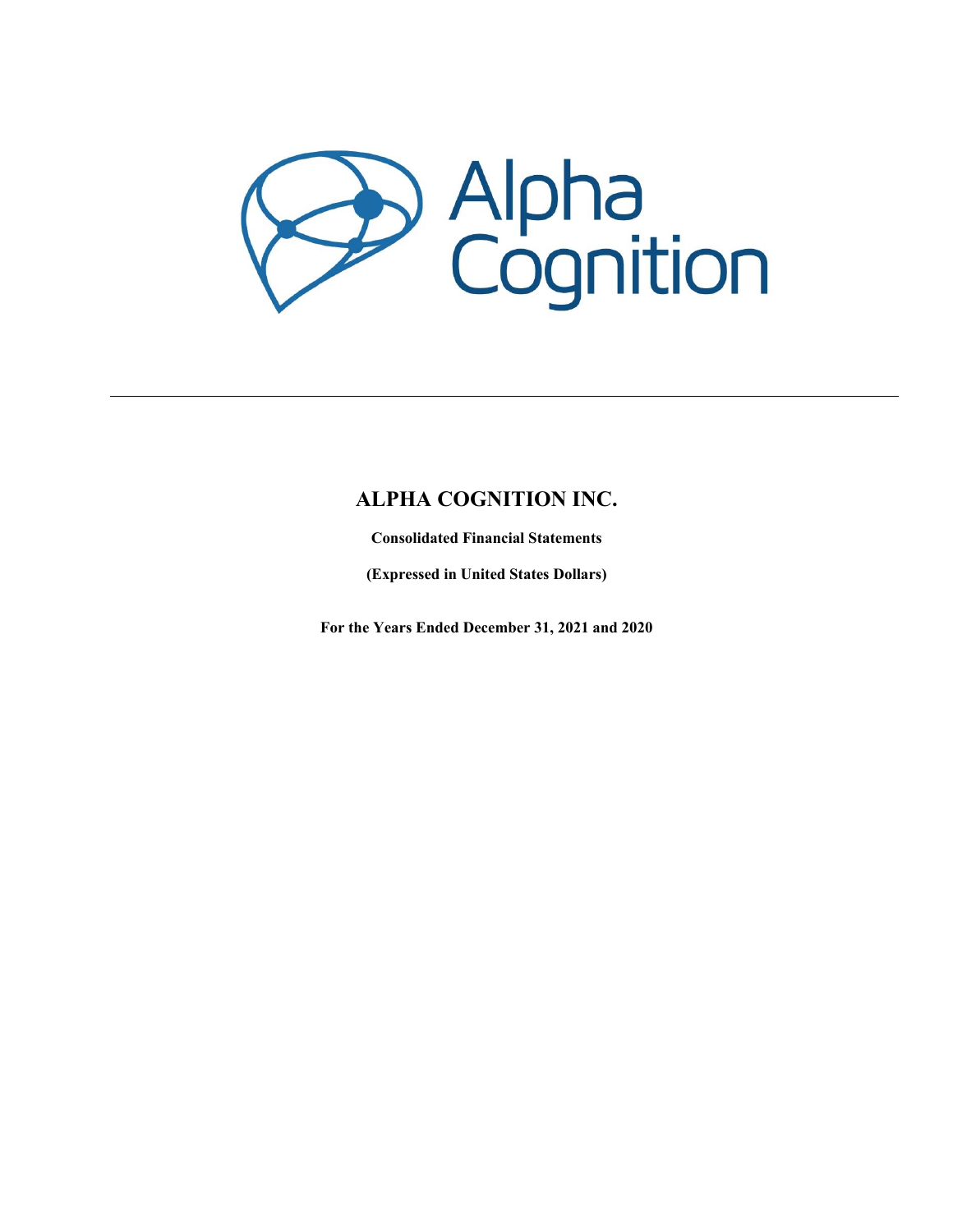## **PAGE**

# **INDEPENDENT AUDITORS' REPORT** ............................................................................................................... 2

# **FINANCIAL STATEMENTS**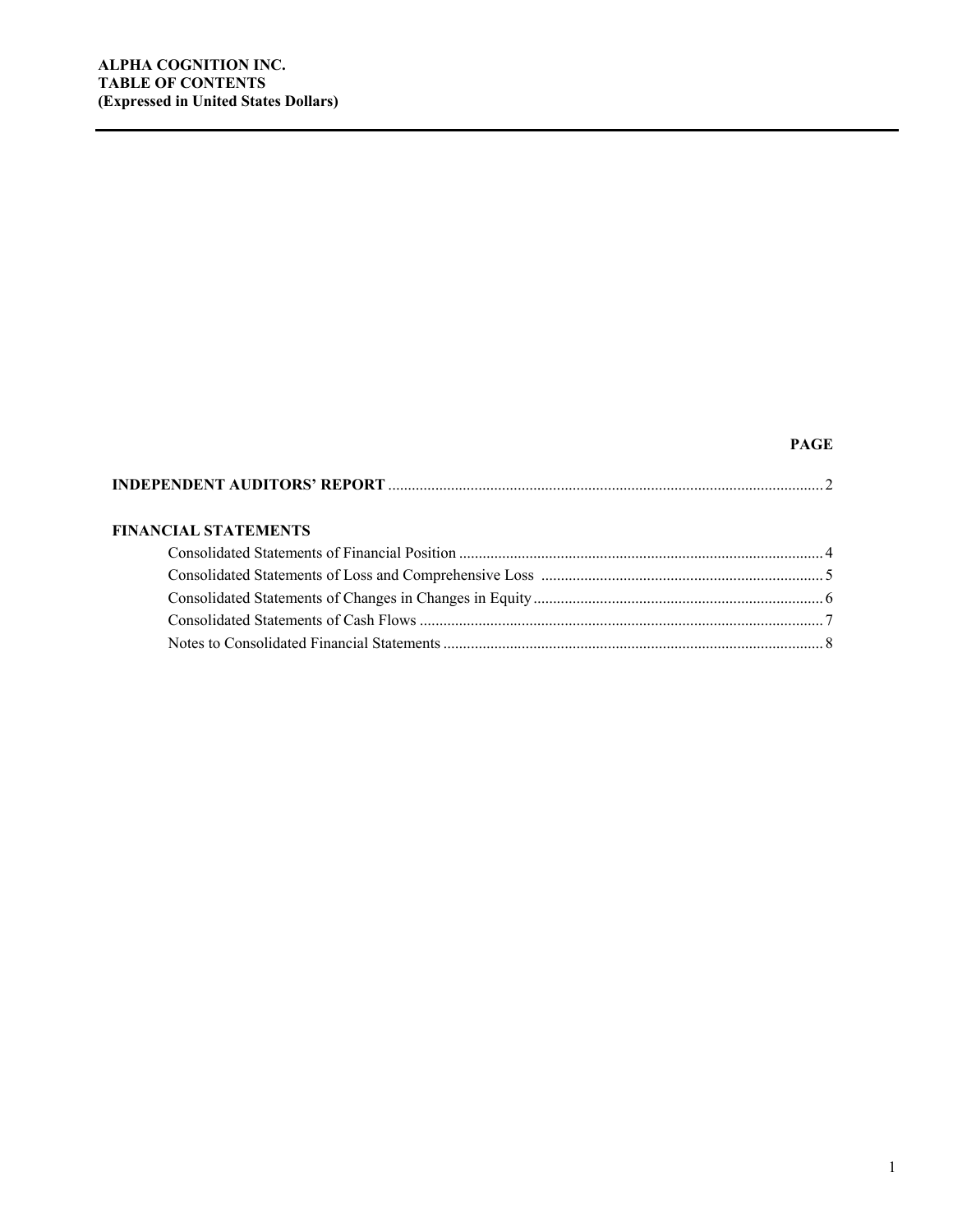

17th floor, 1030 West Georgia St., Vancouver, BC, Canada V6E 2Y3 Tel: 604.714.3600 Fax: 604.714.3669 Web: manningelliott.com

### **INDEPENDENT AUDITORS' REPORT**

To the Shareholders and Directors of Alpha Cognition Inc.

#### **Opinion**

We have audited the consolidated financial statements of Alpha Cognition Inc. and its subsidiaries (the "Company") which comprise the consolidated statements of financial position as at December 31, 2021 and 2020, and the consolidated statements of loss and comprehensive loss, changes in equity and cash flows for the years then ended, and the related notes comprising a summary of significant accounting policies and other explanatory information.

In our opinion, the accompanying consolidated financial statements present fairly, in all material respects, the financial position of the Company as at December 31, 2021 and 2020, and its financial performance and its cash flows for the years then ended in accordance with International Financial Reporting Standards as issued by the International Accounting Standards Board.

### **Basis for Opinion**

We conducted our audits in accordance with Canadian generally accepted auditing standards. Our responsibilities under those standards are further described in the *Auditors' Responsibilities for the Audit of the Consolidated Financial Statements* section of our report. We are independent of the Company in accordance with the ethical requirements that are relevant to our audits of the consolidated financial statements in Canada, and we have fulfilled our other ethical responsibilities in accordance with these requirements. We believe that the audit evidence we have obtained is sufficient and appropriate to provide a basis for our opinion.

#### **Material Uncertainty Related to Going Concern**

We draw attention to Note 1 of the accompanying consolidated financial statements, which describes matters and conditions that indicate the existence of a material uncertainty that may cast significant doubt about the Company's ability to continue as a going concern. Our opinion is not modified in respect of this matter.

#### **Other Information**

Management is responsible for the other information, which comprises the information included in the Company's Management Discussion & Analysis to be filed with the relevant Canadian securities commissions.

Our opinion on the consolidated financial statements does not cover the other information and we do not express any form of assurance conclusion thereon.

In connection with our audit of the consolidated financial statements, our responsibility is to read the other information identified above and, in doing so, consider whether the other information is materially inconsistent with the consolidated financial statements or our knowledge obtained in the audit or otherwise appears to be materially misstated.

If, based on the work we have performed on this other information, we conclude that there is a material misstatement of this other information, we are required to report that fact. We have nothing to report in this regard.

#### **Responsibilities of Management and Those Charged with Governance for the Consolidated Financial Statements**

Management is responsible for the preparation and fair presentation of the consolidated financial statements in accordance with International Financial Reporting Standards as issued by the International Accounting Standards Board, and for such internal control as management determines is necessary to enable the preparation of consolidated financial statements that are free from material misstatement, whether due to fraud or error.

In preparing the consolidated financial statements, management is responsible for assessing the Company's ability to continue as a going concern, disclosing, as applicable, matters related to going concern and using the going concern basis of accounting unless management either intends to liquidate the Company or to cease operations, or has no realistic alternative but to do so.

Those charged with governance are responsible for overseeing the Company's financial reporting process.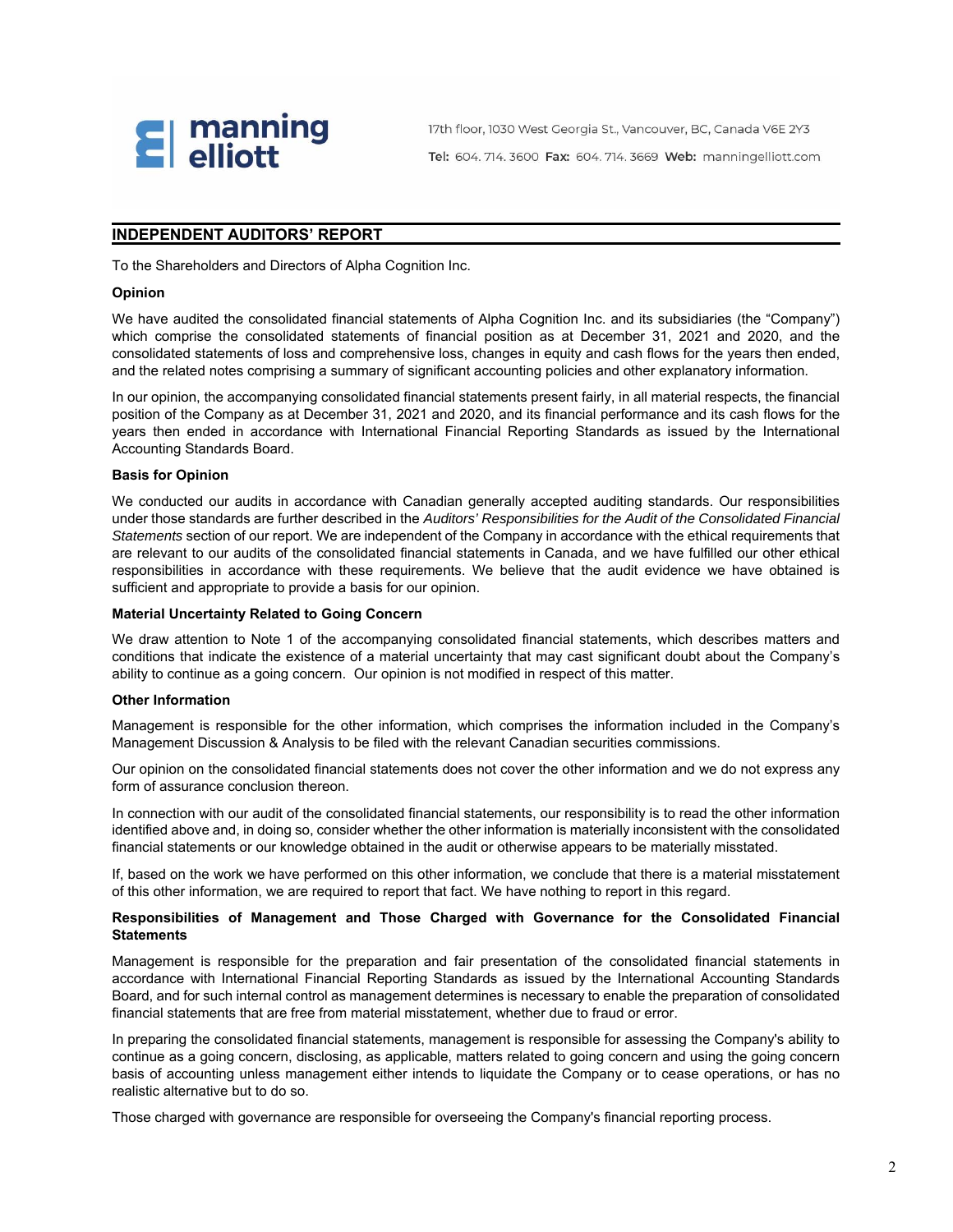#### **Auditors' Responsibilities for the Audit of the Consolidated Financial Statements**

Our objectives are to obtain reasonable assurance about whether the consolidated financial statements as a whole are free from material misstatement, whether due to fraud or error, and to issue an auditors' report that includes our opinion. Reasonable assurance is a high level of assurance, but is not a guarantee that an audit conducted in accordance with Canadian generally accepted auditing standards will always detect a material misstatement when it exists. Misstatements can arise from fraud or error and are considered material if, individually or in the aggregate, they could reasonably be expected to influence the economic decisions of users taken on the basis of these consolidated financial statements.

As part of an audit in accordance with Canadian generally accepted auditing standards, we exercise professional judgment and maintain professional skepticism throughout the audit. We also:

- Identify and assess the risks of material misstatement of the consolidated financial statements, whether due to fraud or error, design and perform audit procedures responsive to those risks, and obtain audit evidence that is sufficient and appropriate to provide a basis for our opinion. The risk of not detecting a material misstatement resulting from fraud is higher than for one resulting from error, as fraud may involve collusion, forgery, intentional omissions, misrepresentations, or the override of internal control.
- Obtain an understanding of internal control relevant to the audit in order to design audit procedures that are appropriate in the circumstances, but not for the purpose of expressing an opinion on the effectiveness of the Company's internal control.
- Evaluate the appropriateness of accounting policies used and the reasonableness of accounting estimates and related disclosures made by management.
- Conclude on the appropriateness of management's use of the going concern basis of accounting and, based on the audit evidence obtained, whether a material uncertainty exists related to events or conditions that may cast significant doubt on the Company's ability to continue as a going concern. If we conclude that a material uncertainty exists, we are required to draw attention in our auditors' report to the related disclosures in the consolidated financial statements or, if such disclosures are inadequate, to modify our opinion. Our conclusions are based on the audit evidence obtained up to the date of our auditors' report. However, future events or conditions may cause the Company to cease to continue as a going concern.
- Evaluate the overall presentation, structure and content of the consolidated financial statements, including the disclosures, and whether the consolidated financial statements represent the underlying transactions and events in a manner that achieves fair presentation.
- Obtain sufficient appropriate audit evidence regarding the financial information of the entities or business activities within the Company to express an opinion on the consolidated financial statements. We are responsible for the direction, supervision and performance of the group audit. We remain solely responsible for our audit opinion.

We communicate with those charged with governance regarding, among other matters, the planned scope and timing of the audit and significant audit findings, including any significant deficiencies in internal control that we identify during our audit.

We also provide those charged with governance with a statement that we have complied with relevant ethical requirements regarding independence, and to communicate with them all relationships and other matters that may reasonably be thought to bear on our independence, and where applicable, related safeguards.

The engagement partner on the audit resulting in this independent auditors' report is Michael Ryan Ayre.

Manning Elliott LLP

CHARTERED PROFESSIONAL ACCOUNTANTS Vancouver, Canada April 26, 2022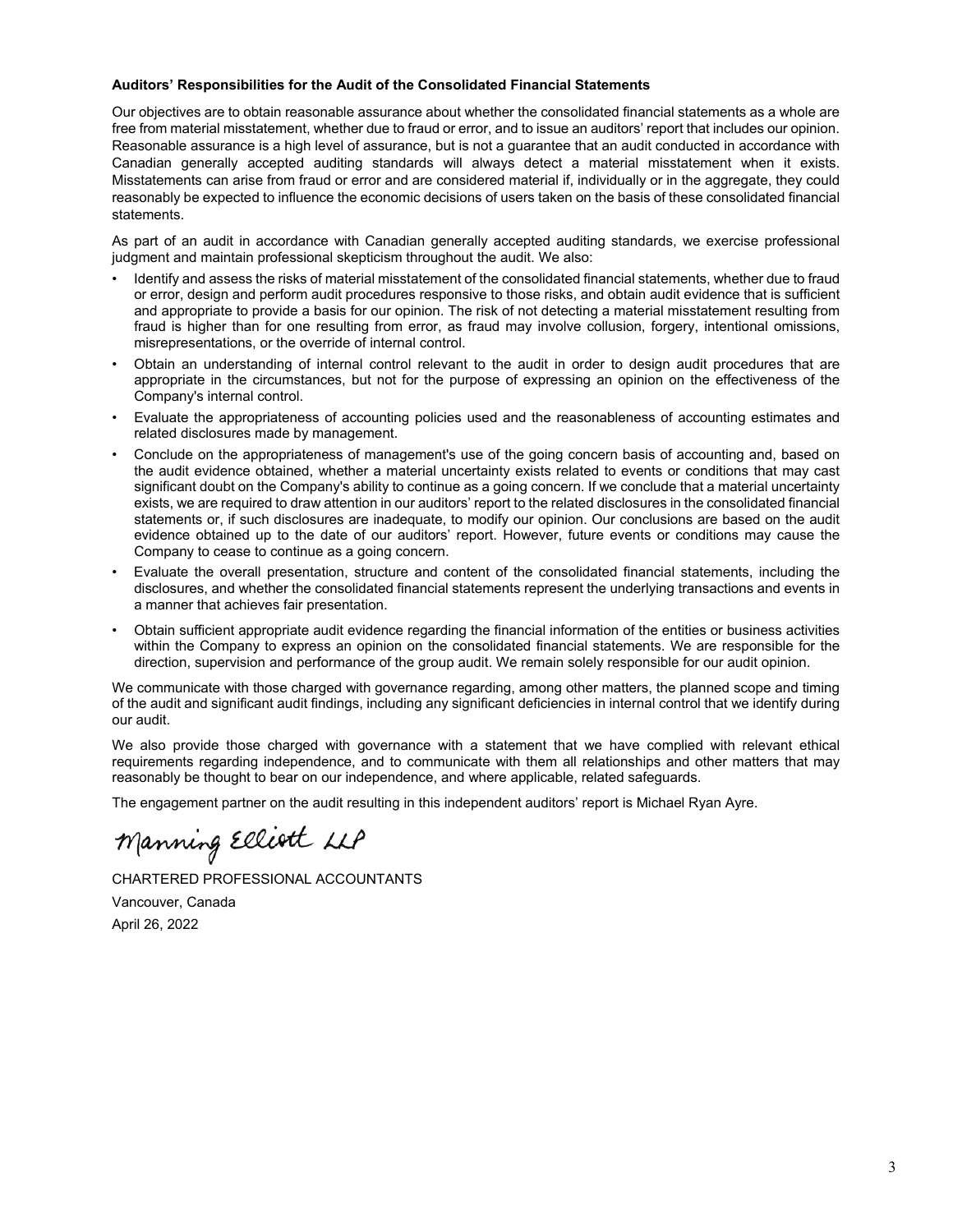### **ALPHA COGNITION INC. CONSOLIDATED STATEMENTS OF FINANCIAL POSITION (Expressed in United States Dollars)**

|                                           |                | December 31, | December 31,   |
|-------------------------------------------|----------------|--------------|----------------|
|                                           | <b>Note</b>    | 2021         | 2020           |
| <b>ASSETS</b>                             |                | \$           | $\mathbf S$    |
|                                           |                |              |                |
| <b>Current assets</b>                     |                |              |                |
| Cash                                      |                | 11,301,793   | 5,926,350      |
| Subscription receipts receivable          |                |              | 1,439,223      |
| Prepaid expenses and other current assets |                | 868,832      | 334,658        |
|                                           |                | 12,170,625   | 7,700,231      |
| Equipment                                 |                | 13,001       | 6,837          |
| <b>Intangible asset</b>                   | 4              | 696,762      | 729,137        |
|                                           |                | 12,880,388   | 8,436,205      |
|                                           |                |              |                |
|                                           |                |              |                |
| <b>LIABILITIES</b>                        |                |              |                |
|                                           |                |              |                |
| <b>Current liabilities</b>                |                |              |                |
| Accounts payable and accrued liabilities  | 5              | 726,850      | 203,853        |
| Related parties payable                   | 7,10           |              | 11,542         |
| Refundable subscription receipts          | $8\,$          |              | 3,337,963      |
| Promissory note - current portion         | 7              | 1,075,820    | 24,000         |
|                                           |                | 1,802,670    | 3,577,358      |
| Convertible debentures, net               | 6              |              | 2,257,109      |
| <b>Promissory</b> note                    | $\overline{7}$ |              | 933,899        |
| <b>Derivative liability</b>               | 6,8            | 2,048,127    | 1,651,831      |
|                                           |                | 3,850,797    | 8,420,197      |
|                                           |                |              |                |
| <b>SHAREHOLDERS' EQUITY</b>               |                |              |                |
| Share capital                             | 8              | 40,011,776   | 14,568,312     |
| Reserves                                  | 8              | 7,153,252    | 3,936,583      |
| Accumulated other comprehensive loss      |                | (101, 534)   |                |
| Accumulated deficit                       |                | (38,033,903) | (18, 488, 887) |
|                                           |                | 9,029,591    | 16,008         |
|                                           |                | 12,880,388   | 8,436,205      |
|                                           |                |              |                |

Note 1 – Nature of operations and going concern Note  $11 -$ Commitments Note 17 – Subsequent events

### **Approved on behalf of the Board on April 26, 2022**

*/s/ Kenneth Cawkell*, Director */s/ Len Mertz* , Director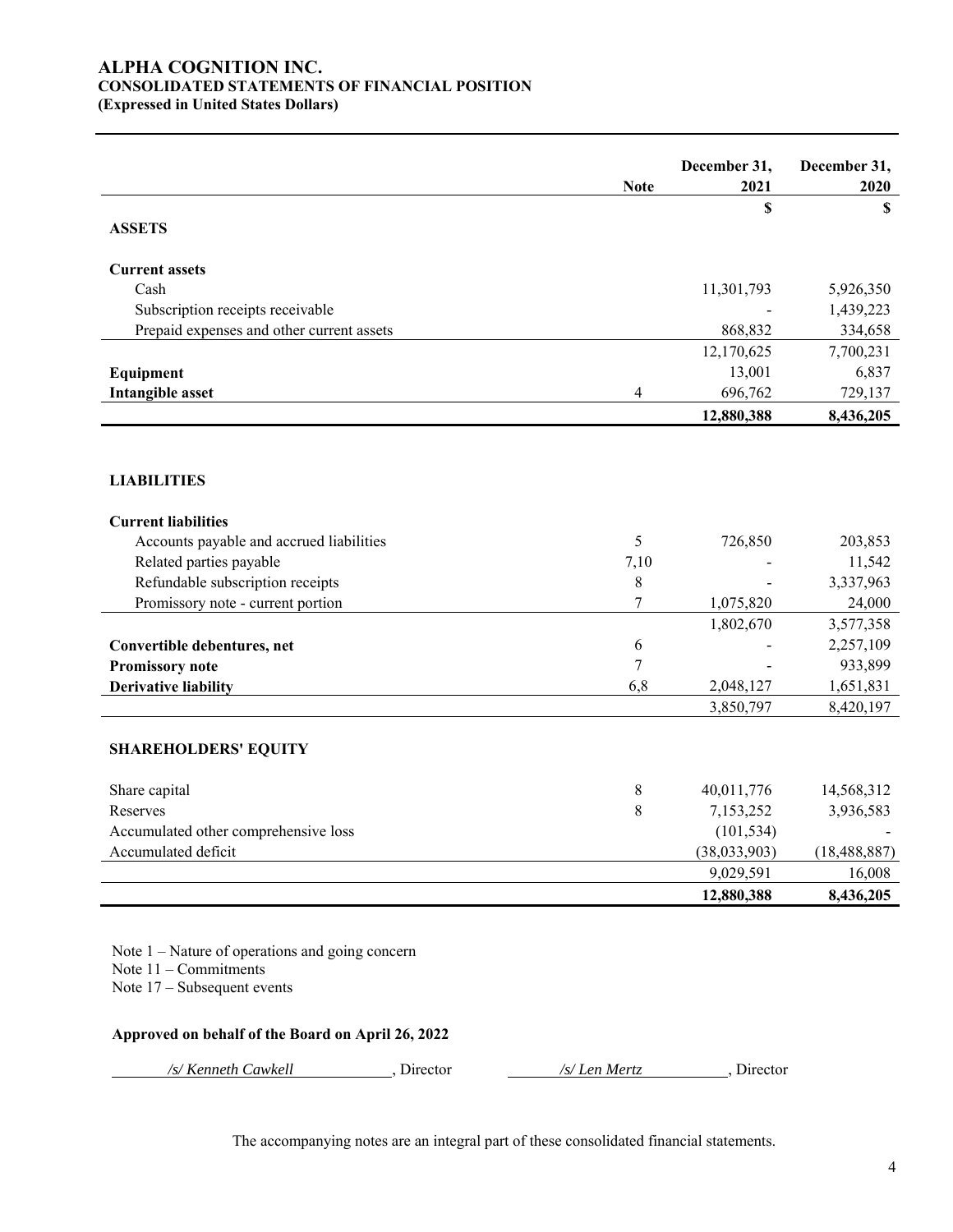### **ALPHA COGNITION INC. CONSOLIDATED STATEMENTS OF LOSS AND COMPREHENSIVE LOSS (Expressed in United States Dollars)**

|                                                                    |                |                | For the year ended<br>December 31, |
|--------------------------------------------------------------------|----------------|----------------|------------------------------------|
|                                                                    | <b>Note</b>    | 2021           | 2020                               |
|                                                                    |                | \$             | \$                                 |
| <b>Operating expenses</b>                                          |                |                |                                    |
| Accretion expenses                                                 | 6,7            | 494,554        | 660,915                            |
| Amortization expense                                               | $\overline{4}$ | 82,375         | 79,043                             |
| Consulting fees                                                    |                | 48,758         |                                    |
| Depreciation                                                       |                | 7,502          | 2,401                              |
| Interest                                                           | 6,7            | 33,606         | 109,456                            |
| Investor relations                                                 |                | 376,116        |                                    |
| Management fees and salaries                                       | 10             | 822,228        | 317,362                            |
| Marketing                                                          |                | 103,250        |                                    |
| Other general and administrative                                   | 10             | 227,887        | 133,141                            |
| Professional fees                                                  | 10             | 825,101        | 364,807                            |
| Registrar and filing fees                                          |                | 106,860        |                                    |
| Research and development                                           | 9,10           | 7,973,340      | 4,673,022                          |
| Share-based compensation                                           | $8\,$          | 979,886        | 135,132                            |
| Travel and related                                                 |                | 15,425         | 272                                |
|                                                                    |                | 12,096,888     | 6,475,551                          |
| Loss before other items                                            |                | (12,096,888)   | (6,475,551)                        |
| <b>Other items</b>                                                 |                |                |                                    |
| Foreign exchange gain (loss)                                       |                | 48,214         | (1,703)                            |
| Interest income                                                    |                | 2,074          | 22,590                             |
| Business investigation costs                                       | 3              | (37, 504)      | (63, 887)                          |
| Listing expense                                                    | 3              | (1,404,200)    |                                    |
| Gain (loss) on recognition and revaluation of derivative liability | 6,8            | (6,056,712)    | 734,344                            |
|                                                                    |                | (7, 448, 128)  | 691,344                            |
|                                                                    |                |                |                                    |
| Net loss for the year                                              |                | (19, 545, 016) | (5,784,207)                        |
| Other comprehensive loss that may be reclassified to net loss:     |                |                |                                    |
| Currency translation adjustment                                    |                | (101, 534)     |                                    |
| Comprehensive loss for the year                                    |                | (19,646,550)   | (5,784,207)                        |
| Basic and diluted net loss per share                               |                | (0.37)         | (0.13)                             |
| Basic and diluted weighted average number of shares outstanding    |                | 53,333,061     | 42,947,207                         |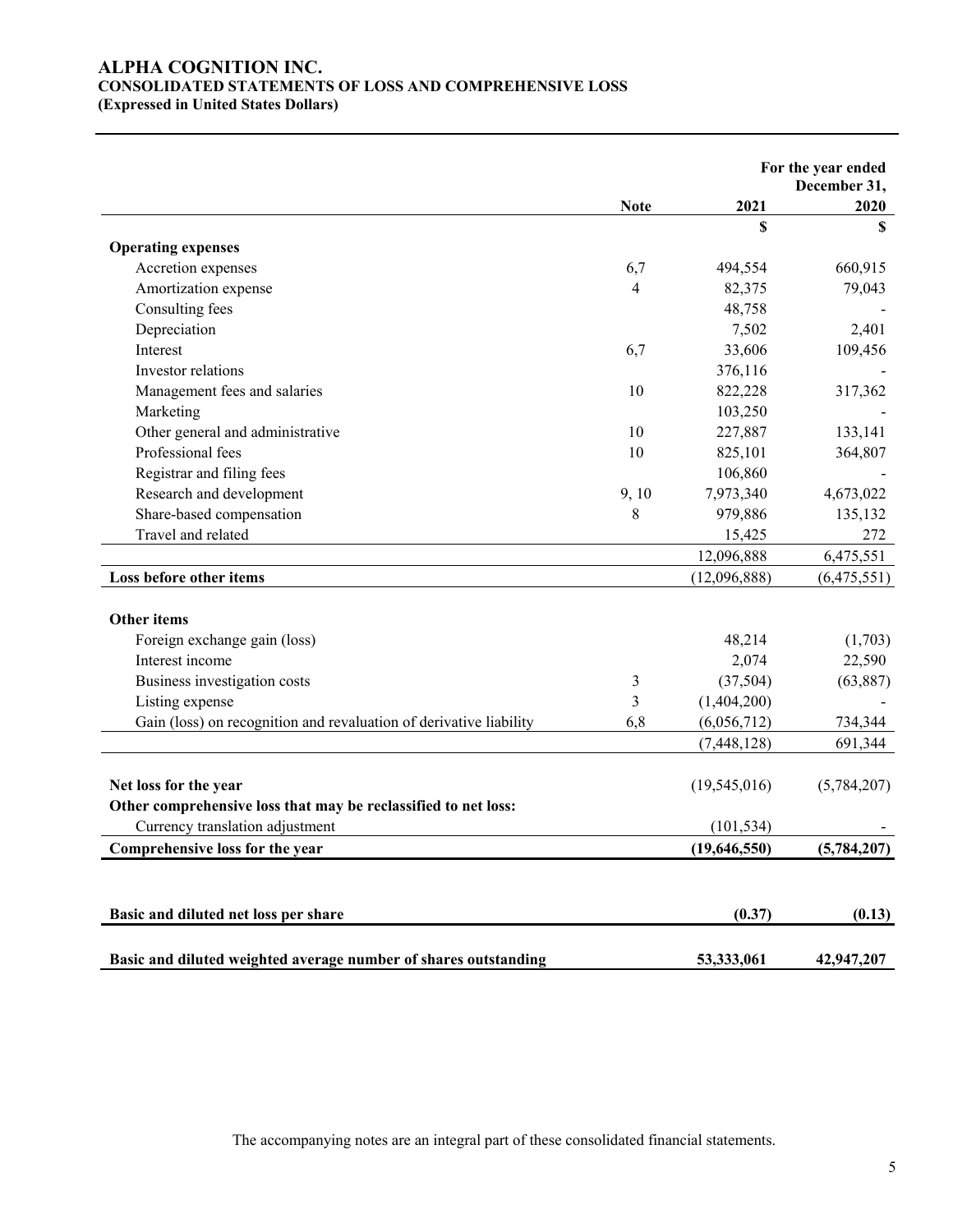### **ALPHA COGNITION INC. CONSOLIDATED STATEMENTS OF CHANGES IN EQUITY (Expressed in United States Dollars)**

|                                                                                                                   |                          |                          |           |                          |             |                      |               |                         |                          |                          |                 | Accumulated   |                |                |
|-------------------------------------------------------------------------------------------------------------------|--------------------------|--------------------------|-----------|--------------------------|-------------|----------------------|---------------|-------------------------|--------------------------|--------------------------|-----------------|---------------|----------------|----------------|
|                                                                                                                   |                          |                          |           | <b>Class A</b>           |             | <b>Class B</b>       |               |                         |                          |                          |                 | Other         |                |                |
|                                                                                                                   |                          | <b>Common shares</b>     |           | <b>Restricted shares</b> |             | <b>Common shares</b> |               | <b>Preferred shares</b> |                          | Total share capital      |                 | Comprehensive | Accumulated    |                |
|                                                                                                                   | Number                   | Amount                   | Number    | Amount                   | Number      | Amount               | <b>Number</b> | Amount                  | Number                   | Amount                   | <b>Reserves</b> | Loss          | Deficit        | <b>Total</b>   |
|                                                                                                                   |                          | S                        |           | $\mathbf{s}$             |             | $\mathbf{s}$         |               | S                       |                          | $\mathbf{s}$             | S.              | S             | <sup>\$</sup>  | S              |
| Balance, December 31, 2019                                                                                        | 40,416,190               | 14,336,137               |           |                          | 2,480,334   | 115,376              | 7,916,380     | 62                      | 50,812,904               | 14,451,575               | 3,532,914       | $\sim$        | (12,740,194)   | 5,244,295      |
| Share conversion                                                                                                  | 2,480,334                | 115,376                  |           |                          | (2,480,334) | (115,376)            |               |                         |                          |                          |                 |               | $\blacksquare$ |                |
| Options exercised                                                                                                 | 100,000                  | 116,737                  |           |                          |             |                      |               |                         | 100,000                  | 116,737                  | (115, 737)      |               |                | 1,000          |
| Stock-based compensation                                                                                          |                          |                          |           |                          |             |                      |               |                         |                          |                          | 554,920         |               |                | 554,920        |
| Forfeited share options                                                                                           |                          |                          |           |                          |             |                      |               |                         |                          |                          | (35,514)        | $\sim$        | 35,514         |                |
| Loss for the year                                                                                                 | $\overline{\phantom{a}}$ | $\overline{\phantom{a}}$ |           |                          |             |                      |               |                         | $\overline{\phantom{a}}$ | $\overline{\phantom{a}}$ | $\sim$          | $\sim$        | (5,784,207)    | (5,784,207)    |
| Balance, December 31, 2020<br>Units issued for cash prior to                                                      | 42,996,524               | 14,568,250               |           |                          |             | $\blacksquare$       | 7,916,380     | 62                      | 50,912,904               | 14,568,312               | 3,936,583       | $\sim$        | (18, 488, 887) | 16,008         |
| RTO for ACI Canada                                                                                                | 2,771,749                | 2,690,170                |           |                          |             |                      |               |                         | 2,771,749                | 2,690,170                | 720,807         |               |                | 3,410,977      |
| Shares issued for conversion<br>of convertible promissory<br>notes and interest<br>Units issued for conversion of | 2,234,036                | 2,053,711                |           |                          |             |                      |               |                         | 2,234,036                | 2,053,711                |                 |               |                | 2,053,711      |
| convertible promissory notes<br>and interest                                                                      | 1,613,186                | 2,686,104                |           |                          |             |                      |               |                         | 1,613,186                | 2,686,104                |                 |               |                | 2,686,104      |
| Eliminate capital stock of<br>Alpha Cognition Canada Inc.<br>Opening balance of Alpha                             | (49,615,495)             |                          |           |                          |             |                      | (7,916,380)   |                         | (57, 531, 875)           |                          |                 |               |                |                |
| Cognition Inc.                                                                                                    | 1,640,057                | 1,685,085                |           |                          |             |                      |               |                         | 1,640,057                | 1,685,085                | 62,749          |               |                | 1,747,834      |
| Issuance of shares to former<br>shareholders of ACI Canada                                                        | 42,615,495               | (3,103,620)              | 7,000,000 | 3,103,620                |             |                      | 7,916,380     |                         | 57,531,875               |                          |                 |               |                |                |
| Units issued for cash prior to<br>RTO for ACI<br>Units issued for cash after                                      | 588,375                  | 602,653                  |           |                          |             |                      |               |                         | 588,375                  | 602,653                  | 153,009         |               |                | 755,662        |
| <b>RTO</b>                                                                                                        | 9,602,500                | 11,383,284               |           |                          |             |                      |               |                         | 9,602,500                | 11,383,284               |                 |               |                | 11,383,284     |
| Share issuance costs                                                                                              |                          | (1,716,505)              |           |                          |             |                      |               |                         |                          | (1,716,505)              | 521,042         |               |                | (1, 195, 463)  |
| Options exercised                                                                                                 | 60,504                   | 40,395                   |           |                          |             |                      |               |                         | 60,504                   | 40,395                   | (33,870)        |               |                | 6,525          |
| Warrants exercised                                                                                                | 6,100,000                | 6,018,567                |           |                          |             |                      |               |                         | 6,100,000                | 6,018,567                |                 |               |                | 6,018,567      |
| Share-based compensation<br>Foreign exchange on                                                                   |                          |                          |           |                          |             |                      |               |                         |                          |                          | 1,792,932       |               |                | 1,792,932      |
| translation                                                                                                       |                          |                          |           |                          |             |                      |               |                         |                          |                          |                 | (101, 534)    | $\sim$         | (101, 534)     |
| Loss for the year                                                                                                 |                          |                          |           |                          |             |                      |               |                         |                          |                          |                 | $\sim$        | (19,545,016)   | (19, 545, 016) |
| Balance, December 31, 2021                                                                                        | 60,606,931               | 36,908,094               | 7,000,000 | 3,103,620                | $\sim$      | $\sim$               | 7,916,380     | 62                      | 75,523,311               | 40,011,776 7,153,252     |                 | (101, 534)    | (38,033,903)   | 9,029,591      |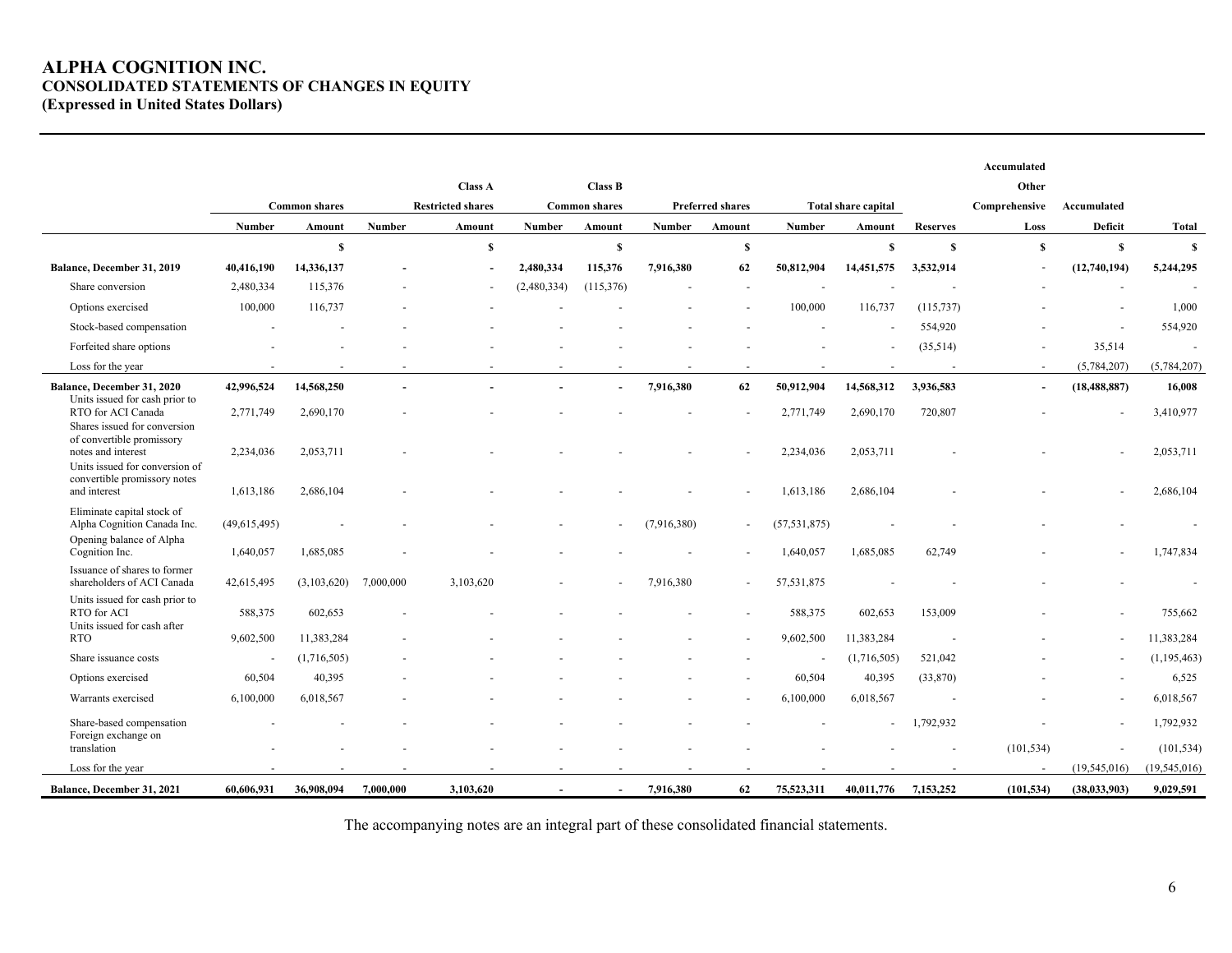### **ALPHA COGNITION INC. CONDENSED INTERIM CONSOLIDATED STATEMENTS OF CASH FLOWS (Expressed in United States Dollars)**

|                                                                      |             |                | For the year ended<br>December 31, |
|----------------------------------------------------------------------|-------------|----------------|------------------------------------|
|                                                                      | <b>Note</b> | 2021           | 2020                               |
|                                                                      |             | \$             | \$.                                |
| Cash flows used in operating activities                              |             |                |                                    |
| Loss for the year                                                    |             | (19, 545, 016) | (5,784,207)                        |
| Adjustments for non-cash items                                       |             |                |                                    |
| Amortization of intangible assets                                    |             | 82,375         | 79,043                             |
| Accretion of discount on convertible promissory notes                |             | 376,633        | 558,078                            |
| Accretion of discount on promissory note                             |             | 117,921        | 102,837                            |
| Accrued interest                                                     |             | 23,651         | 109,435                            |
| Depreciation of equipment                                            |             | 7,502          | 2,401                              |
| Listing expense                                                      | 3           | 1,404,200      |                                    |
| Loss (gain) on revaluation of derivative liability                   |             | 6,056,712      | (734, 344)                         |
| Share-based compensation                                             |             | 1,792,932      | 554,920                            |
|                                                                      |             | (9,683,090)    | (5, 111, 837)                      |
| Changes in non-cash operating working capital items:                 |             |                |                                    |
| Tax recoverable                                                      |             |                | 13,189                             |
| Prepaid expenses and other current assets                            |             | (528, 468)     | (257, 347)                         |
| Accounts payable and accrued liabilities                             |             | 239,509        | 43,351                             |
| Corporate tax payable                                                |             |                | (201)                              |
| Related parties payable                                              |             | 92,711         | (124, 815)                         |
|                                                                      |             | (9,879,338)    | (5,437,660)                        |
|                                                                      |             |                |                                    |
| Cash flows (provided by) used in investing activities                |             |                |                                    |
| Cash acquired in RTO                                                 | 3           | 523,041        |                                    |
| Acquisition of intangible assets                                     |             | (50,000)       |                                    |
| Acquisition of equipment                                             |             | (13,666)       | (9,238)                            |
|                                                                      |             | 459,375        | (9,238)                            |
|                                                                      |             |                |                                    |
| Cash flows provided by financing activities<br>Units issued for cash |             | 13,651,183     |                                    |
| Exercise of options                                                  |             | 6,525          |                                    |
|                                                                      |             |                | 1,000                              |
| Exercise of warrants                                                 |             | 2,440,000      |                                    |
| Funds received for private placement                                 |             |                | 1,898,740                          |
| Interest paid on promissory notes                                    |             | (24,000)       | (24,000)                           |
| Proceeds from the issuance of convertible promissory notes           |             |                | 4,000,000                          |
| Share issuance costs                                                 |             | (1, 195, 463)  |                                    |
|                                                                      |             | 14,878,245     | 5,875,740                          |
| Effect of foreign exchange on cash                                   |             | (82, 839)      |                                    |
| Change in cash during the year                                       |             | 5,375,443      | 428,842                            |
| Cash, beginning of year                                              |             | 5,926,350      | 5,497,508                          |
| Cash, end of year                                                    |             | 11,301,793     | 5,926,350                          |

Note 14 – Supplemental disclosure with respect to cash flows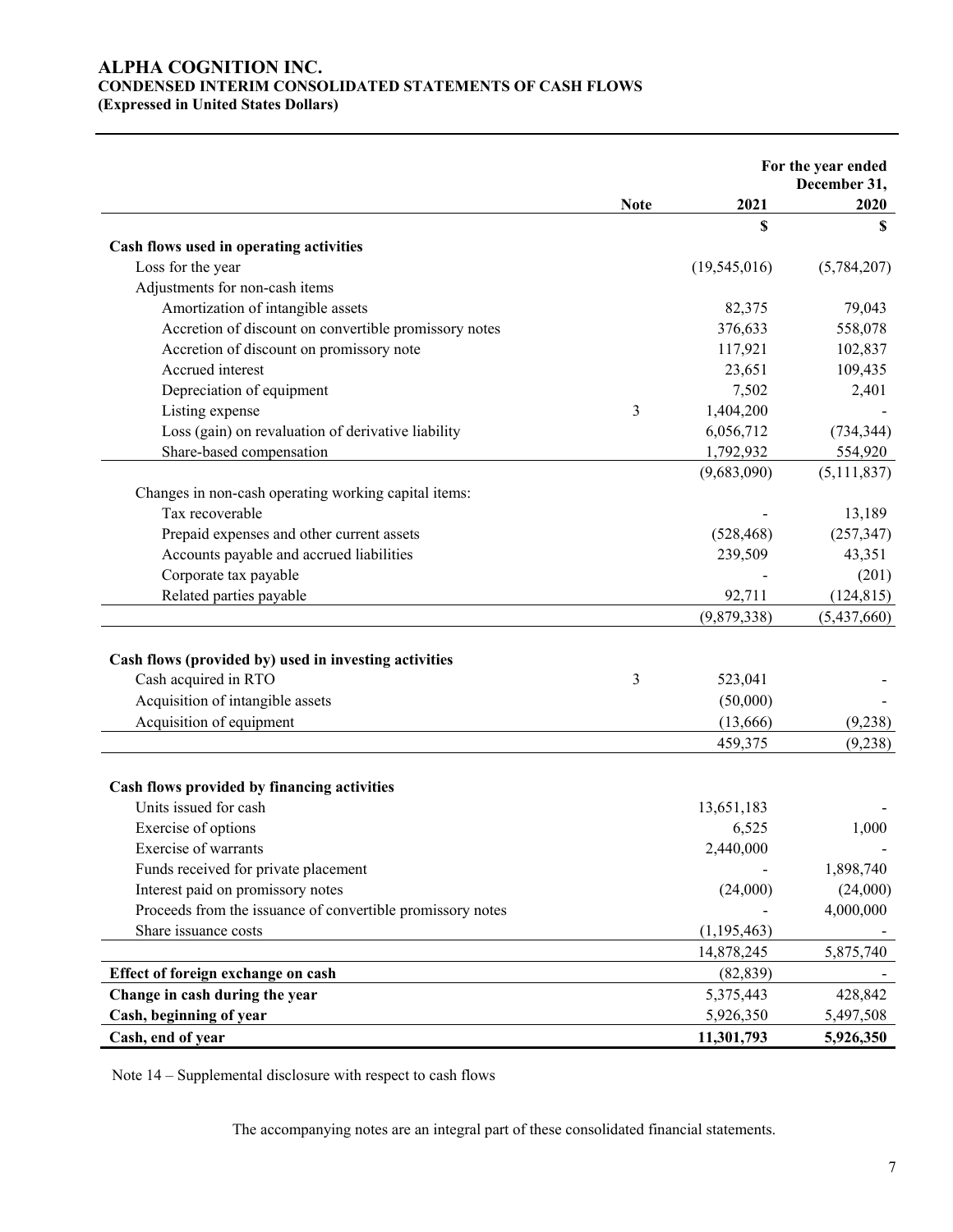### **NOTE 1 – NATURE OF OPERATIONS AND GOING CONCERN**

Alpha Cognition Inc. ("ACI" or the "Company"), formerly Crystal Bridge Enterprises Inc., is in the business of researching and developing pharmaceutical treatments for neurological diseases. The Company operates from its three offices located in Charlottetown, Prince Edward Island; Vancouver, British Columbia; and West Palm Beach, Florida. The head office and registered and records office of the Company is 301 – 1228 Hamilton Street, Vancouver, BC, V6B 6L2. The Company's common shares trade on the TSX Venture Exchange ("TSX-V") under the trading symbol "ACOG" and on the Over-The-Counter ("OTC") under the trading symbol "ACOGF".

On March 18, 2021, the Company announced the successful closing of its Qualifying Transaction with Alpha Cognition Canada Inc. ("ACI Canada") (the "Transaction" as defined in Note 3). Pursuant to the Transaction, ACI Canada was acquired by and became a wholly-owned subsidiary of ACI. As part of the Transaction, on March 18, 2021, ACI changed its name to Alpha Cognition Inc. and ACI Canada changed its name to Alpha Cognition Canada Inc. At the time of completion of the Transaction, ACI had 59,171,932 shares issued and outstanding which included 57,531,875 common shares issued to former ACI Canada shareholders, representing 97.23% of the Company's issued and outstanding shares. Initially, the common shares of the Company issued in connection with the Transaction were listed on TSX-V under the ticker symbol "CRYS". Effective March 30, 2021, the trading symbol of ACI was changed to "ACOG".

Upon closing of the Transaction, the shareholders of ACI Canada owned 97.23% of the shares of the Company, and as a result, the transaction is considered a reverse acquisition of the Company by ACI Canada. All previous common shares, share options, and warrants were exchanged at a ratio of one share of ACI Canada for one of ACI. For accounting purposes, ACI Canada is considered the acquirer and the Company, the acquiree. Accordingly, the consolidated financial statements are in the name of Alpha Cognition Inc.; however, they are a continuation of the financial statements of ACI Canada (Note 3).

On March 18, 2021, immediately before the Transaction, the Company completed a share consolidation on the basis of one new post-consolidation common share for every 7.14 pre-consolidation common shares. All current and comparative references to the number of common shares, weighted average number of common shares, loss per share, stock options and warrants have been restated to give effect to this share consolidation.

These consolidated financial statements have been prepared with the assumption that the Company will be able to realize its assets and discharge its liabilities in the normal course of business rather than through a process of forced liquidation. The Company has not generated revenues from its operations to date and as at December 31, 2021, had a deficit of \$38,033,903 which has been primarily financed by equity. The Company's continuing operations, as intended, are dependent upon its ability to generate cash flows or obtain additional financing. Management is of the opinion that it does not have sufficient working capital to meet the Company's liabilities and commitments as they become due for the upcoming 12 months. Management intends to finance operating costs over the next twelve months with private placements and public offerings of the Company's common shares and funds received from the exercise of warrants and share options. There is a risk that additional financing will not be available on a timely basis or on terms acceptable to the Company. These factors indicate the existence of a material uncertainty which causes significant doubt in the ability of the Company to continue as a going concern.

These consolidated financial statements do not reflect adjustments that would be necessary if the going concern assumption was not appropriate. If the going concern assumption was not appropriate for these consolidated financial statements, adjustments would be necessary to the statement of financial position classifications used. Such adjustments could be material.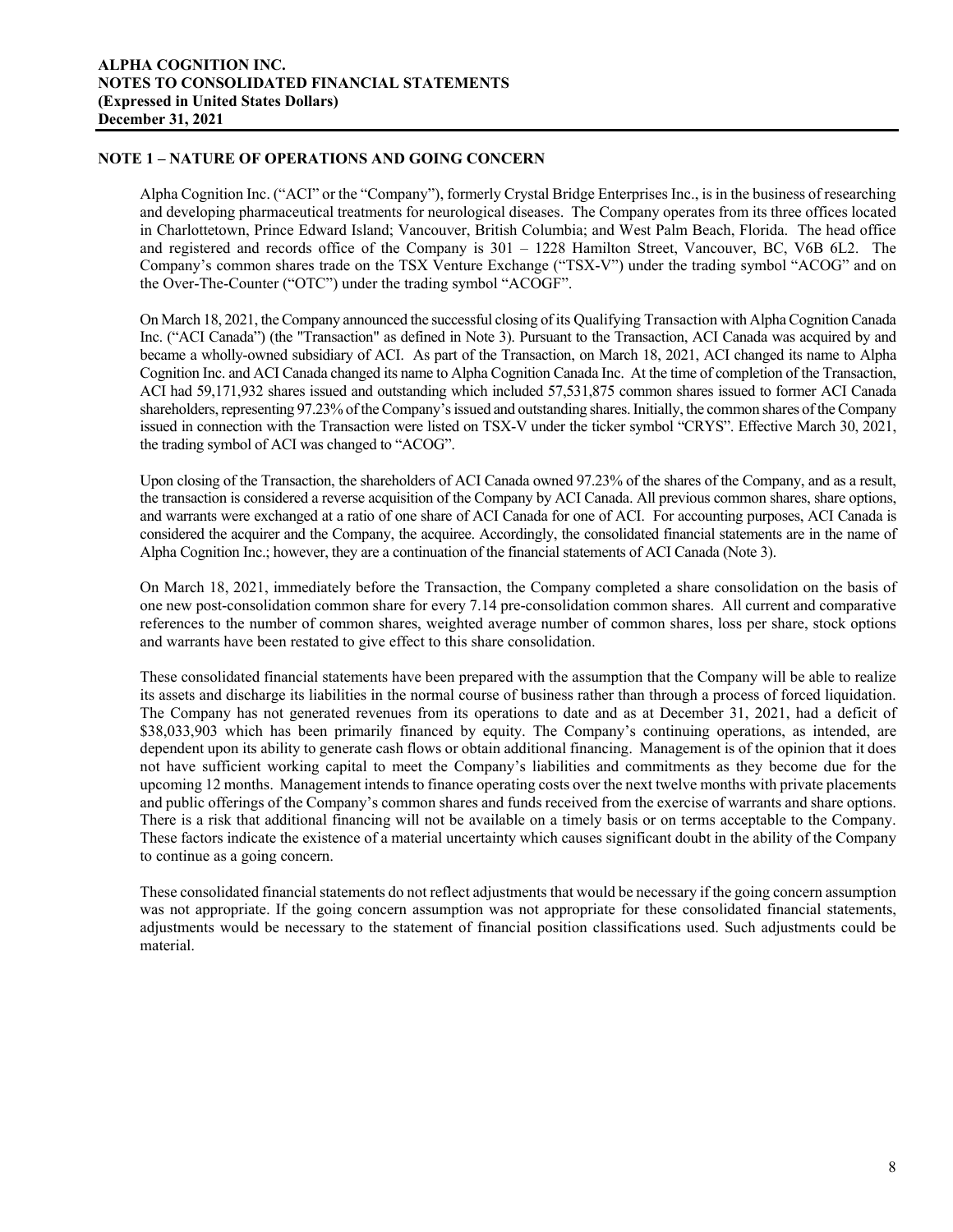### **NOTE 2 – SIGNIFICANT ACCOUNTING POLICIES**

The following is a summary of the significant accounting policies used in the preparation of these consolidated financial statements.

### **Statement of compliance**

These consolidated financial statements, including comparatives, have been prepared in accordance with International Financial Reporting Standards ("IFRS") as issued by the International Accounting Standards Board ("IASB") and Interpretations issued by the International Financial Reporting Interpretations Committee ("IFRIC").

These financial statements of the Company were approved and authorized for use by the Board of Directors on April 26, 2022.

### **Basis of presentation**

The consolidated financial statements of the Company have been prepared on an accrual basis and are based on historical costs, except for certain financial assets and liabilities, including derivative instruments, which are measured at fair value. The consolidated financial statements are presented in United States dollars ("USD") unless otherwise noted.

### **Basis of consolidation**

These consolidated financial statements include the accounts of the Company, from March 18, 2021, the date of closing of the Transaction (Note 3), and its subsidiaries from inception which are as follows:

|                                      |               | Percentage owned |         |  |
|--------------------------------------|---------------|------------------|---------|--|
|                                      | Incorporation | 2021             | 2020    |  |
| Alpha Cognition Canada Inc.          | Canada        | 100%             | $100\%$ |  |
| Alpha Cognition USA Inc. ("ACI USA") | JSA           | 100%             | $100\%$ |  |

All significant intercompany accounts and transactions between the Company and its subsidiaries have been eliminated upon consolidation.

### **Functional and presentation currency**

The functional currency of an entity is the currency of the primary economic environment in which the entity operates. The functional currency of the Company is Canadian dollars ("CAD") and its subsidiaries are USD. The functional currency determinations were conducted through an analysis of the consideration factors identified in IAS 21, *The Effects of Changes in Foreign Exchange Rates*.

Transactions in currencies other than the functional currency are recorded at exchange rates prevailing on the dates of the transactions. At the end of each reporting period, monetary assets and liabilities denominated in foreign currencies are translated at the period end exchange rate while non-monetary assets and liabilities in foreign currencies are translated at historical rates. Revenues and expenses are translated at the average exchange rates approximating those in effect during the reporting period.

For the purposes of presenting consolidated financial statements, the assets and liabilities of the Company's CAD operations are translated to USD at the exchange rate at the reporting date. The income and expenses are translated using average rates. Foreign currency differences that arise on translation for consolidation purposes are recognized in other comprehensive income (loss).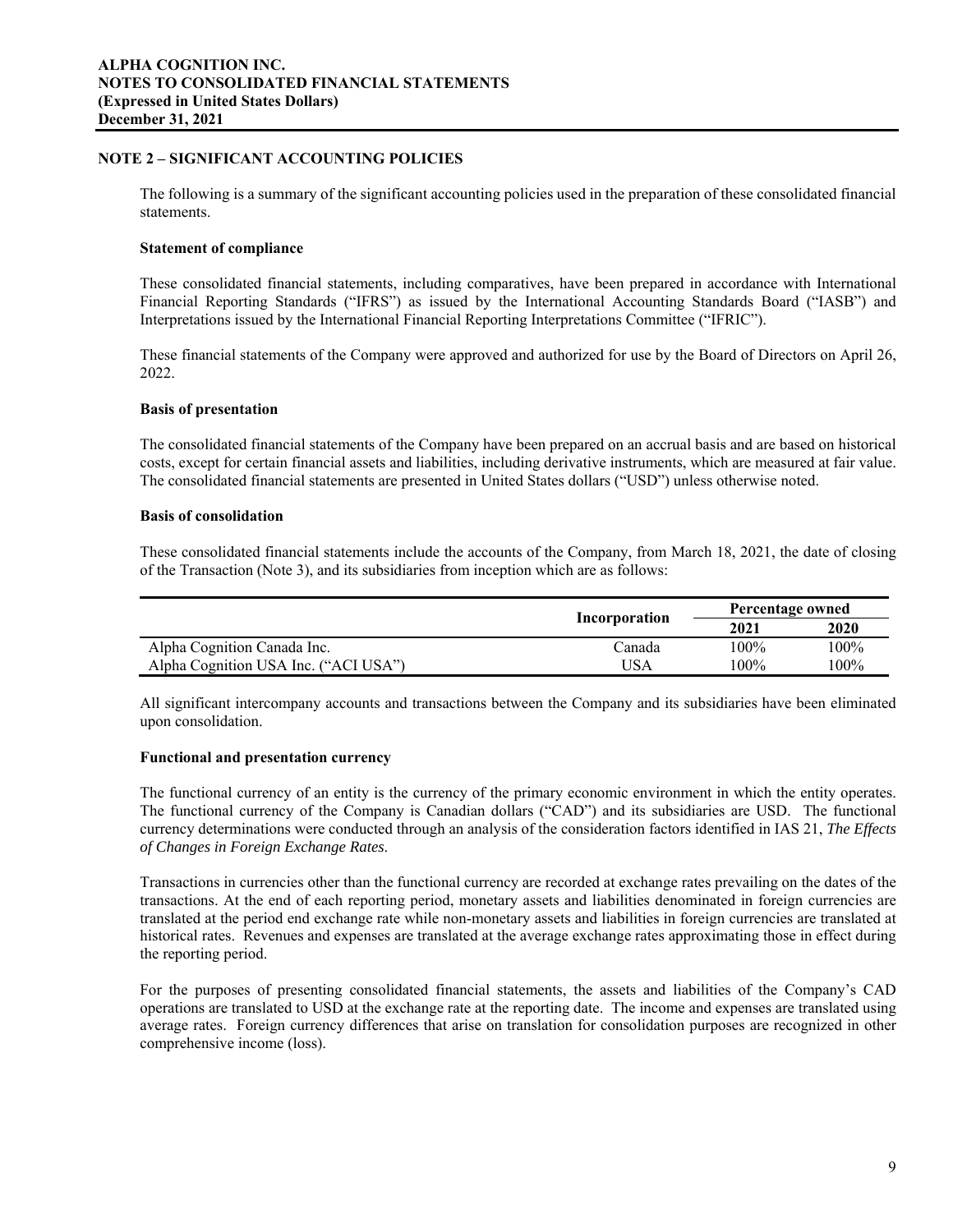#### **Significant accounting estimates and judgments**

The preparation of the consolidated financial statements in conformity with IFRS requires management to make certain estimates, judgments and assumptions that affect the reported amounts of assets and liabilities at the date of the consolidated financial statements and the reported revenues and expenses during the period. Although management uses historical experience and its best knowledge of the amount, events or actions to form the basis for judgments and estimates, actual results may differ from these estimates. Significant estimates and judgements made by management in the preparation of these consolidated financial statements are outlined below.

### Uncertainty of COVID-19 Global Pandemics

The Company is subject to risks and uncertainties as a result of the ongoing COVID-19 pandemic. The Company is continuing to closely monitor the impact of the COVID-19 pandemic on its business and has taken and continues to take proactive efforts to protect the health and safety of its patients, clinical research staff and employees, and to maintain business continuity. The extent of the impact of the COVID-19 pandemic on the Company's activities remains uncertain and difficult to predict, as the response to the pandemic is ongoing and information continues to evolve. Capital markets and economies worldwide have been negatively impacted by the COVID-19 pandemic and may be further impacted in the future. Such economic disruption could have a material adverse effect on the Company's business. Policymakers around the globe have responded with fiscal policy actions to support the healthcare industry and economy as a whole. The magnitude and overall effectiveness of these actions remains uncertain.

The severity of the impact of the COVID-19 pandemic on the Company's activities will depend on a number of factors, including, but not limited to, the duration and severity of the pandemic, including the severity of any additional periods of increases or spikes in the number of cases in the areas the Company its suppliers and its manufacturers operate and areas where the Company's clinical trial sites are located; the development and spread of COVID-19 variants, the timing, extent, effectiveness and durability of COVID-19 vaccine programs or other treatments; and new or continuing travel and other restrictions and public health measures, such as social distancing, business closures or disruptions. Accordingly, the extent and severity of the impact on the Company's existing and planned clinical trials, manufacturing, collaboration activities and operations is uncertain and cannot be fully predicted. The Company may experience delays in its existing and planned clinical trials due to the worldwide impacts of the pandemic. The Company's future results of operations and liquidity could be adversely impacted by delays in existing and planned clinical trials, continued difficulty in recruiting patients for these clinical trials, delays in manufacturing and collaboration activities, supply chain disruptions, the ongoing impact on its operating activities and employees, and the ongoing impact of any initiatives or programs that the Company may undertake to address financial and operational challenges. As of the date of issuance of these consolidated financial statements, the extent to which the COVID-19 pandemic may materially impact the Company's future financial condition, liquidity or results of operations remains uncertain

### Functional currency

Management is required to assess the functional currency of each entity of the Company. In concluding on the functional currencies of the parent and its subsidiaries, management considered the currency that mainly influences the sale prices of goods and services and the cost of providing goods and services in each jurisdiction in which the Company operates. When no single currency was clearly dominant, the Company also considered secondary indicators including the currency in which funds from financing activities are denominated and the currency in which funds are retained.

#### Income taxes

In assessing the probability of realizing income tax assets, management makes estimates related to expectation of future taxable income, applicable tax opportunities, expected timing of reversals of existing temporary differences and the likelihood that tax positions taken will be sustained upon examination by applicable tax authorities. In making its assessments, management gives additional weight to positive and negative evidence that can be objectively verified.

#### Going concern

The assessment of the Company's ability to continue as a going concern involves management judgement about the Company's resources and future prospects.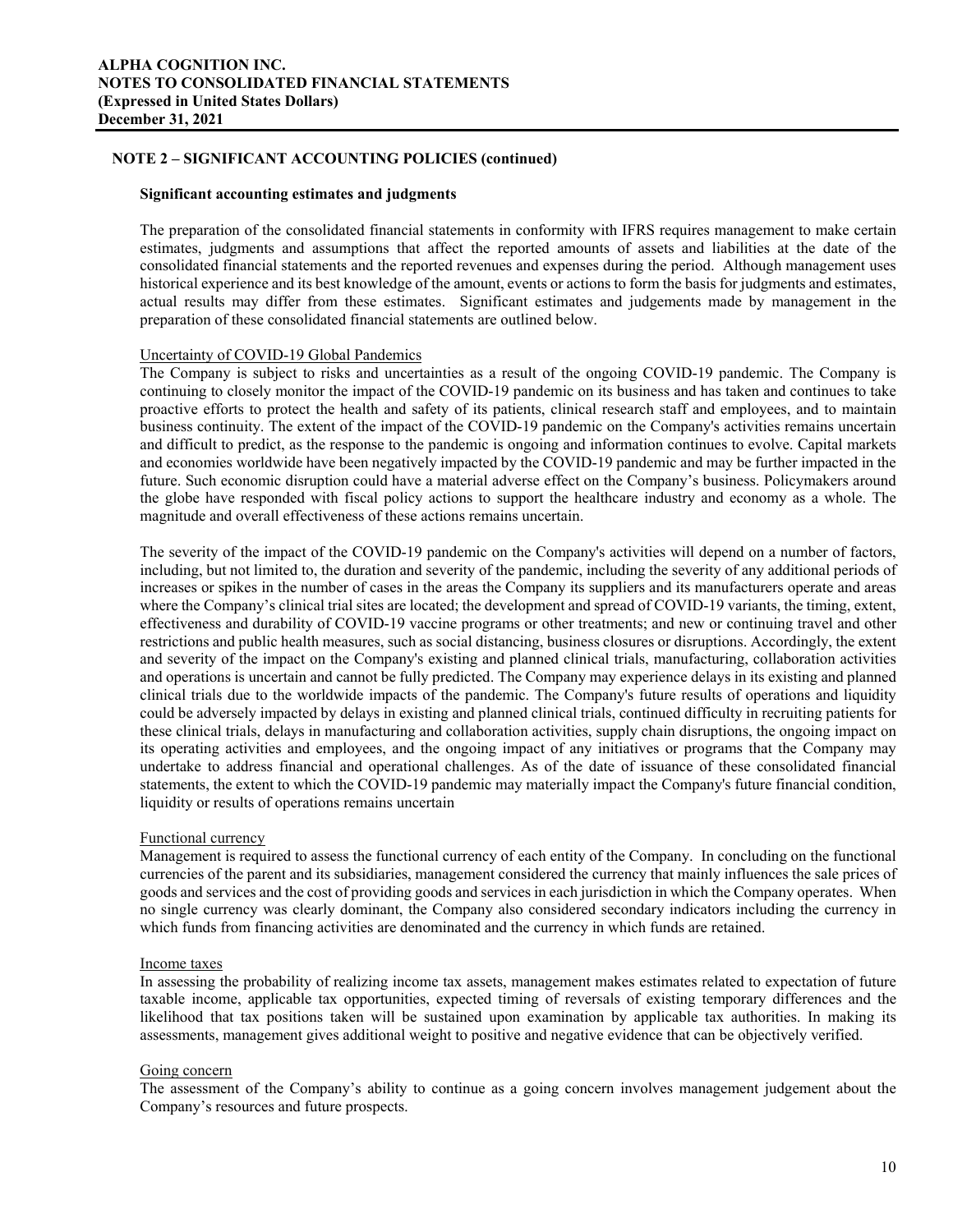#### **Significant accounting estimates and judgments**

#### Impairment of intangible assets

The application of the Company's accounting policy for intangible assets requires judgment in determining whether it is likely that future economic benefits will flow to the Company, which may be based on assumptions about future events or circumstances. Estimates and assumptions may change if new information becomes available. If, after expenditures are capitalized, information becomes available suggesting that the recovery of expenditures is unlikely, the amount capitalized is written off in profit or loss in the period the new information becomes available.

#### Useful lives of intangible assets

The Company records intangible assets acquired at their fair value. Determining fair value requires management to use estimates that could be material. Following initial recognition, the Company carries the value of intangible assets at cost less accumulated amortization and any accumulated impairment losses. Amortization is recorded on a straight-line basis based upon management's estimate of the useful life and residual value. The estimates are reviewed at least annually and are updated if expectations change as a result of technical obsolescence or legal and other limits to use.

### Share-based payment transactions and valuation of derivative liability

The Company uses the Black-Scholes Option Pricing Model to determine the fair value of stock options, standalone share purchase warrants issued and derivative liability. This model requires the input of subjective assumptions including expected share price volatility, interest rate, and forfeiture rate. Changes in the input assumptions can materially affect the fair value estimate and the Company's earnings (loss) and equity reserves.

#### **Financial instruments**

#### Financial assets

On initial recognition, financial assets are recognized at fair value and are subsequently classified and measured at: (i) amortized cost; (ii) fair value through other comprehensive income ("FVOCI"); or (iii) fair value through profit or loss ("FVTPL"). The classification of financial assets is generally based on the business model in which a financial asset is managed and its contractual cash flow characteristics. A financial asset is measured at fair value net of transaction costs that are directly attributable to its acquisition except for financial assets at FVTPL where transaction costs are expensed. All financial assets not classified and measured at amortized cost or FVOCI are measured at FVTPL. On initial recognition of an equity instrument that is not held for trading, the Company may irrevocably elect to present subsequent changes in the financial asset's fair value in other comprehensive income.

The classification determines the method by which the financial assets are carried on the consolidated statement of financial position subsequent to initial recognition and how changes in value are recorded. Subscription receipts receivable is measured at amortized cost with subsequent impairments recognized in profit or loss. Cash is classified as FVTPL.

#### Impairment

An 'expected credit loss' impairment model applies which requires a loss allowance to be recognized based on expected credit losses. The estimated present value of future cash flows associated with the asset is determined and an impairment loss is recognized for the difference between this amount and the carrying amount as follows: the carrying amount of the asset is reduced to estimated present value of the future cash flows associated with the asset, discounted at the financial asset's original effective interest rate, either directly or through the use of an allowance account and the resulting loss is recognized in profit or loss for the period.

In a subsequent period, if the amount of the impairment loss related to financial assets measured at amortized cost decreases, the previously recognized impairment loss is reversed through profit or loss to the extent that the carrying amount of the investment at the date the impairment is reversed does not exceed what the amortized cost would have been had the impairment not been recognized.

For the years presented, the Company did not record an expected credit loss.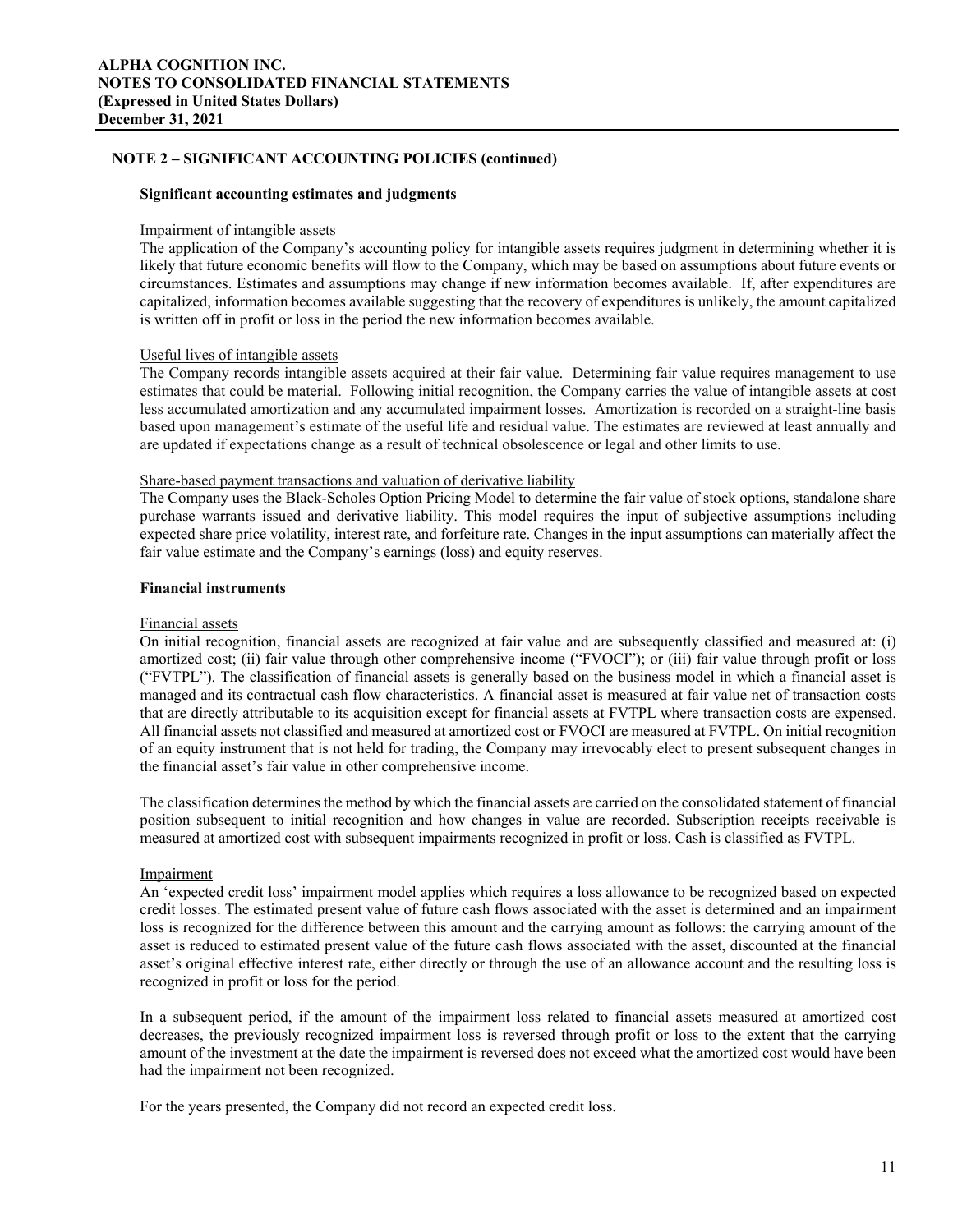### **Financial instruments (continued)**

#### Financial liabilities

Financial liabilities are designated as either: (i) fair value through profit or loss; or (ii) amortized cost. All financial liabilities are classified and subsequently measured at amortized cost except for financial liabilities at FVTPL. The classification determines the method by which the financial liabilities are carried on the statement of financial position subsequent to inception and how changes in value are recorded. Accounts payable, related parties payable, refundable subscription receipts, convertible debenture and promissory note are classified as other financial liabilities and carried on the statement of financial position at amortized cost. Derivative liability is measured at FVTPL.

### **Equipment**

Equipment is stated at historical cost less accumulated depreciation and accumulated impairment losses.

Subsequent costs are included in the asset's carrying amount or recognized as a separate asset, as appropriate, only when it is probable that future economic benefits associated with the item will flow to the Company and the cost of the item can be measured reliably. The carrying amount of the replaced part is derecognized. All other repairs and maintenance are charged to profit or loss during the financial period in which they are incurred.

Gains and losses on disposals are determined by comparing the proceeds with the carrying amount and are recognized in profit or loss.

Amortization is charged over the estimated useful lives using the declining balance method as follows:

| Computer equipment | 55% |
|--------------------|-----|
| Other equipment    | 20% |

#### **Intangible assets**

The Company has intangible assets as outlined below. Intangible assets are carried at cost less accumulated amortization and any impairment losses. The amortization method, useful life and residual values are assessed annually. Amortization expense is recorded on a straight-line basis beginning with the month the corresponding assets are available for use and over the estimated useful lives provided below:

Licenses 15 years

If, after expenditures are capitalized, events or changes in circumstances indicate that the carrying amount may not be recoverable, the amount capitalized is written off in profit or loss in the period the new information becomes available.

Upon retirement or disposal, the cost of the asset disposed of and the related accumulated amortization are removed from the accounts and any gain or loss is reflected in profit and loss.

#### **Impairment of non-financial assets**

The carrying amounts of the Company's non-financial assets are reviewed at each reporting date to determine whether there is any indication of impairment. If such indication exists, the recoverable amount of the asset is estimated in order to determine the extent of the impairment loss. An impairment loss is recognized whenever the carrying amount of an asset or its cash generating unit exceeds its recoverable amount. Impairment losses are recognized in profit or loss.

The recoverable amount of assets is the greater of an asset's fair value less cost to sell and value in use. In assessing value in use, the estimated future cash flows are discounted to their present value using a pre-tax discount rate that reflects the current market assessments of the time value of money and the risks specific to the asset. For an asset that does not generate cash inflows largely independent of those from other assets, the recoverable amount is determined for the cash-generating unit to which the asset belongs.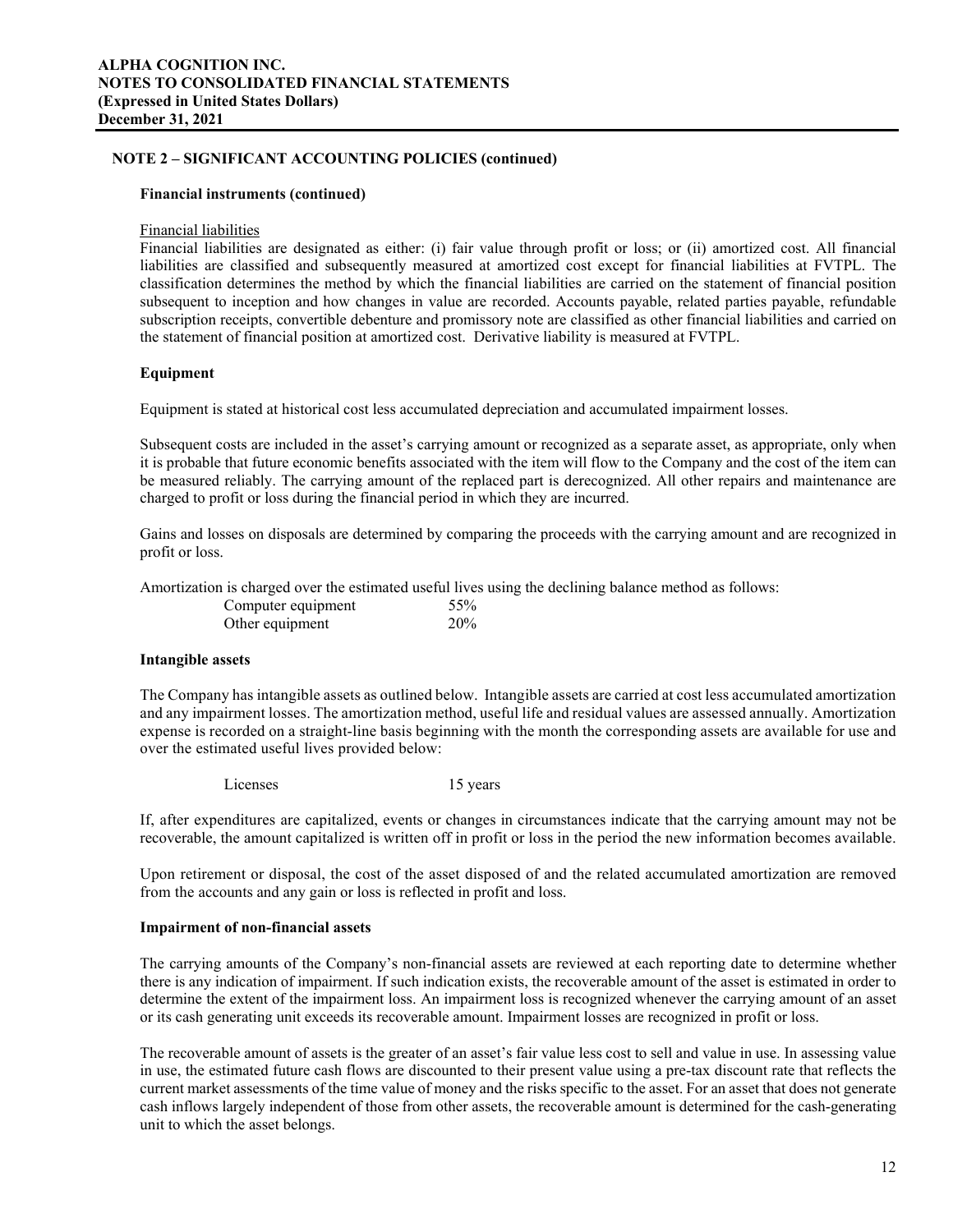#### **Impairment of non-financial assets (continued)**

An impairment loss is only reversed if there is an indication that the impairment loss may no longer exist and there has been a change in the estimates used to determine the recoverable amount, however, not to an amount higher than the carrying amount that would have been determined had no impairment loss been recognized in previous years.

Assets that have an indefinite useful life are not subject to amortization and are tested annually for impairment.

#### **Leases**

As a lessee, the Company recognizes a right-of-use asset and a lease liability at the commencement date of a lease. The right-of-use asset is initially measured at cost, which is comprised of the initial amount of the lease liability adjusted for any lease payments made at or before the commencement date, plus any decommissioning and restoration costs, less any lease incentives received. The right-of-use asset is subsequently depreciated from the commencement date to the earlier of the end of the lease term, or the end of the useful life of the asset. In addition, the right-of-use asset may be reduced due to impairment losses, if any, and adjusted for certain remeasurements of the lease liability.

A lease liability is initially measured at the present value of the lease payments that are not paid at the commencement date, discounted by the interest rate implicit in the lease, or if that rate cannot be readily determined, the incremental borrowing rate. The lease term is determined as the non-cancellable periods of a lease, together with periods covered by a renewal option if the Company is reasonably certain to exercise that option and a termination option if the Company is reasonably certain not to exercise that option. Lease payments included in the measurement of the lease liability are comprised of:

- fixed payments, including in-substance fixed payments, less any lease incentives receivable;
- variable lease payments that depend on an index or a rate, initially measured using the index or rate as at the commencement date;
- amounts expected to be payable under a residual value guarantee;
- exercise prices of purchase options if the Company is reasonably certain to exercise that option; and
- payments of penalties for terminating the lease, if the lease term reflects the lessee exercising an option to terminate the lease.

The lease liability is measured at amortized cost using the effective interest method. It is remeasured when there is a change in future lease payments arising from a change in an index or rate, or if there is a change in the estimate or assessment of the expected amount payable under a residual value guarantee, purchase, extension, or termination option. Variable lease payments not included in the initial measurement of the lease liability are charged directly to profit or loss.

The Company has elected not to recognize right-of-use assets and lease liabilities for short-term leases that have a lease term of 12 months or less and leases of low-value assets. The lease payments associated with these leases are charged directly to profit or loss on a straight-line basis over the lease term. During the years ended December 31, 2021 and 2020, all of the Company's leases are short-term leases with a term of 12 months or less and are charged directly to profit or loss on a straight-line basis over the lease term.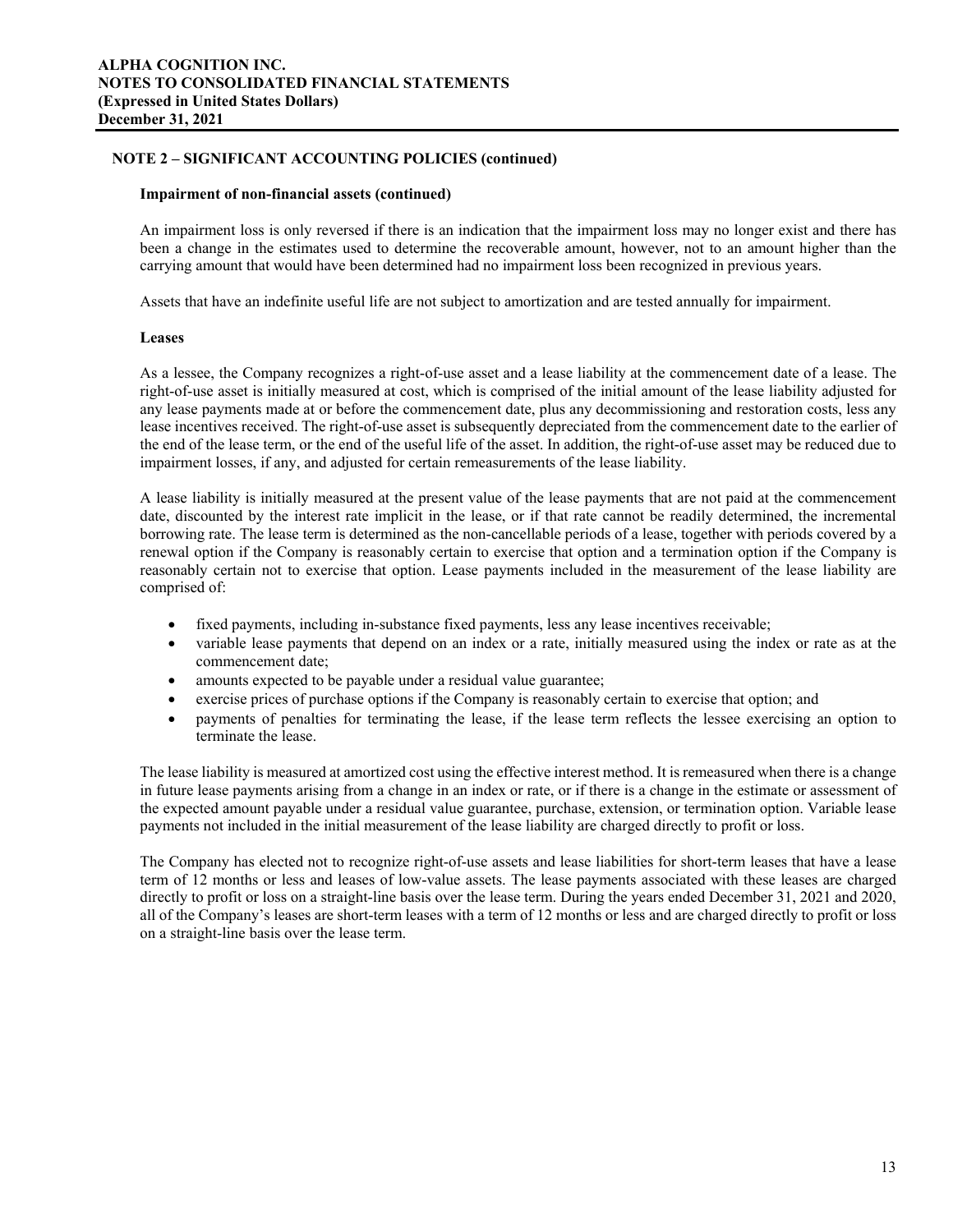#### **Convertible debentures and derivative liability**

Upon initial recognition, the Company determines whether the convertible debentures consist of liability and equity components, or if both components represent liabilities. For convertible debentures which provide conversion into a fixed number of shares (the "fixed-for-fixed" criteria), the liability component is initially recorded at fair value and subsequently at amortized cost using the effective interest rate method. The liability component is accreted to the face value over the term of the convertible debenture. The equity component is recognized as the difference between the fair value of the instrument as a whole and the fair value of the liability component. Any directly attributable transaction costs are allocated to the liability and equity components in proportion to their initial carrying amounts.

For convertible debentures which provide conversion into a variable number of shares or into a fixed number shares for a variable amount of consideration, the conversion option is accounted for as an embedded derivative, which is separated from the host contract. The conversion option of the convertible debentures outstanding at December 31, 2020 met the criteria of a derivative instrument liability because the conversion price of the promissory notes varied depending on certain factors and thus did not meet the "fixed-for-fixed" criteria. As a result, the Company separately account for the conversion feature as a derivative liability recorded at fair value and marked-to-market each period with the changes in the fair value recognized in profit or loss. The liability component is recognized as the difference between the fair value of the instrument as a whole and the fair value of the derivative liability.

### **Share capital**

Financial instruments issued by the Company are classified as equity only to the extent that they do not meet the definition of a financial liability or financial asset. The Company's preferred shares, common shares and options are classified as equity instruments.

The Company has adopted a residual value method with respect to the measurement of shares and warrants issued as private placement units. The residual value method first allocates value to the more easily measurable component based on fair value and then the residual value, if any, to the less easily measurable component. The fair value of the common shares issued in private placements is determined to be the more easily measurable component as they are valued at their fair value which is determined by the closing price on the issuance date. The remaining balance, if any, is allocated to the attached warrants. Any fair value attributed to the warrants is recorded to reserves. If the warrants expire unexercised, the value attributed to the warrants is transferred to share capital.

Incremental costs directly attributable to the issue of new shares or options are recognized as a deduction from equity, net of tax.

### **Loss per share**

Basic loss per share is computed by dividing net loss available to ordinary shareholders by the weighted-average number of ordinary shares outstanding during the reporting period where ordinary shares include Common shares and Class B common shares. If applicable, diluted income per share is computed similar to basic income per share except that the weighted average shares outstanding are increased to include potential ordinary shares for the assumed exercise of share options, warrants, and convertible debentures, if dilutive. The number of potential ordinary shares is calculated by assuming that outstanding share options, warrants and convertible debentures were exercised or converted and that the proceeds from such exercises were used to acquire common shares at the average market price during the reporting periods. For the years presented, this calculation proved to be anti-dilutive.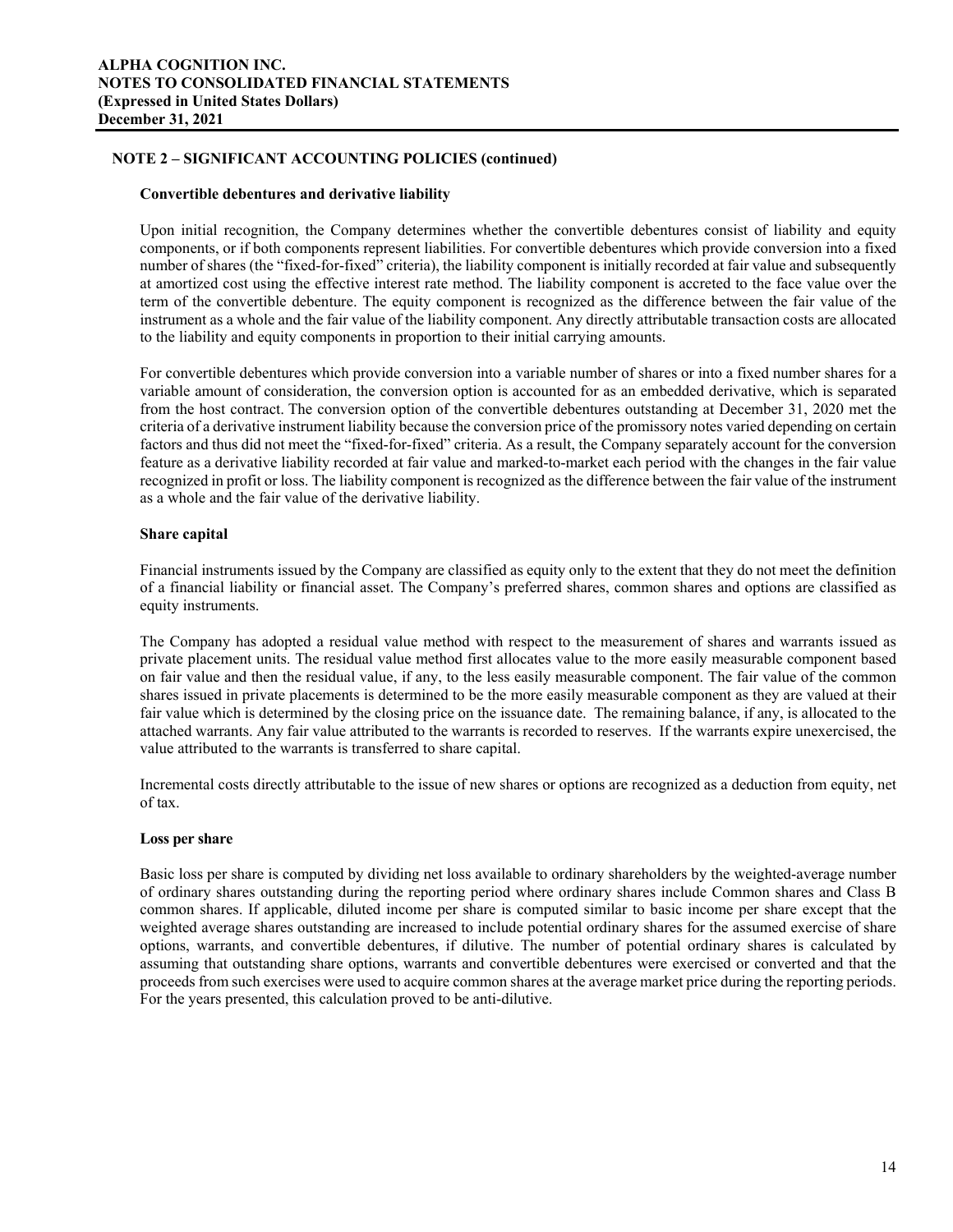#### **Share-based compensation**

Share-based compensation to employees is measured at the fair value of the instruments issued and amortized over the vesting periods. Share-based compensation to non-employees are measured at the fair value of goods or services received or the fair value of the equity instruments issued, if it is determined the fair value of the goods or services cannot be reliably measured, and are recorded at the date the goods or services are received. The corresponding amount is recorded to the share option reserve. The Company records stock-based compensation expense for service-based stock options on a graded method over the requisite service period. The Company records stock-based compensation expense for non-market performance-based stock options on a graded method over the requisite service period, and only if performance-based conditions are considered probable to be satisfied.

The fair value of options is determined using the Black-Scholes Option Pricing Model which incorporates all market vesting conditions. The number of shares and options expected to vest is reviewed and adjusted at the end of each reporting period such that the amount recognized for services received as consideration for the equity instruments granted shall be based on the number of equity instruments that eventually vest.

The Company transfers the value of forfeited and expired unexercised vested stock options and compensatory warrants to deficit or share capital from reserves on the date of expiration based on the nature of the item.

#### **Income taxes**

#### *Current income tax*

Current income tax assets and liabilities for the current period are measured at the amount expected to be recovered from or paid to the taxation authorities. The tax rates and tax laws used to compute the amount are those that are enacted or substantively enacted, at the reporting date, in the country where the Company operates and generates taxable income.

#### *Deferred income tax*

Deferred income tax is provided for based on temporary differences at the reporting date between the tax bases of assets and liabilities and their carrying amounts for financial reporting purposes. The carrying amount of deferred income tax assets is reviewed at the end of each reporting period and recognized only to the extent that it is probable that sufficient taxable profit will be available to allow all or part of the deferred income tax asset to be utilized.

Deferred income tax assets and liabilities are measured at the tax rates that are expected to apply to the year when the asset is realized or the liability is settled, based on tax rates (and tax laws) that have been enacted or substantively enacted by the end of the reporting period.

Deferred income tax assets and deferred income tax liabilities are offset, if a legally enforceable right exists to set off current tax assets against current income tax liabilities and the deferred income taxes relate to the same taxable entity and the same taxation authority.

Current income and deferred tax relating to items recognized directly in other comprehensive income or equity is recognized in other comprehensive income or equity and not in profit or loss. Management periodically evaluates positions taken in the tax returns with respect to situations in which applicable tax regulations are subject to interpretation and establishes provisions where appropriate.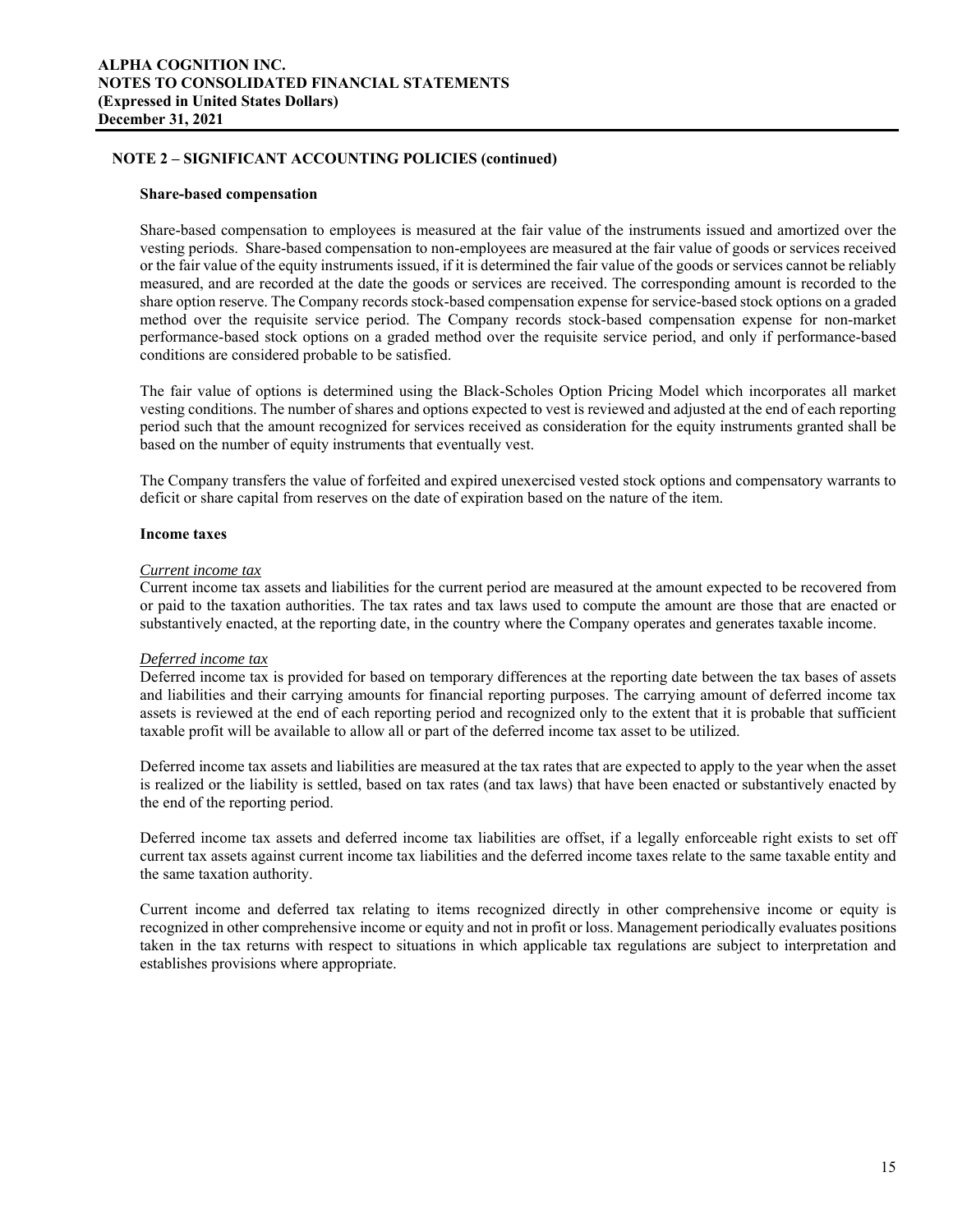#### **Research and development**

Development expenditures can be capitalized only where a development project meets certain conditions, including technical feasibility of the intangible asset, intention to complete the project, ability to sell the intangible asset, probability that the intangible asset can produce future economic benefits, availability of resources to complete the project, and ability to reliably measure the expenditure attributable to the intangible asset. Development projects are reviewed as they arise and on an on-going basis to assess whether all conditions have been met. Amortization is calculated over the cost of the asset, or revalued amount, less its residual value. Amortization is recognized in profit or loss on a straight-line basis over the estimated useful lives of intangible assets from the date that they are available for use, since this most closely reflects the expected pattern of consumption of the future economic benefits embodied in the asset.

#### **Accounting pronouncements not yet adopted**

Accounting standards or amendments to existing accounting standards that have been issued but have future effective dates are either not applicable or are not expected to have a significant impact on the Company's consolidated financial statements.

### **NOTE 3 – REVERSE ACQUISITION**

On October 27, 2020, ACI Canada entered into an Arrangement Agreement with ACI whereby ACI would acquire 100% of the issued and outstanding shares of ACI Canada by issuing to the shareholders of ACI Canada one common share of ACI ("CPC Share") for every one common share of ACI Canada share held by each ACI Canada shareholder (the "Transaction"). Certain US resident ACI Canada shareholders agreed to receive a restricted voting share (a "Restricted Voting Share") in place of a CPC Share which is equivalent to a CPC Share except that it will not be counted in a shareholder vote for the election of directors. In addition, holders of Class C Preferred shares of ACI Canada received one Class B Preferred Share of ACI for each Class C Preferred share of ACI Canada held by such shareholder. The outstanding options and warrants of ACI Canada became convertible into options and warrants of ACI.

On March 18, 2021, the Transaction completed resulting in ACI acquiring 100% of the shares of ACI Canada and ACI Canada's shareholders receiving 42,615,495 post-consolidated common shares, 7,000,000 restricted voting shares, 7,916,380 preferred shares, 11,819,169 warrants, and 10,069,365 share options of ACI. The ACI shareholders retained 1,640,507 common shares on completion of the transaction and the former ACI share option holders were deemed granted 108,543 share options.

The transaction constitutes a reverse acquisition of ACI and has been accounted for as a reverse acquisition transaction in accordance with the guidance provided under IFRS 2, *Share-based Payment* and IFRS 3, *Business Combinations*. As ACI did not qualify as a business according to the definition in IFRS 3, *Business Combination*, this reverse acquisition does not constitute a business combination; rather the transaction was accounted for as an asset acquisition by the issuance of shares of the Company, for the net assets of ACI and its public listing. Accordingly, the transaction has been accounted for at the fair value of the equity instruments granted by the shareholders of ACI Canada to the shareholders and option holders of ACI. The sum of the fair value of the consideration paid (based on the fair value of the ACI shares just prior to the reverse acquisition) less the ACI net assets acquired, has been recognized as a listing expense in profit or loss for the year ended December 31, 2021.

For accounting purposes, ACI Canada was treated as the accounting parent company (legal subsidiary) and ACI has been treated as the accounting subsidiary (legal parent) in these consolidated financial statements. As ACI Canada was deemed to be the acquirer for accounting purposes, its assets, liabilities and operations since incorporation are included in these consolidated financial statements at their historical carrying value. The results of operations of ACI are included in these consolidated financial statements from the date of the reverse acquisition of March 18, 2021.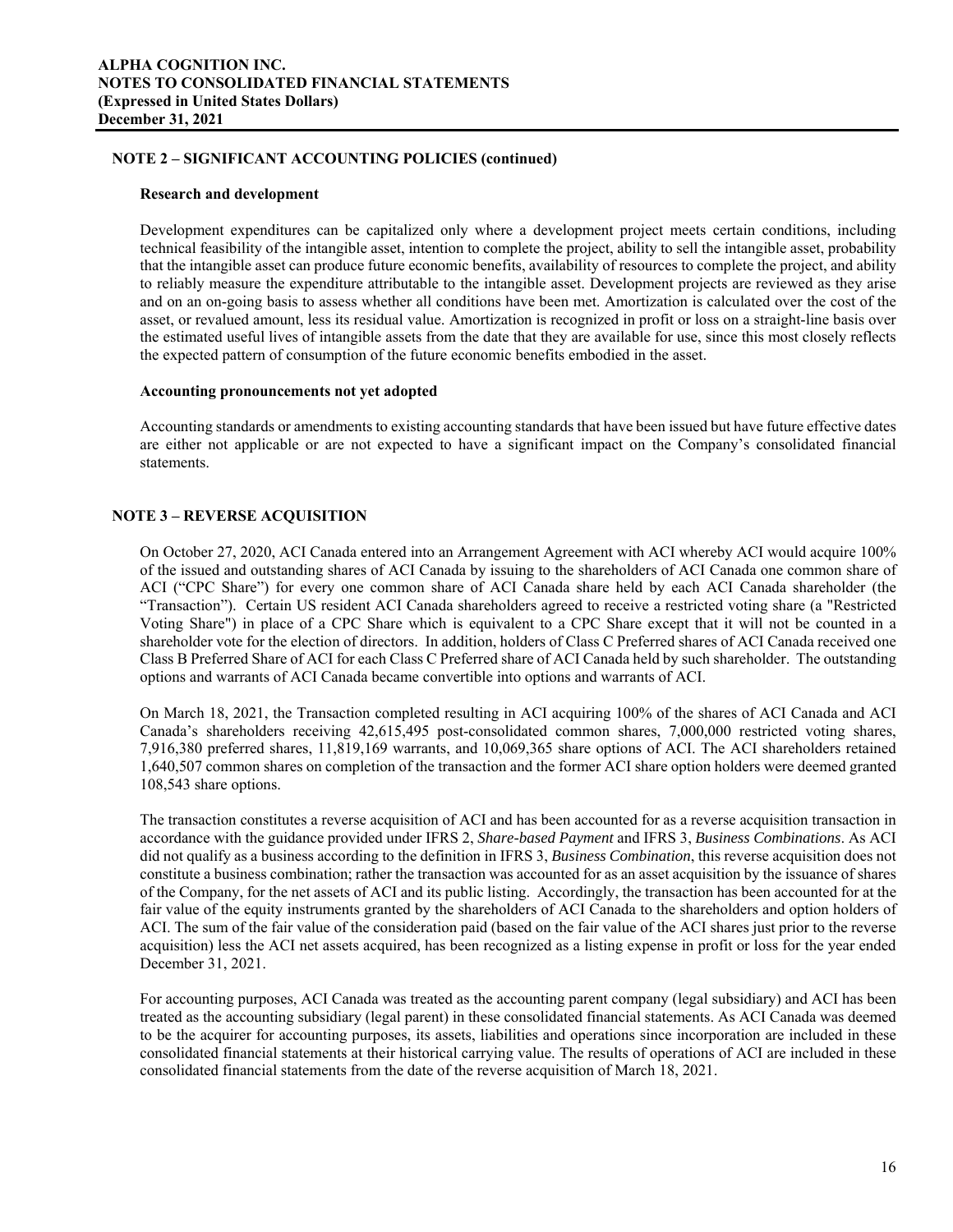### **NOTE 3 – REVERSE ACQUISITION (continued)**

The following represents management's estimate of the fair value of the ACI net assets acquired as at March 18, 2021 as a result of the reverse acquisition.

|                                                | <b>Total</b> |
|------------------------------------------------|--------------|
|                                                | S            |
| Cost of acquisition:                           |              |
| Shares retained by public company shareholders |              |
| - 1,640,057 shares at CAD \$1.28 x 0.8027      | 1,685,085    |
| Fair value of stock options                    | 62,749       |
|                                                | 1,747,834    |
| <b>Allocated as follows:</b>                   |              |
| Cash                                           | 523,041      |
| Prepaid expenses                               | 5,706        |
| Liabilities                                    | (185, 113)   |
|                                                | 343,634      |
| Allocated to listing expense                   | 1,404,200    |
|                                                | 1,747,834    |

Share options deemed granted were valued using the Black Scholes model using the following weighted average assumptions: risk free rate of 0.23%, volatility of 123%, dividend yield of \$nil, and expected lives of 1.85 years.

During the year ended December 31, 2021, the Company incurred costs of \$37,504 related to the reverse acquisition that were recorded as business investigation costs.

### **NOTE 4 – INTANGIBLE ASSET**

|                               | <b>Licenses</b> |
|-------------------------------|-----------------|
|                               | S               |
| Cost:                         |                 |
| At December 31, 2019 and 2020 | 1,185,633       |
| Additions                     | 50,000          |
| At December 31, 2021          | 1,235,633       |
| Amortization:                 |                 |
| At December 31, 2019          | 377,453         |
| Additions                     | 79,043          |
| At December 31, 2020          | 456,496         |
| Additions                     | 82,375          |
| At December 31, 2021          | 538,871         |
| Net book value:               |                 |
| At December 31, 2020          | 729,137         |
| At December 31, 2021          | 696,762         |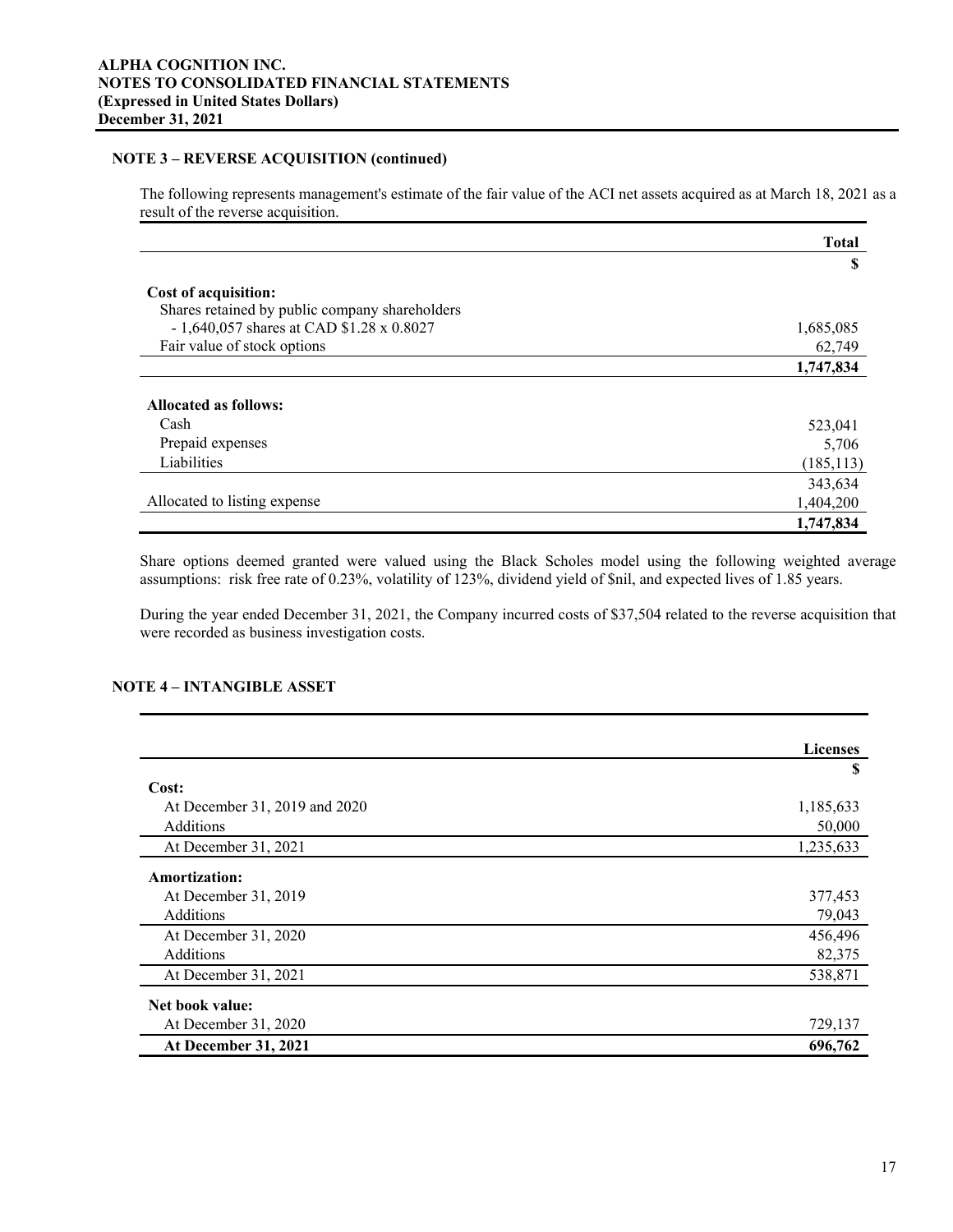### **NOTE 5 – ACCOUNTS PAYABLE AND ACCRUED LIABILITIES**

|                     | December 31, | December 31, |
|---------------------|--------------|--------------|
|                     | 2021         | 2020         |
|                     |              |              |
| Accounts payable    | 454,992      | 27,542       |
| Accrued liabilities | 271,858      | 166,415      |
| Salaries payable    |              | 9,896        |
|                     | 726,850      | 203,853      |

#### **NOTE 6 – CONVERTIBLE DEBENTURES AND DERIVATIVE LIABILITY**

|                                                | Convertible       | <b>Derivative</b> |              |
|------------------------------------------------|-------------------|-------------------|--------------|
|                                                | <b>Debentures</b> | liability         | <b>Total</b> |
|                                                | S                 |                   | S            |
| <b>Balance, December 31, 2019</b>              |                   |                   |              |
| Proceeds                                       | 4,000,000         |                   | 4,000,000    |
| Allocation of proceeds to derivative liability | (2,386,175)       | 2,386,175         |              |
| Accretion                                      | 558,078           |                   | 558,078      |
| Accrued interest                               | 85,206            |                   | 85,206       |
| Revaluation of derivative liability            |                   | (734, 344)        | (734, 344)   |
| <b>Balance, December 31, 2020</b>              | 2,257,109         | 1,651,831         | 3,908,940    |
| Accretion                                      | 376,633           |                   | 376,633      |
| Accrued interest                               | 5,529             |                   | 5,529        |
| Revaluation of derivative liability            |                   | 448.713           | 448,713      |
| Conversion                                     | (2,639,271)       | (2,100,544)       | (4,739,815)  |
| <b>Balance, December 31, 2021</b>              |                   |                   |              |

On April 27, 2020, the Company received \$212,299 from various third party lenders and \$1,787,701 from various directors and officers of the Company for the issuance of convertible debentures ("First Note") bearing interest at 5% per annum, minimum six months interest guaranteed, and expiring on October 27, 2021, and one warrant ("First Note Warrant") giving the lender the right to purchase a second convertible promissory note ("Second Note") having the same terms as the First Note, upon payment equal to the principal amount of the First Note and expiring October 30, 2020. At the option of the lender, the lender can convert their promissory note and any accrued interest into Common shares of the Company, for a price equal to the lower of 20% discount to the per share price of a Value Transaction, being any transaction which has the effect directly or indirectly of valuing the Company, its assets or undertaking including but not limited to a merger or acquisition, a private placement of the Company, issuance of convertible debentures, an initial public offering ("IPO"), a reverse take-over or merger ("RTO"), or a valuation report completed by an independent banker or certified business valuator, or \$1.60. In the event the convertible promissory notes remain outstanding at October 27, 2021, the promissory notes will automatically convert into Common shares of the Company at \$1.28 per Common share.

As the conversion price of the promissory notes varies depending on certain factors, the Company recorded an embedded derivative liability on its consolidated statements of financial position with a corresponding debt discount which is netted against the principal amount of the convertible debentures. The Company accretes the debt discount associated with the embedded derivative liability to accretion expense over the term of the convertible debentures using the effective interest rate method. The embedded derivative liability is initially measured at fair value and re-measured at the end of each reporting period with any changes in fair value reported in profit and loss.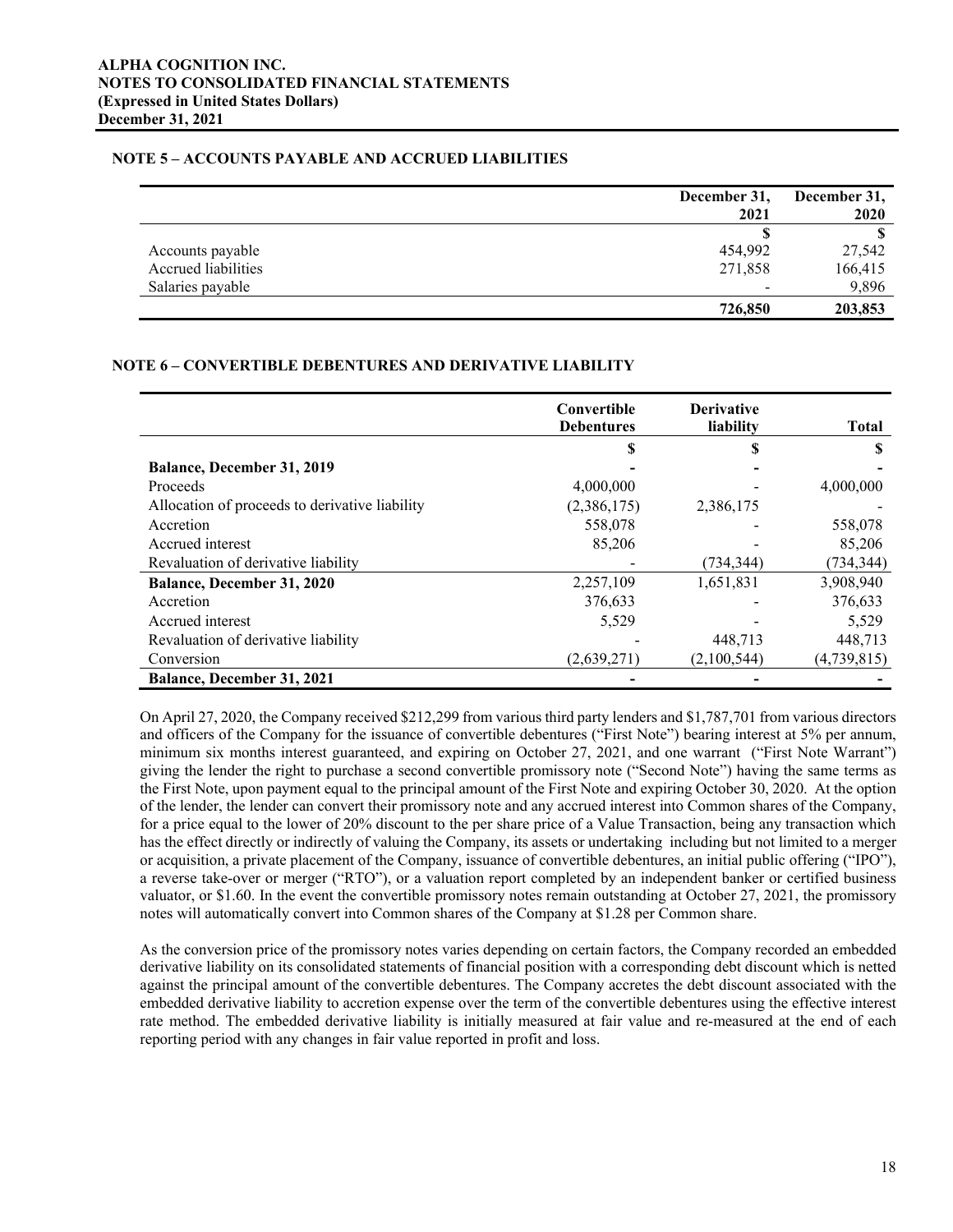### **NOTE 6 – CONVERTIBLE DEBENTURES AND DERIVATIVE LIABILITY (continued)**

In October 2020, the Company offered the holders of the First Note Warrants the option to purchase Subscription Receipts (defined in Note 8) at a 20% discount through the exercising of their warrants, conditional on the closing of the Transaction. If the Transaction terminated or did not complete by December 31, 2020, or such later date as agreed to by ACI Canada and ACI, the holders would receive the Second Note. The Company received \$2,000,000 for the exercise of the First Note Warrants of which \$59,319 was received for a Second Note and \$1,940,681 was received for the elected Subscription Receipts. In March 2021, the Transaction closed and all First Note Warrant holders were issued Subscription Receipts.

The initial fair value of the embedded derivative for the First Note and warrant was determined to be \$1,253,963 using the Black- Scholes Option Pricing model with the following assumptions:

| Risk-free interest rate                                                                     | $0.15\% - 0.24\%$  |
|---------------------------------------------------------------------------------------------|--------------------|
| Dividend yield                                                                              |                    |
| Expected life                                                                               | $0.43 - 1.5$ years |
| Volatility                                                                                  | 139%               |
| Probability of automatic conversion                                                         | 25%                |
| Probability of conversion at \$1.60 per share                                               | 25%                |
| Probability of conversion at a 20% discount to the per share price of a Funding Transaction | 50%                |

The initial fair value of the embedded derivative for the Second Note was determined to be \$1,132,212 using the Black-Scholes Option Pricing model with the following assumptions:

| Risk-free interest rate                                                                     | $0.09\%$ - $0.13\%$ |
|---------------------------------------------------------------------------------------------|---------------------|
| Dividend yield                                                                              |                     |
| Expected life                                                                               | $0.25 - 2.08$ years |
| <b>V</b> olatility                                                                          | $122\% - 173\%$     |
| Probability of automatic conversion                                                         | $2.5\%$             |
| Probability of conversion at \$1.60 per share                                               | $2.5\%$             |
| Probability of conversion at a 20% discount to the per share price of a Funding Transaction | 95%                 |

As of December 31, 2020, the fair value of the embedded derivative for the First Note and Second Note was determined to be \$1,651,831 using the Black- Scholes Option Pricing model with the following assumptions:

| Risk-free interest rate                                                                     | $0.08\%$ - $0.13\%$ |
|---------------------------------------------------------------------------------------------|---------------------|
| Dividend yield                                                                              |                     |
| Expected life                                                                               | $0.33 - 2.13$ years |
| <b>V</b> olatility                                                                          | $90\% - 141\%$      |
| Probability of automatic conversion                                                         | $2.5\%$             |
| Probability of conversion at \$1.60 per share                                               | $2.5\%$             |
| Probability of conversion at a 20% discount to the per share price of a Funding Transaction | 95%                 |

Prior to the conversion into units on March 18, 2021, the fair value of the embedded derivative for the First and Second Note was determined to be \$2,100,544 using the Black-Scholes Option Pricing model with the following assumptions:

| Risk-free interest rate                                                                     | $0.03\% - 0.23\%$   |
|---------------------------------------------------------------------------------------------|---------------------|
| Dividend yield                                                                              |                     |
| Expected life                                                                               | $0.61 - 2.00$ years |
| Volatility                                                                                  | $121\% - 141\%$     |
| Probability of automatic conversion                                                         | $- \frac{0}{2}$     |
| Probability of conversion at \$1.60 per share                                               | $-1/2$              |
| Probability of conversion at a 20% discount to the per share price of a Funding Transaction | $100\%$             |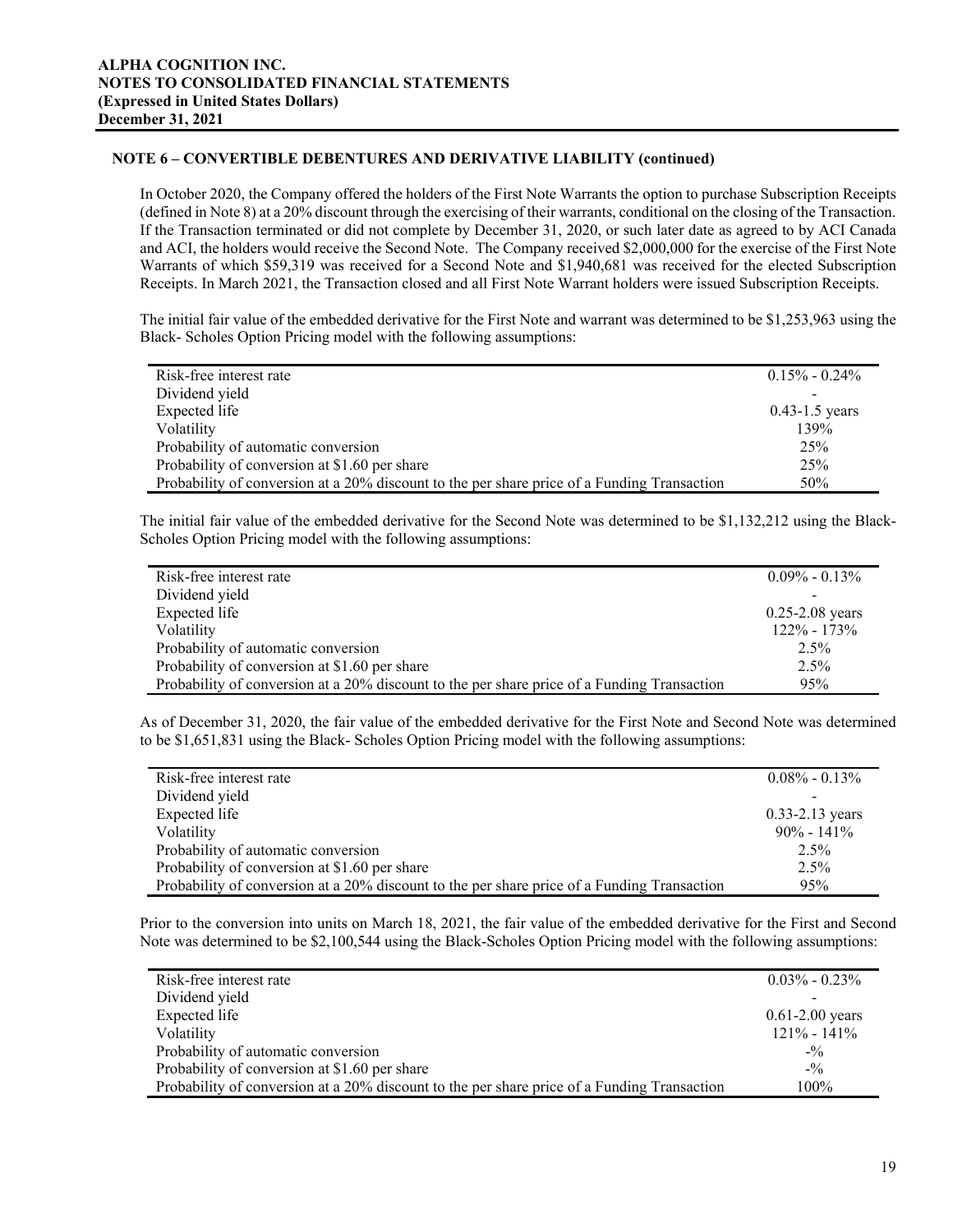### **NOTE 6 – CONVERTIBLE DEBENTURES AND DERIVATIVE LIABILITY (continued)**

During the year ended December 31, 2021, the Company recognized interest expense of \$1,733 (2020 – \$nil) to third party lenders and \$3,796 (2020 – \$nil) to various directors and officers of the Company.

During the year ended December 31, 2021, the Company recognized accretion of the debt discount of \$376,633 (2020 - \$nil) and loss on revaluation of derivative liability of \$448,713 (2020 – \$nil).

As at December 31, 2021, the principal and accrued interest balance owing to third party lenders was \$nil (December 31, 2020 - \$491,984) and the principal and accrued interest balance owing to various directors and officers of the Company was \$nil (December 31, 2020 - \$3,593,222).

### **NOTE 7 – PROMISSORY NOTE**

The following is a continuity schedule of the carrying value of the promissory notes and accrued interest:

|                            | Principal | Accrued<br><b>Interest</b> |
|----------------------------|-----------|----------------------------|
|                            | S         |                            |
| Balance, December 31, 2019 | 855,062   | 2,313                      |
| Interest payments          |           | (24,000)                   |
| Accretion                  | 102,837   |                            |
| Accrued interest           |           | 24,229                     |
| Balance, December 31, 2020 | 957,899   | 2,542                      |
| Interest payments          |           | (24,000)                   |
| Accretion                  | 117,921   |                            |
| Accrued interest           |           | 24,229                     |
| Balance, December 31, 2021 | 1,075,820 | 2,771                      |

In March 2015, the Company issued a promissory note of \$1,400,000 to Neurodyn Life Sciences Inc ("NLS"), a former related party through common shareholders, for the acquisition of the Alpha-1062 Technology ("NLS Promissory Note") (Note 11). The NLS Promissory Note bore an interest rate of 6% and had a term of 2 years with no fixed repayment schedule. The Company may pay all or any portion of the note and accrued interest prior to the maturity date. The NLS Promissory Note was issued as a discount of \$214,367, which will be amortized over the term of the note at an effective interest rate of 15%.

In April 2015, the Company and NLS entered into an amendment to the License Agreement (defined in Note 11) pursuant to which the interest rate was reduced to 2% and the maturity date was extended to December 31, 2022, with interest only payments commencing April 1, 2019, at the rate of \$2,000 per month. The Company may pay all or any portion of the note and accrued interest prior to the maturity date.

In March 2019, the Company issued 600,000 Common Shares at a price of \$0.50 per share for a total value of \$300,000 as prepayment on the NLS Promissory Note for all interest outstanding and a portion of the principal amount. The prepayment was determined to be an extinguishment transaction with a related party which was in essence a capital transaction. As a result, the resulting difference of \$116,161 in net present value of the cash flows was recognized in the consolidated statement of changes in equity (deficiency) during the year ended December 31, 2019.

During the year ended December 31, 2021, the Company recorded interest expense of \$24,229 (2020 - \$24,229) and amortization of the discount, included in accretion expense, of \$117,921 (2020 - \$102,837).

As at December 31, 2021, the principal balance owing on the promissory note was \$1,211,463 (December 31, 2020 - \$1,211,463) and the remaining debt discount was \$135,643 (December 31, 2020 – \$253,564). As at December 31, 2020, \$933,899 was presented as a long-term liability.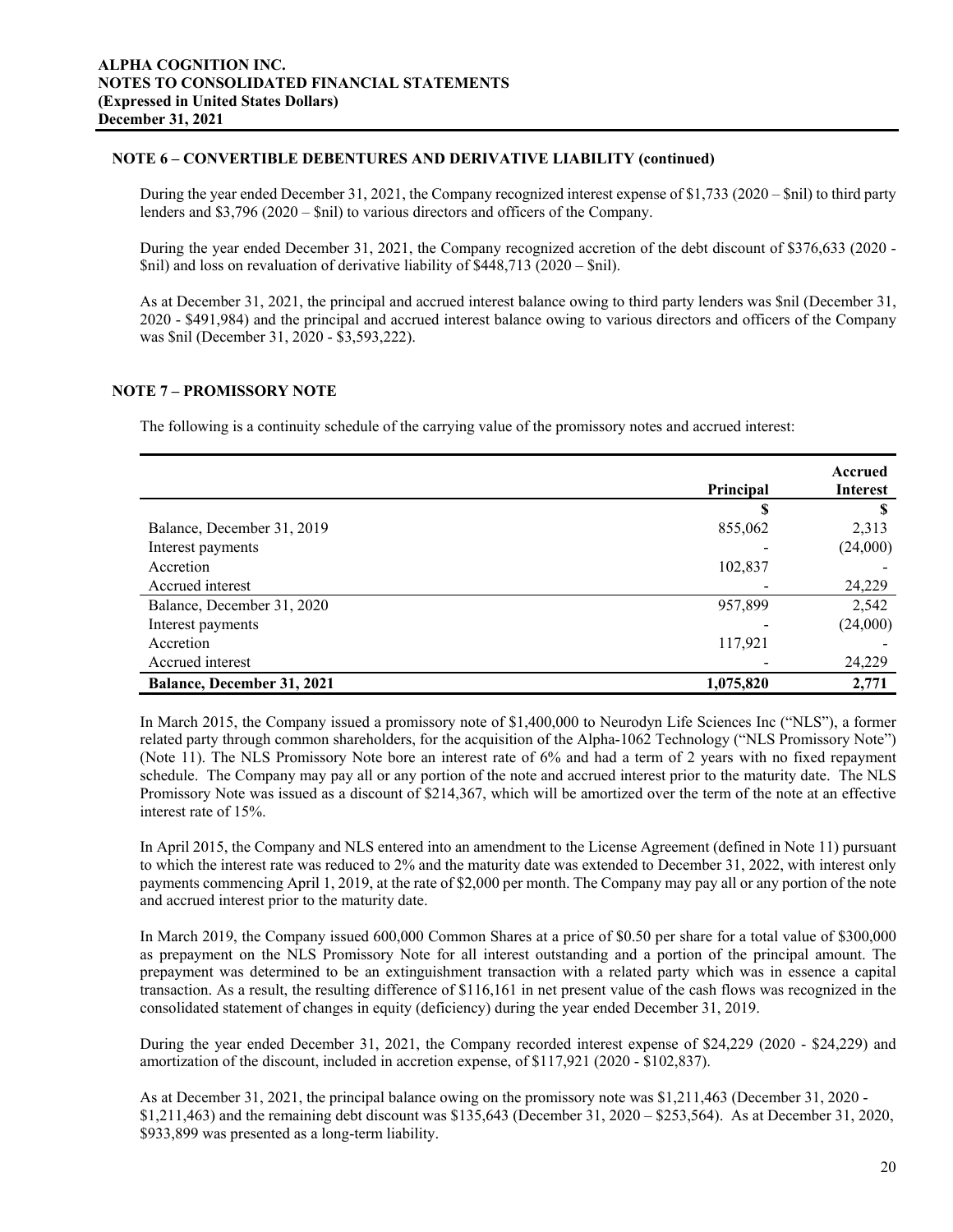### **NOTE 8 – SHARE CAPITAL**

#### **Authorized share capital**

During the year ended December 31, 2021, the Company amended its articles to include additional classes of shares to its authorized share capital. As at December 31, 2021, the Company is authorized to issue the following share capital:

- Unlimited common voting shares without par value ("Common share")
- Unlimited Class A restricted voting shares without par value ("Restricted share")
- Unlimited Class B preferred Series A voting shares with a par value of \$0.25 per share, convertible on a 1:1 basis into Common shares ("Class B preferred shares")

During the year ended December 31, 2021, the Company completed a share consolidation on the basis of one new postconsolidation common share for every seven and fourteenths pre-consolidation common shares. All current and comparative references to the number of common shares, weighted average number of common shares, loss per share, stock options and warrants have been restated to give effect to this share consolidation.

#### **Issued share capital**

During the year ended December 31, 2021, the Company issued the following shares:

- Concurrent to the Transaction, ACI Canada and ACI completed a brokered private placement by raising \$4,166,639 by way of the sale of 3,360,124 subscription receipts at a price of CAD\$1.60 per subscription receipt ("Subscription Receipt") with each Subscription Receipt consisting of one common share and one-half warrant ("Private Placement"). Each whole warrant is exercisable at a price of CAD\$2.10 per warrant for a term of 24 months from the closing date. The Company allocated \$873,816 to reserves representing the value of the warrants issued. Of the funds raised, \$3,410,977 was raised by ACI Canada for 2,771,749 Subscription Receipts and \$755,662 was raised by ACI for 588,375 Subscription Receipts. In connection with the Private Placement, ACI Canada agreed to pay a cash commission of \$209,174 and issue 130,733 warrants with an estimated fair value of \$76,156 under the Private Placement to the agents. Each agent warrant is exercisable into common shares of ACI at an exercise price of CAD\$1.60 for a term of 2 years.
- Concurrent to the Transaction, ACI Canada issued 1,613,186 Subscription Receipts on the conversion of \$2,698,028 worth of net convertible debentures (Note 6).
- Concurrent to the Transaction, ACI Canada issued 2,139,763 Common shares on the conversion of \$1,962,976 worth of net convertible debentures and 94,273 Common shares on the conversion of \$90,735 worth of interest on the convertible debentures (Note 6).
- 50,000 common shares at a price of \$0.01 per share for total proceeds of \$500 for the exercise of Common share options. As a result, the Company transferred \$24,898 from reserves to share capital.
- Completed a public offering by raising funds of \$11,383,284 (CAD\$14,403,750) for 9,602,500 subscription receipts at a price of CAD\$1.50 per subscription receipt with each subscription receipt consisting of one Common share and one warrant exercisable at a price of CAD\$1.75 per warrant for a term of 24 months from the closing date. In connection with the public offering, the Company agreed to pay cash commissions of \$852,094 and issue 659,627 warrants with an estimated fair value of \$444,886 to the agents. Each agent warrant is exercisable into Common shares of the Company at an exercise price of CAD\$1.50 for a term of 2 years.
- $6,100,000$  Common shares for the exercise of  $6,100,000$  warrants at a price of \$0.40 per share for total proceeds of \$2,440,000. As a result, the Company transferred \$3,813,754 from the derivative liability to share capital.
- 10,504 Common shares for the exercise of 10,504 Common share options at a price of CAD\$0.714 per share for total proceeds of \$6,025 (CAD\$7,500). As a result, the Company transferred \$8,972 from reserves to share capital.

During the year ended December 31, 2020, the Company issued the following shares:

- 100,000 Common shares at a price of \$0.01 per share for total proceeds of \$1,000 for the exercise of Common share options. As a result, the Company transferred \$115,737 from reserves to share capital; and
- 2,480,334 Common shares for the conversion of 2,480,334 Class B common shares.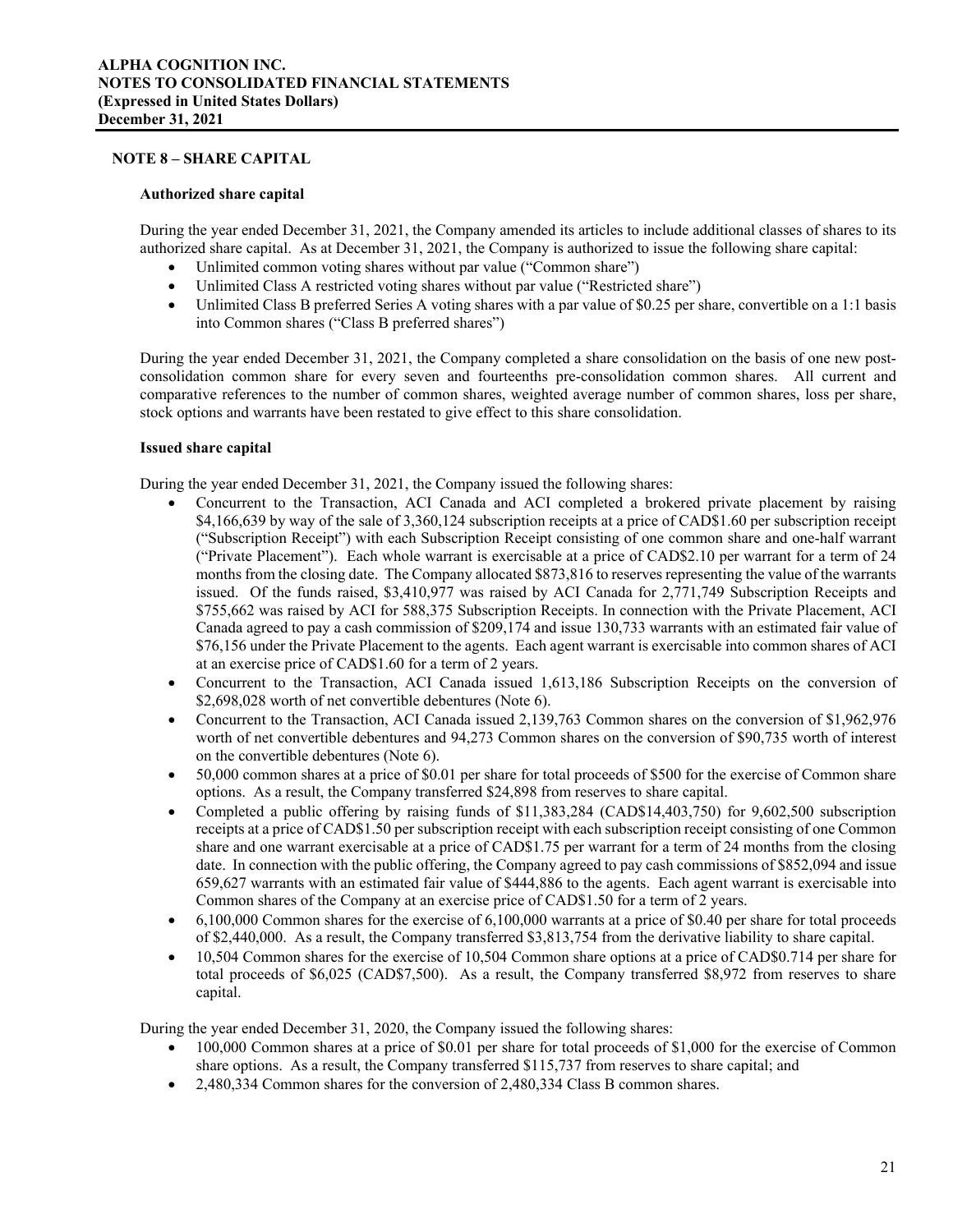#### **Escrow shares**

As at December 31, 2021, the Company had 28,524,110 (December 31, 2020 – nil) Common shares, 4,006,846 (December 31, 2020 – nil) Restricted Shares, and 6,859,782 (December 31, 2020 – nil) Class B preferred shares held in escrow.

#### **Warrants**

During the year ended December 31, 2021, ACI Canada issued the following warrants:

- 1,385,866 warrants with an exercise price of CAD\$2.10 and an expiry of March 18, 2023, in connection with the Company's private placement.
- 130,733 warrants with an exercise price of CAD\$1.60 and an expiry of March 18, 2023, to the agents of the Company's Private Placement.
- 806,591 warrants with an exercise price of CAD\$2.10 and an expiry of March 18, 2023, in connection with the conversion of the convertible debentures into Subscription Receipts.

All warrants outstanding in ACI Canada were transferred and assigned to ACI upon completion of the Transaction.

During the year ended December 31, 2021, the Company:

- Issued 294,190 warrants with an exercise price of CAD\$2.10 and an expiry of March 18, 2023, in connection with the conversion of the convertible debentures into Subscription Receipts.
- Issued 9,602,500 warrants with an exercise price of CAD\$1.75 and expiry of October 1, 2023, in connection with the public offering.
- Issued 659,627 warrants with an exercise price of CAD\$1.50 and an expiry of October 1, 2023, to the agents of the Company's public offering.

A continuity of warrants is as follows:

|                                     | Number of<br>Warrants | Weighted<br>Average<br><b>Exercise</b><br>Price |
|-------------------------------------|-----------------------|-------------------------------------------------|
|                                     |                       | S                                               |
| Balance, December 31, 2019 and 2020 | 9,201,783             | 0.40                                            |
| Issued                              | 12,879,507            | 1.42 (CAD\$1.80)                                |
| Exercised                           | (6,100,000)           | 0.40                                            |
| <b>Balance, December 31, 2021</b>   | 15,981,290            | 1.22                                            |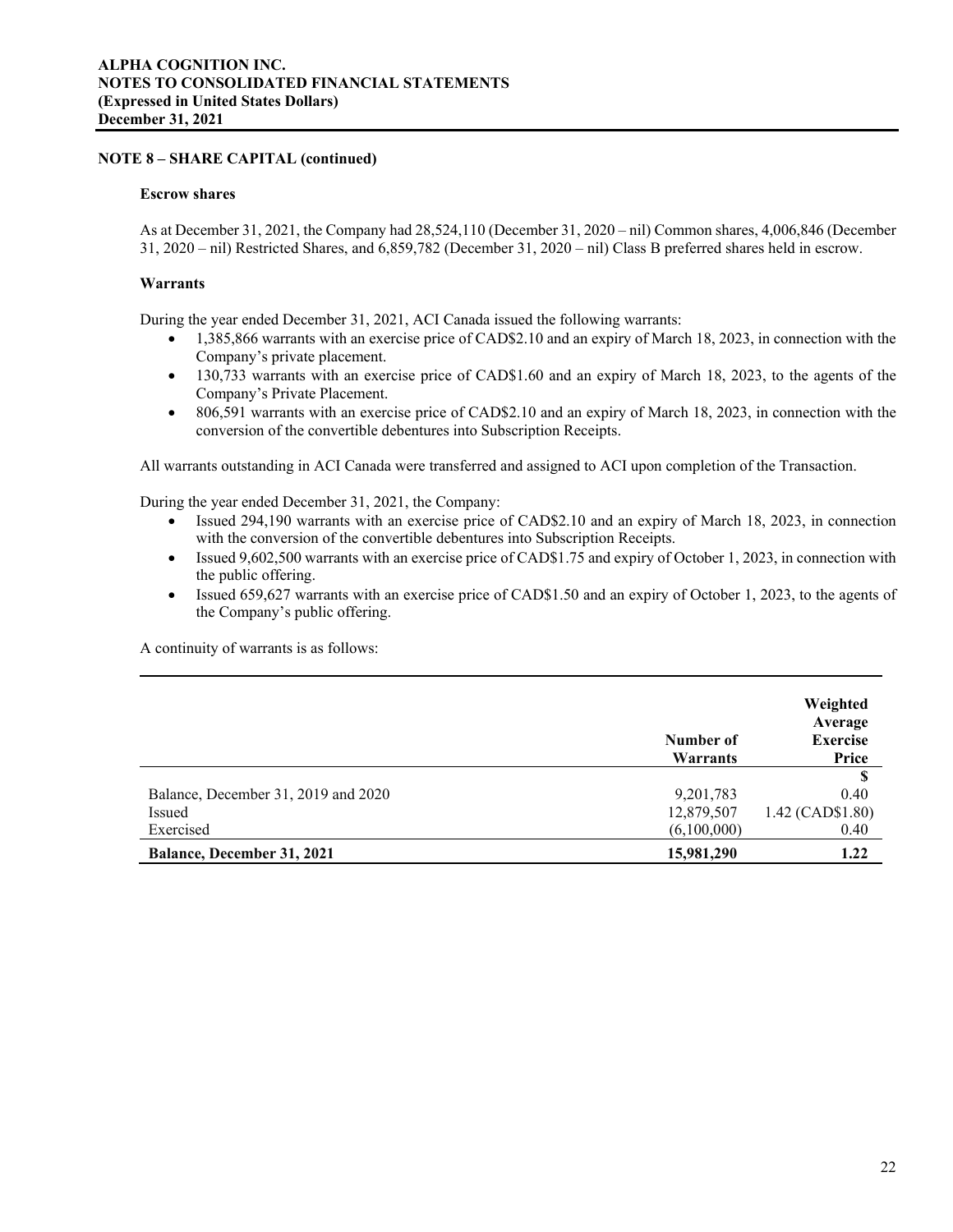#### **Warrants**

A summary of the warrants outstanding and exercisable December 31, 2021, is as follows:

| Warrants<br>Outstanding | <b>Exercise Price</b> | <b>Expiry Date</b> |
|-------------------------|-----------------------|--------------------|
|                         | S                     |                    |
| 40,000                  | 0.40                  | July 5, 2023       |
| 3,061,783               | 0.40                  | August 30, 2024    |
| 2,486,647               | 1.66 (CAD\$2.10)      | March 18, 2023     |
| 130,733                 | 1.26 (CAD\$1.60)      | March 18, 2023     |
| 9,602,500               | 1.38 (CAD\$1.75)      | October 1, 2023    |
| 659,627                 | 1.18 (CAD\$1.50)      | October 1, 2023    |
| 15,981,290              |                       |                    |

The weighted average life of warrants outstanding at December 31, 2021 was 1.84 years.

### **Share Options**

#### Common share options

The Company has a Stock Option Plan for its directors, officers, employees and consultants under which the Board of Directors of the Company may grant non-transferable share options totaling in aggregate up to 10% of the Company's issued and outstanding common shares, exercisable for a period of up to ten years from the date of grant, and at an exercise price which is not less than that permitted by the TSX-V.

All stock options outstanding in ACI Canada were transferred and assigned to ACI upon completion of the Transaction.

During the year ended December 31, 2021, the Company had the following share option transactions:

- In connection with the Transaction, the Company had deemed granted 108,543 share options, with an estimated fair value of \$62,749, to former option holders of ACI of which all have been vested. The total fair value granted was considered to be part of the cost of acquisition of ACI. Of these share options 31,513 are exercisable up to September 21, 2023, and 77,030 were exercisable up to June 16, 2021. In April 2021, the Company extended the life of the 77,030 share options to March 18, 2022.
- The Company granted 200,000 common share options to a consultant of the Company with an estimated fair value of \$113,507which vest quarterly over four tranches of 50,000 commencing June 18, 2021.
- In April 2021, the Company repriced 77,030 share options with an exercise price of CAD\$0.714 for the extension of the expiry date to March 18, 2022 from June 16, 2021. All other terms remained unchanged. The Company recorded share-based compensation of \$9,272.
- In August 2021, the Company granted 3,150,000 share options to certain officers of the Company and employees of ACI USA with an exercise price of CAD\$0.90 per share. The options will be subject to the following vesting terms: 25% will vest on the first anniversary of the date of grant and the remaining 75% will vest in equal monthly instalments until the third anniversary of the date of grant. In October 2021, 450,000 of these share options were cancelled.
- In August 2021, the Company granted 400,000 share options with an exercise price of \$1.22 per share to an employee of ACI USA. The options will be subject to the following vesting terms: 25,000 options vest on date of grant, 175,000 options will vest quarterly over a 24 month period, and 200,000 options vest upon the completion of certain performance criteria. In December 2021, the vesting terms were revised to: 100,000 options vest on date of grant, 100,000 options will vest quarterly over a 12 month period, and 200,000 options vest upon completion of certain performance criteria.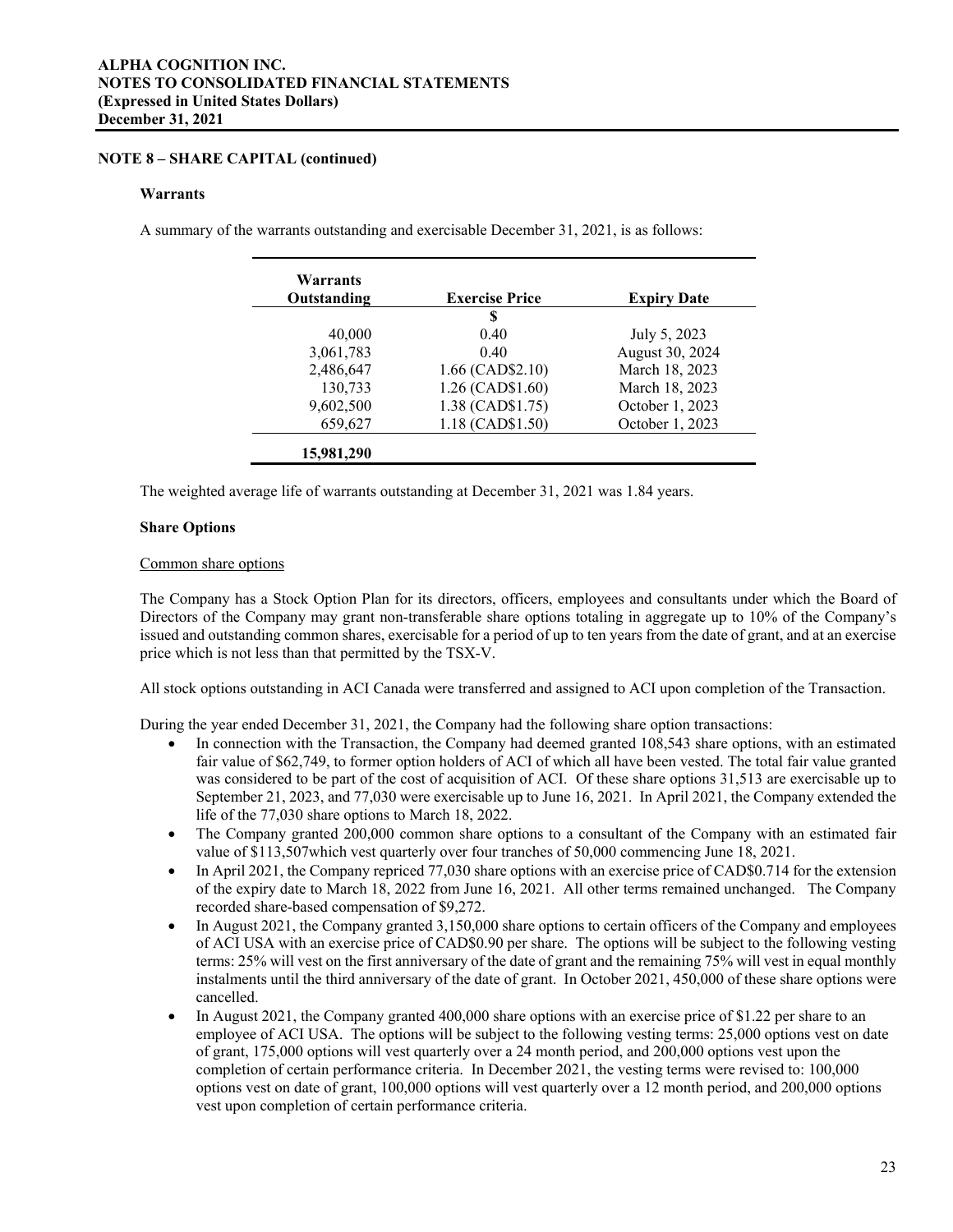#### **Share options (continued)**

### Common share options (continued)

- In August 2021, the Company granted 300,000 share options with an exercise price of \$0.80 per share to an employee of the Company. The options will be subject to the following vesting terms: 37,500 options vest on date of grant, 112,500 options will vest quarterly over a 24 month period, and 150,000 options vest upon the completion of certain performance criteria. In December 2021, the Company amended the number of options granted to 131,250 options which will vest immediately.
- In December 2021, the Company granted 300,000 share options to a certain officer of the Company with an exercise price of CAD\$1.12 per share. The options will be subject to the following to the following vesting terms: 100,000 options vest on date of grant and 200,000 options vest upon the completion of certain performance criteria.
- In December 2021, the Company granted 450,000 share options to employees of ACI USA with an exercise price of CAD\$1.12 per share. The options will be subject to the following vesting terms: 25% will vest on the first anniversary of the date of grant and remaining 75% will vest in equal monthly instalments until the third anniversary of the date of grant.
- In December 2021, the Company granted 940,000 share options to certain directors of the Company with an exercise price of CAD\$1.12 per share. The options will be subject to the following vesting terms: 50% will vest on date of grant and the remaining 50% will vest quarterly over a 24 month period.

During the year ended December 31, 2020, the Company had the following share option transactions:

- On June 30, 2020, the Company's directors elected to convert all 900,000 outstanding Class B Common share options to Common share options on the same terms and conditions as originally issued on a 1:1 basis. The Class B Common share option plan was cancelled.
- During the year ended December 31, 2020, the Company granted 39,154 Common share options to a consultant of the Company with an estimated fair value of \$44,194 which vested immediately. Additionally, the Company cancelled 300,000 common shares.

The following weighted average assumptions were used in the Black-Scholes option-pricing model for the valuation of the share options issued:

|                                        | December 31,<br>2021 | December 31,<br><b>2020</b> |
|----------------------------------------|----------------------|-----------------------------|
| Risk-free interest rate                | $1.26\%$             | $0.60\%$                    |
| Dividend yield                         | -                    |                             |
| Forfeiture rate                        | -                    |                             |
| Expected life                          | 9.61 years           | 10 years                    |
| Volatility                             | 87%                  | 139%                        |
| Weighted average fair value per option | \$0.58               | \$1.14                      |

For the year ended December 31, 2021, share-based compensation expense relating to service condition awards amounted to \$1,093,704 (year ended December 31, 2020 - \$nil) of which \$276,381 was allocated to research and development and \$817,323 to general and administrative.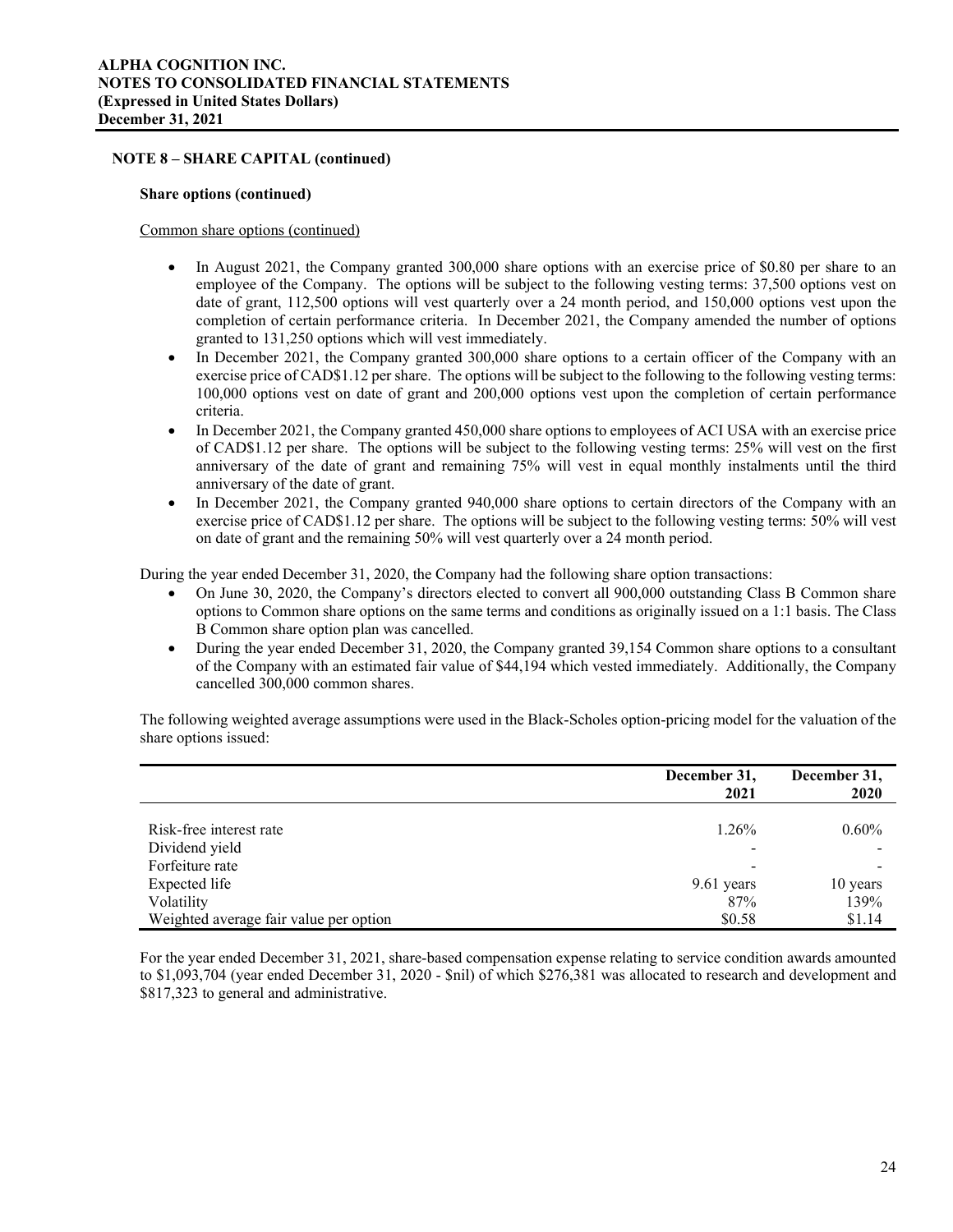### **Share options (continued)**

Common share options (continued)

Common share option continuity is as follows:

|                                  | <b>Year ended</b><br><b>December 31, 2021</b> |                                                 | <b>Year ended</b><br><b>December 31, 2020</b> |                                                 |
|----------------------------------|-----------------------------------------------|-------------------------------------------------|-----------------------------------------------|-------------------------------------------------|
|                                  | <b>Number</b><br>of Options                   | Weighted<br>Average<br><b>Exercise</b><br>Price | <b>Number</b><br>of Options                   | Weighted<br>Average<br><b>Exercise</b><br>Price |
|                                  |                                               | S                                               |                                               | \$                                              |
| Balance, beginning of year       | 78,308                                        | 0.40                                            | 39,154                                        | 0.40                                            |
| Granted                          | 5,848,543                                     | 0.81                                            | 39,154                                        | 0.40                                            |
| Cancelled                        | (618,750)                                     | $\overline{\phantom{0}}$                        |                                               |                                                 |
| Exercised                        | (10, 504)                                     |                                                 |                                               |                                                 |
| <b>Balance, end of year</b>      | 5,297,597                                     | 0.81                                            | 78,308                                        | 0.40                                            |
|                                  |                                               |                                                 |                                               |                                                 |
| Options exercisable, end of year | 1,127,597                                     |                                                 | 78,308                                        |                                                 |

A summary of the common share options outstanding at December 31, 2021, is as follows:

| <b>Options</b><br>Outstanding | <b>Options</b><br><b>Exercisable</b> | <b>Exercise Price</b> | <b>Expiry Date</b> |
|-------------------------------|--------------------------------------|-----------------------|--------------------|
|                               |                                      | S                     |                    |
| 66,526                        | 66,526                               | 0.56 (CAD\$0.714)     | March 18, 2022     |
| 200,000                       | 150,000                              | 1.66 (CAD\$2.10)      | March 29, 2023     |
| 31,513                        | 31,513                               | 0.56 (CAD\$0.714)     | September 21, 2023 |
| 39,154                        | 39,154                               | 0.40                  | June 1, 2029       |
| 39,154                        | 39,154                               | 0.40                  | July 22, 2030      |
| 2,700,000                     |                                      | 0.71 (CAD\$0.90)      | August 3, 2031     |
| 400,000                       | 100,000                              | 1.22                  | August 16, 2031    |
| 131,250                       | 131,250                              | 0.80                  | August 16, 2031    |
| 1,690,000                     | 570,000                              | $0.88$ (CAD\$1.12)    | December 20, 2031  |
| 5,297,597                     | 1,127,597                            |                       |                    |

The weighted average life of common share options outstanding at December 31, 2021, was 9.22 years.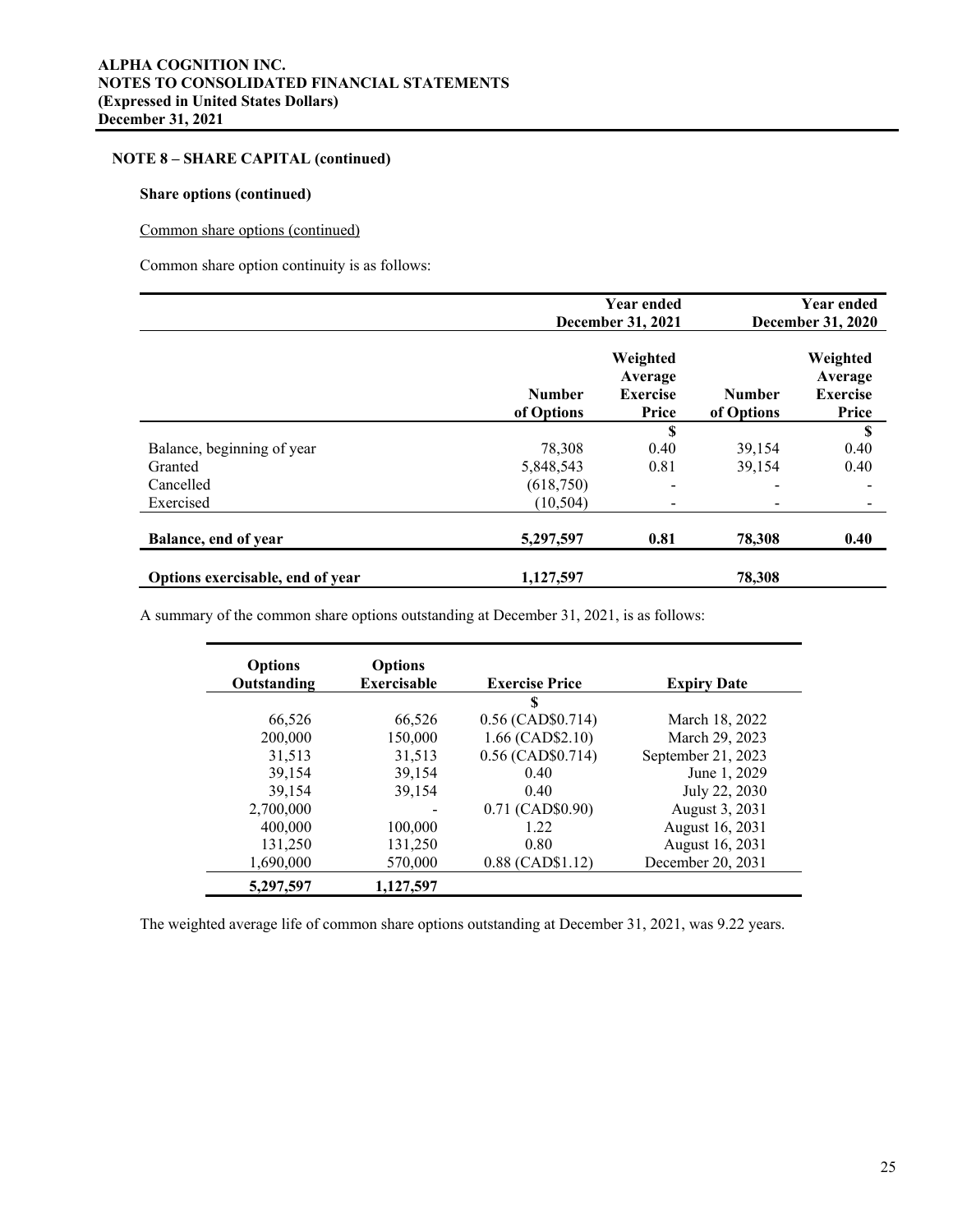#### **Share options (continued)**

#### ACI Canada legacy performance options

The Company retained ACI Canada's stock option plan whereby ACI Canada could grant share options to directors, officers, employees and consultants enabling them to acquire common shares. Options granted had a maximum term of ten years and the board of directors determined the vesting requirements. From time to time, the Company granted performance-based share options to management and consultants. These options vest based on the Company's achievement of certain performance goals and operational metrics, as applicable, subject to continuous employment by each recipient.

During the year ended December 31, 2020, the Company had the following ACI Canada legacy performance option transactions:

- On June 30, 2020, the Company's directors elected to convert all 900,000 outstanding Class B common share options to common share options, subsequently included in the ACI Canada legacy performance option pool, on the same terms and conditions as originally issued on a 1:1 basis. The Class B common share option plan was cancelled.
- During the year ended December 31, 2020, the Company cancelled 300,000 common shares.

For the year ended December 31, 2021, share-based compensation expense relating to service condition awards for the ACI Canada legacy performance options amounted to \$44,510, of which \$32,797 was allocated to research and development and \$11,713 to general and administrative (year ended December 31, 2020 - \$418,859, of which \$326,082 was allocated to research and development and \$92,777 to general and administrative).

For the year ended December 31, 2021, share-based compensation expense relating to performance condition options for the ACI Canada legacy performance options amounted to \$654,718, of which \$503,868 was allocated to research and development and \$150,850 to general and administrative (year ended December 31, 2020 – \$136,061, of which \$93,705 was allocated to research and development and \$42,365 to general and administrative).

|                                             |                             | <b>Year ended</b>                               |                             | <b>Year ended</b>                               |
|---------------------------------------------|-----------------------------|-------------------------------------------------|-----------------------------|-------------------------------------------------|
|                                             |                             | <b>December 31, 2021</b>                        | <b>December 31, 2020</b>    |                                                 |
|                                             | <b>Number</b><br>of Options | Weighted<br>Average<br><b>Exercise</b><br>Price | <b>Number</b><br>of Options | Weighted<br>Average<br><b>Exercise</b><br>Price |
|                                             |                             | S                                               |                             | S                                               |
| Balance, beginning of year                  | 9,991,057                   | 0.01                                            | 9,491,057                   | 0.01                                            |
| Converted from Class B Common share options |                             |                                                 | 900,000                     | 0.001                                           |
| Exercised                                   | (50,000)                    | 0.01                                            | (100,000)                   | 0.01                                            |
| Cancelled                                   |                             | $\overline{\phantom{a}}$                        | (300,000)                   | 0.01                                            |
| Balance, end of year                        | 9,941,057                   | 0.01                                            | 9,991,057                   | 0.01                                            |
| Options exercisable, end of year            | 8,861,057                   |                                                 | 6,123,557                   |                                                 |

ACI Canada legacy performance option continuity is as follows: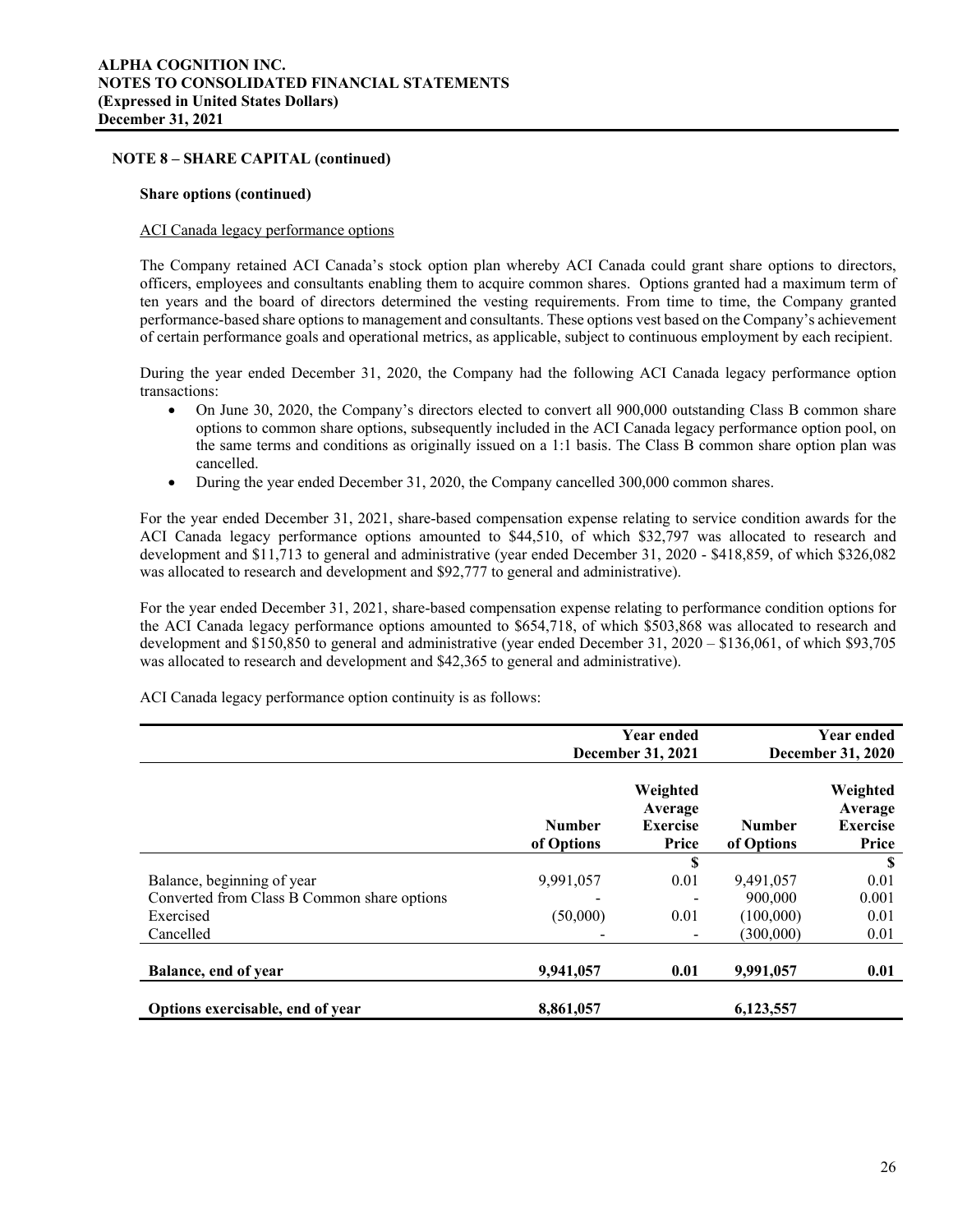#### **Share options (continued)**

### ACI Canada legacy performance options (continued)

A summary of the Common share options outstanding at December 30, 2021, is as follows:

| <b>Options</b><br>Outstanding | <b>Options</b><br><b>Exercisable</b> | <b>Exercise Price</b> |                    |
|-------------------------------|--------------------------------------|-----------------------|--------------------|
|                               |                                      | S                     | <b>Expiry Date</b> |
| 900,000                       | 900,000                              | 0.001                 | February 1, 2026   |
| 691,057                       | 691,057                              | 0.01                  | December 31, 2027  |
| 4,550,000                     | 3,890,000                            | 0.01                  | September 1, 2028  |
| 3,800,000                     | 3,380,000                            | 0.01                  | June 1, 2029       |
| 9,941,057                     | 8,861,057                            |                       |                    |

The weighted average life of Common share options outstanding at December 31, 2021, was 9.92 years.

### **Derivative liability**

Due to the Company acquiring warrants from ACI Canada on the completion of the Transaction with an exercise price in a currency different from its functional currency, a derivative liability was recorded on the date of the transfer of ACI Canada's previously issued warrants with USD exercise prices. This derivative liability is being revalued at each reporting period.

On initial recognition, the Company recorded a loss of \$8,215,823 to recognize the derivative liability. As at December 31, 2021, the Company revalued the derivative liability to \$2,048,127 and recorded a loss on revaluation of \$5,608,000. During the year ended December 31, 2021, 6,100,000 warrants with an exercise price of \$0.40 per warrant were exercised, which resulted in \$3,578,567 of the derivative liability being reallocated to share capital.

|                                             | December 31, |
|---------------------------------------------|--------------|
|                                             | 2021         |
|                                             |              |
| Initial recognition of derivative liability | 7,810,547    |
| Conversion                                  | (3,578,567)  |
| Revaluation of derivative liability         | (2,183,853)  |
| Balance, end of year                        | 2,048,127    |

A summary of the warrants with USD exercise prices outstanding and exercisable at December 31, 2021, is as follows:

| Warrants<br>Outstanding | <b>Exercise Price</b> | <b>Expiry Date</b> |
|-------------------------|-----------------------|--------------------|
|                         | S                     |                    |
| 40,000                  | 0.40                  | July 5, 2023       |
| 3,061,783               | 0.40                  | August 30, 2024    |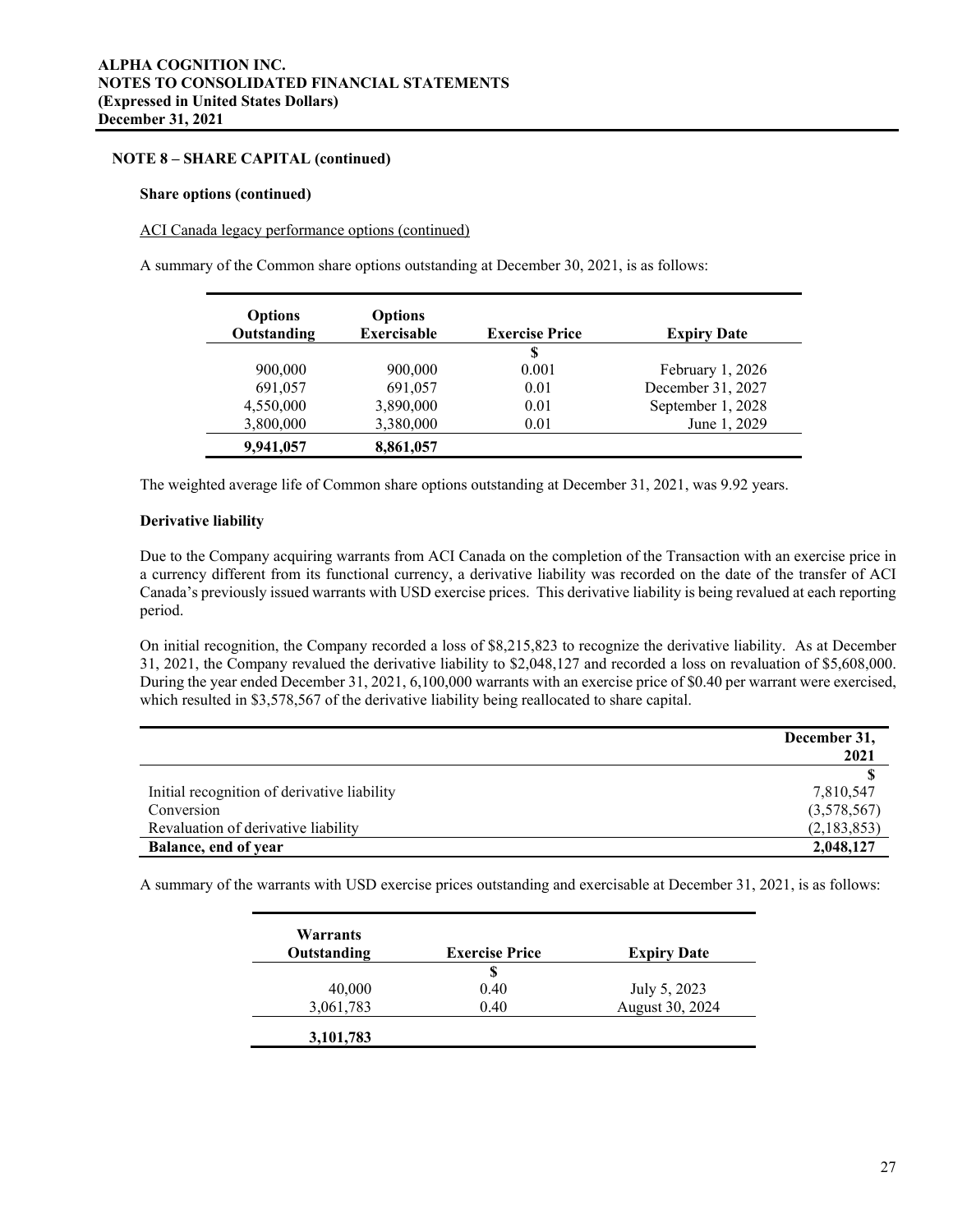### **Derivative liability (continued)**

The following weighted average assumptions were used in the Black-Scholes option-pricing model for the initial valuation and the valuation of the derivative liability as at December 31, 2021:

|                                         | December 31,<br>2021 | March 18,<br>2021 |
|-----------------------------------------|----------------------|-------------------|
| Risk-free interest rate                 | 0.62%                | 0.48%             |
| Dividend yield                          |                      |                   |
| Forfeiture rate                         |                      |                   |
| Expected life                           | 3.21 years           | $3.40$ years      |
| Volatility                              | 114%                 | 113%              |
| Weighted average fair value per warrant | \$0.80               | \$1.07            |

### **NOTE 9 – RESEARCH AND DEVELOPMENT**

The Company's research and development expenses are summarized below:

|                                |             |           | For the year ended<br>December 31, |
|--------------------------------|-------------|-----------|------------------------------------|
|                                | <b>Note</b> | 2021      | 2020                               |
|                                |             | S         | S                                  |
| Consulting fees                |             | 442,393   | 769,636                            |
| Legal and patent costs         |             | 297,802   | 119,679                            |
| Management fees and salaries   | 10          | 1,116,622 | 495,000                            |
| Other research and development |             | 60,723    | 92,142                             |
| Product development            |             | 4,304,612 | 2,511,140                          |
| Share-based compensation       | 8,10        | 813,046   | 419,788                            |
| Salaries and benefits          |             | 226,684   | 265,637                            |
| Subcontractors                 |             | 711,459   |                                    |
|                                |             | 7,973,340 | 4,673,022                          |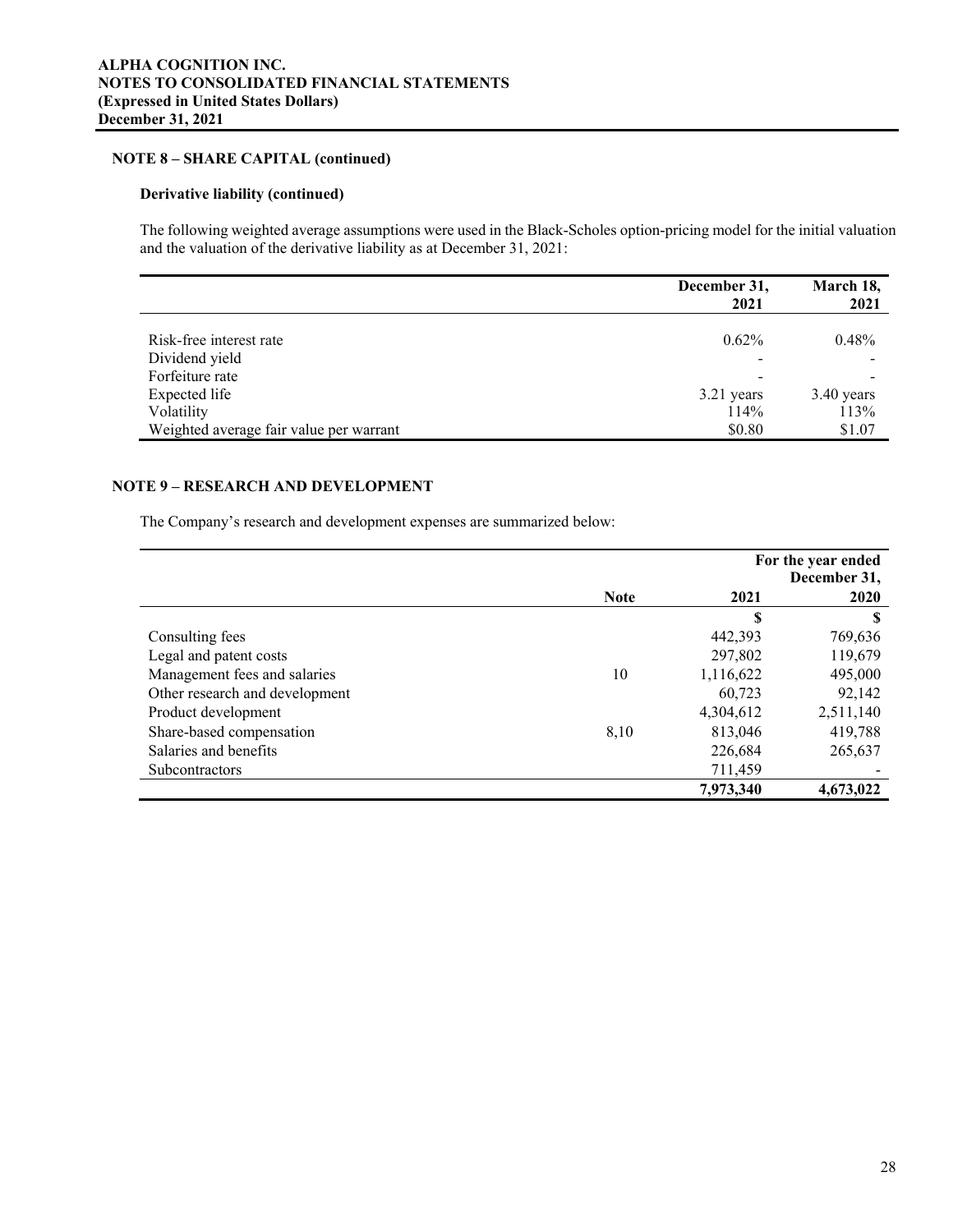### **NOTE 10 – RELATED PARTY TRANSACTIONS AND BALANCES**

Key management personnel are those persons having authority and responsibility for planning, directing and controlling the activities of the Company, directly or indirectly. Key management personnel include the Company's executive officers and members of its Board of Directors.

In September 2018, the Company signed a management agreement with CMI Cornerstone Management Corp. ("CMI"), a company controlled by Ken Cawkell, the former Chief Executive Officer and a director of the Company, which requires monthly payments of \$15,000. In June 2019, the Company amended the agreement to increase the monthly fees to \$18,000. Included in the agreement is a provision for a termination payment equal to the greater of (i) \$432,000 less any fees previously paid under the agreement between June 1, 2019 and the date of termination or (ii) \$54,000.

In September 2018, the Company signed a management agreement with 9177 – 586 Quebec Inc. ("9177 Quebec"), a company controlled by Denis Kay, the Chief Scientific Officer of the Company, which requires monthly payments of \$13,333 per month for an effective term of two years. In June 2019, the Company amended the agreement to increase the monthly fees to \$15,000. Included in the agreement is a provision for a termination payment equal to the greater of (i) \$360,000 less any fees previously paid under the agreement between June 1, 2019 and the date of termination or (ii) \$45,000.

In September 2018, the Company signed a management agreement with Clearway Global, LLC ("Clearway Global"), a company controlled by Fred Sancilio, the former President and a director of the Company, which requires monthly payments of \$10,000 per month for an effective term of two years. In June 2019, the Company amended the agreement to increase the monthly fees to \$20,000. Included in the agreement is a provision for a termination payment equal to the greater of (i) \$480,000 less any fees previously paid under the agreement between June 1, 2019 and the date of termination or (ii) \$60,000. In February 2021, the Company amended the agreement to increase the monthly fees to \$24,166. On December 22, 2021, Fred Sancilio resigned as the President and director of the Company.

In August 2020, the Company signed a management agreement with Seatrend Strategy Group, ("Seatrend"), a company controlled by Jeremy Wright, the Chief Financial Officer of the Company, which requires monthly payments of \$6,000. In October 2020, the Company amended the agreement to increase the monthly fees to \$15,000. Included in the agreement is a provision for a termination payment of six's month's fees. On April 12, 2022, Jeremy Wright resigned as the CFO of the Company and was paid a termination payment of \$90,000.

In February 2021, the Company signed a consulting agreement with Michael McFadden, the CEO of the Company, requiring an annual base compensation of \$500,000. Included in the agreement is a provision for a termination payment upon termination without just cause and an equity provision upon the sale or merger of the Company. The termination payment is to be paid semi-monthly over a one year period, as follows: the first six months at the current base compensation, followed by three months at  $\frac{1}{2}$  of the current base compensation, followed by three months at  $\frac{1}{4}$  of the current base compensation. The equity provision provides for the following:

- i)in the event the Company is sold or merged at a value between \$200 million and \$500 million, equity with a value of 2% of the difference between the transaction price and \$200,000,000;
- ii)in the event the Company is sold or merged at a value between \$500 million and \$1 billion, equity with a value of 2.5% of the difference between the transaction price and \$200,000,000;
- iii)in the event the Company is sold or merged at a value above \$1 billion, equity with a value of 3% of the difference between the transaction price and \$200,000,000;
- iv)if the Company is neither sold nor merged, but is up-listed to the Nasdaq Exchange within 3 years of the agreement, an equity distribution equal to the value per paragraphs  $i$ ) – iii) above, to be paid on the 3 year anniversary of the agreement.

In May 2021, Mr. McFadden became an employee of the Company. All other terms of his contract remained the same.

In May 2021, the Company hired Lauren D'Angelo, the Chief Commercial Officer of the Company, requiring an annual base compensation of \$350,000.

In November 2021, the Company signed an employment agreement with Cedric O'Gorman, the Chief Medical Officer of the Company, requiring an annual base compensation of \$400,000. Included in the agreement is a provision for a termination payment without just cause an amount equal to annual base compensation for a period of three months.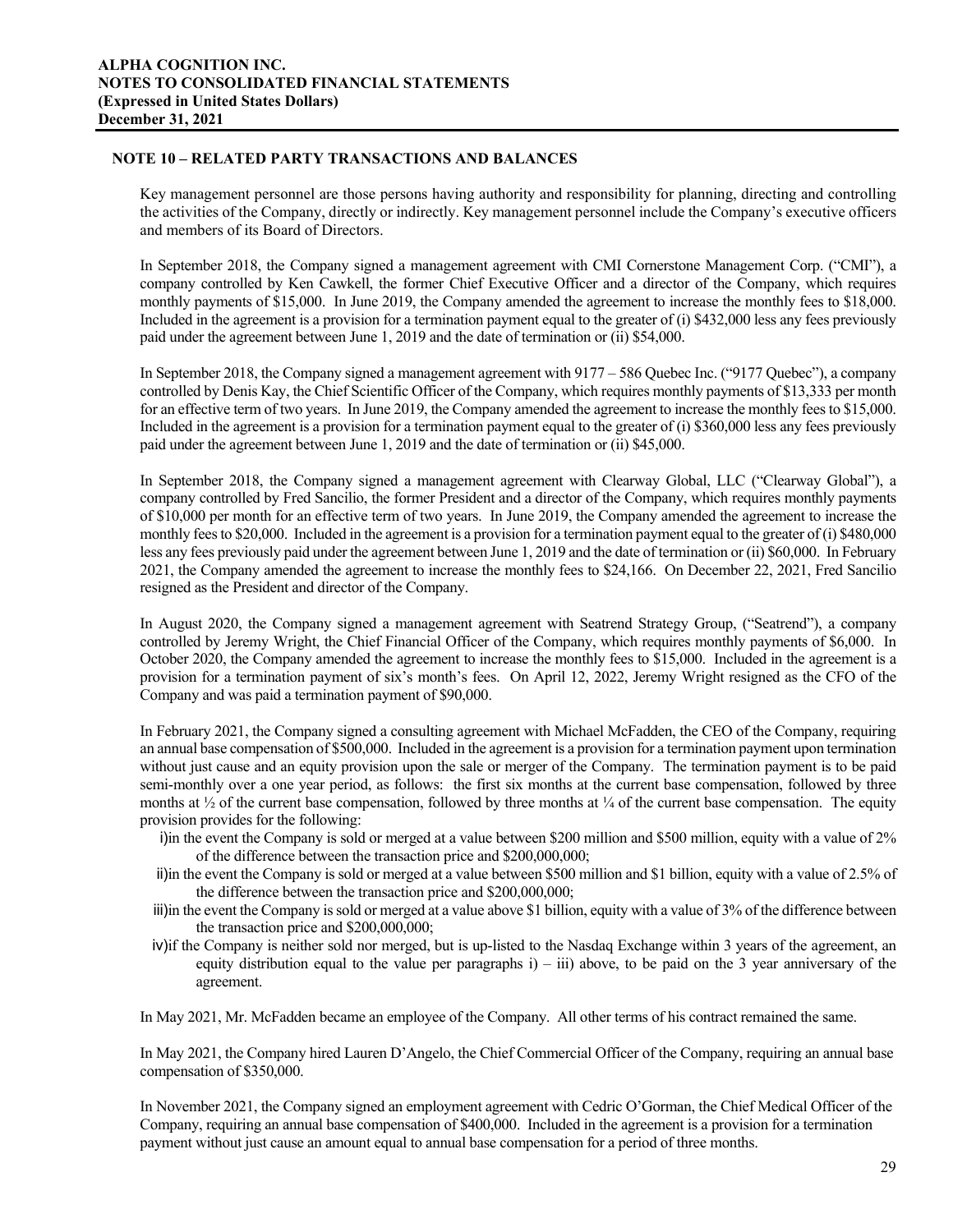### **NOTE 10 – RELATED PARTY TRANSACTIONS AND BALANCES**

Summary of key management personnel compensation:

|                                                         | For the year ended<br>December 31, |           |
|---------------------------------------------------------|------------------------------------|-----------|
|                                                         | 2021<br><b>2020</b>                |           |
|                                                         |                                    |           |
| Other general and administrative                        | 40,028                             | 49,500    |
| Management fees and salaries                            | 822,228                            | 317,362   |
| Professional fees                                       | 3,642                              | 917       |
| Research and development - management fees and salaries | 957,764                            | 435,000   |
| Share-based compensation                                | 1,485,601                          | 444,315   |
|                                                         | 3,309,263                          | 1,247,094 |

Amounts due to related parties are unsecured, non-interest bearing and have no specific terms of repayment. Below is a summary of related party balances:

|                                                 | December 31, | December 31, |
|-------------------------------------------------|--------------|--------------|
|                                                 | 2021         | 2020         |
|                                                 |              |              |
| Related parties payable                         |              |              |
| Due to NLS (former related party)               |              | 9,000        |
| Accrued interest - NLS Promissory Note (Note 7) | ۰            | 2,542        |
|                                                 | -            | 11.542       |

A summary of related party convertible debentures transactions is included in Note 6. A summary of the promissory note held by a former related party is included in Note 7.

### **NOTE 11 – COMMITMENTS**

#### **a) Alpha-1062 Technology**

In March 2015, the Company entered into the Memogain Technology License Agreement ("License Agreement") with NLS for the exclusive right and license to further develop and exploit the Alpha 1062, formerly Memogain, Technology. The License Agreement set out the consideration as follows:

- The Company assumed all of NLS's obligations under the Memogain Asset Purchase Agreement which consisted of cumulative total payments to Galantos Pharma GmbH of  $\epsilon$ 10,000,000, the cumulative total may be increased to  $\epsilon$ 15,000,000 subject to certain provisions, which is to be paid as follows (collectively the "Galantos Royalty Payments"):
	- o 3% of the net sales revenue received by the Company from the sale of any products relating to the Alpha-1062 Technology;
	- o 10% of any sublicensing revenue; and
	- o 25% of an upfront payment or milestone payment paid by a sub-licensee to the Company;
- Upon completion of the Galantos Royalty Payments, a royalty payment to NLS of 1% of the revenue received from the Alpha-1062 Technology by the Company over \$100 million per annum and
- The issuance of a promissory note of \$1,400,000 to NLS (Note 7).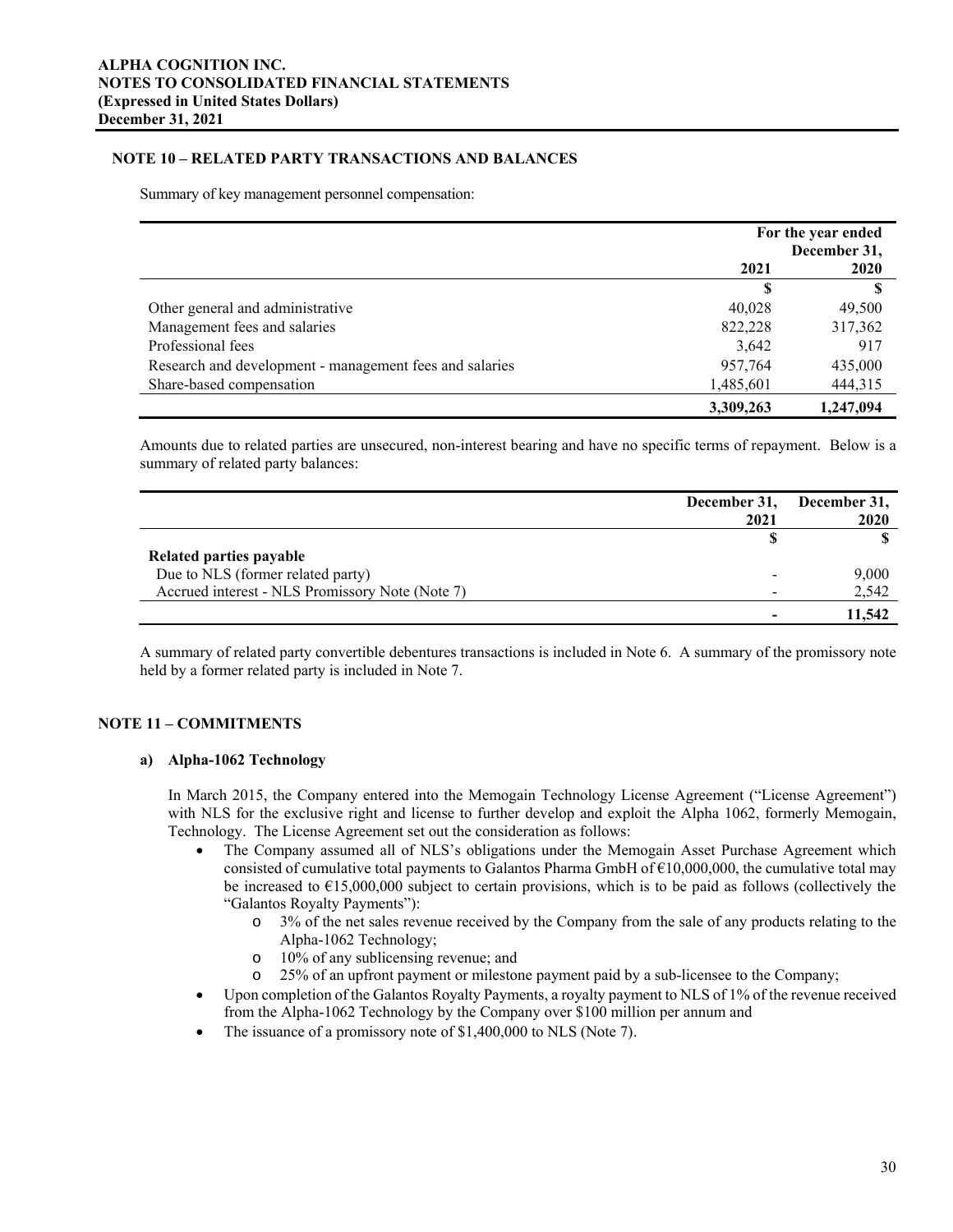### **NOTE 11 – COMMITMENTS (continued)**

### **a) Alpha-1062 Technology (continued)**

On January 1, 2016, the Company assumed NLS's obligations under a Royalty Agreement with Galantos Consulting dated August 31, 2013, which consisted of cumulative total payments to Galantos Consulting of €2,000,000, the cumulative total may be increased to  $\epsilon$ 3,000,000 subject to certain provisions, which is to be paid as follows:

- 1% of the net sales revenue received by the Company from the sale of any products relating to the Alpha-1062 Technology;
- 2% of any sublicensing revenue; and
- 2% of an upfront payment or milestone payment paid by a sub-licensee to the Company.

### **b) Alpha-602 Technology**

In November 2020, the Company entered into a license agreement with NLS for the world-wide exclusive right to the Progranulin ("Alpha-602") Technology. In accordance with the agreement, the Company will pay the following:

- $\bullet$  \$50,000 to NLS before January 15, 2021 (paid);
- a royalty of 1.5% of the commercial sales, capped at \$2,000,000, to NLS;
- 10% of any Upfront Payments in excess of \$2,000,000.

The total amount payable to NLS under this agreement shall not exceed \$2,000,000.

### **NOTE 12 – CAPITAL DISCLOSURE AND MANAGEMENT**

The Company defines its capital as all components of shareholders' equity. The Company's objective when managing capital is to safeguard the Company's ability to continue as a going concern. The Company manages its capital structure to maximize its financial flexibility making adjustments to it in response to changes in economic conditions and the risk characteristics of the underlying assets and business opportunities. The Company does not presently utilize any quantitative measures to monitor its capital. The Company is not subject to externally imposed capital requirements.

### **NOTE 13 – FINANCIAL INSTRUMENTS AND RISK MANAGEMENT**

Financial instruments measured at fair value are classified into one of three levels in the fair value hierarchy according to the relative reliability of the inputs used to estimate the fair values. The three levels of the fair value hierarchy are:

- Level 1 Unadjusted quoted prices in active markets for identical assets or liabilities;
- Level 2 Inputs other than quoted prices that are observable for the asset or liability either directly or indirectly; and
- Level 3 Unobservable inputs that are supported by little or no market activity, therefore requiring an entity to develop its own assumptions about the assumption that market participants would use in pricing.

The Company's financial instruments consist of cash, subscription receipts receivable, other current assets, accounts payable, related parties payable, refundable subscription receipts, convertible debentures, derivative liability, and promissory note. The fair values of subscription receipts receivable, other current assets, accounts payable, related parties payable, refundable subscription receipts, convertible debentures and promissory note approximates their carrying values either due to their current nature or current market rates for similar instruments. Cash is measured at fair value on a recurring basis using level 1 inputs. Derivative liability is measured at fair value on a recurring basis using level 3 inputs. The continuity and valuation techniques that are used to determine the fair value of the derivative liability are described in Notes 6 and 8.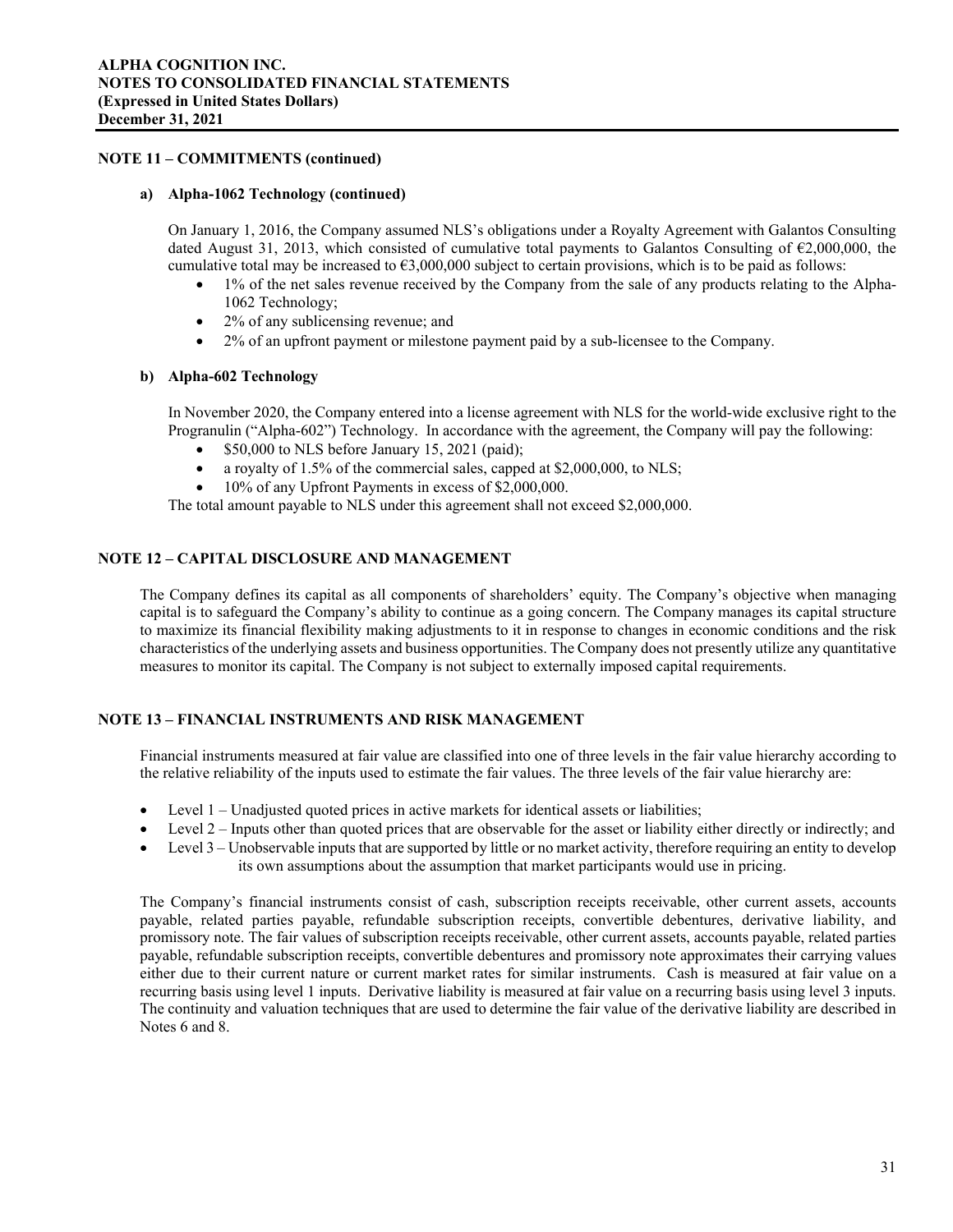### **NOTE 13 – FINANCIAL INSTRUMENTS AND RISK MANAGEMENT (continued)**

The Company is exposed to a variety of financial risks by virtue of its activities including currency, credit, interest rate, and liquidity risk.

a) Currency risk

Foreign currency exchange rate risk is the risk that the fair value or future cash flows will fluctuate as a result of changes in foreign exchange rates. The Company's operations are carried out in Canada and the United States. As at December 31, 2021, the Company had net monetary assets of approximately \$13,400,000 denominated in Canadian dollars. These factors expose the Company to foreign currency exchange rate risk, which could have an adverse effect on the profitability of the Company. A 10% change in the exchange rate with the Canadian dollar would change net loss and comprehensive loss by approximately \$1,060,000. At this time, the Company currently does not have plans to enter into foreign currency future contracts to mitigate this risk, however it may do so in the future.

b) Credit risk

Credit risk is the risk that one party to a financial instrument will cause a financial loss for the other party by failing to discharge an obligation.

The Company's cash is held in a large Canadian financial institution and a United States of America based financial institution. The Company maintains certain cash deposits with Schedule I financial institutions, which from time to time may exceed federally insured limits. The Company has not experienced any significant credit losses and believes it is not exposed to any significant credit risk. The Company's tax recoverable is due from the Government of Canada; therefore, the credit risk exposure is low. The Company's maximum credit risk is equal to the carrying value of cash and other current assets at December 31, 2021 and December 31, 2020.

c) Interest rate risk

Interest rate risk is the risk the fair value or future cash flows of a financial instrument will fluctuate because of changes in market interest rates. Financial assets and liabilities with variable interest rates expose the Company to interest rate cash flow risk. The Company does not hold any financial liabilities with variable interest rates. Financial assets and liabilities with fixed interest rates expose the Company to interest rate price risk. As at December 31, 2021, the promissory note bears interest of 2% per annum and is subject to interest rate price risk. The Company maintains bank accounts which earn interest at variable rates but it does not believe it is currently subject to any significant interest rate risk.

d) Liquidity risk

The Company's ability to continue as a going concern is dependent on management's ability to raise required funding through future equity issuances and through short-term borrowing. The Company manages its liquidity risk by forecasting cash flows from operations and anticipating any investing and financing activities. Management and the Board of Directors are actively involved in the review, planning and approval of significant expenditures and commitments. As at December 31, 2021, the Company had a cash balance of \$11,301,793 to settle current financial liabilities of \$1,802,670.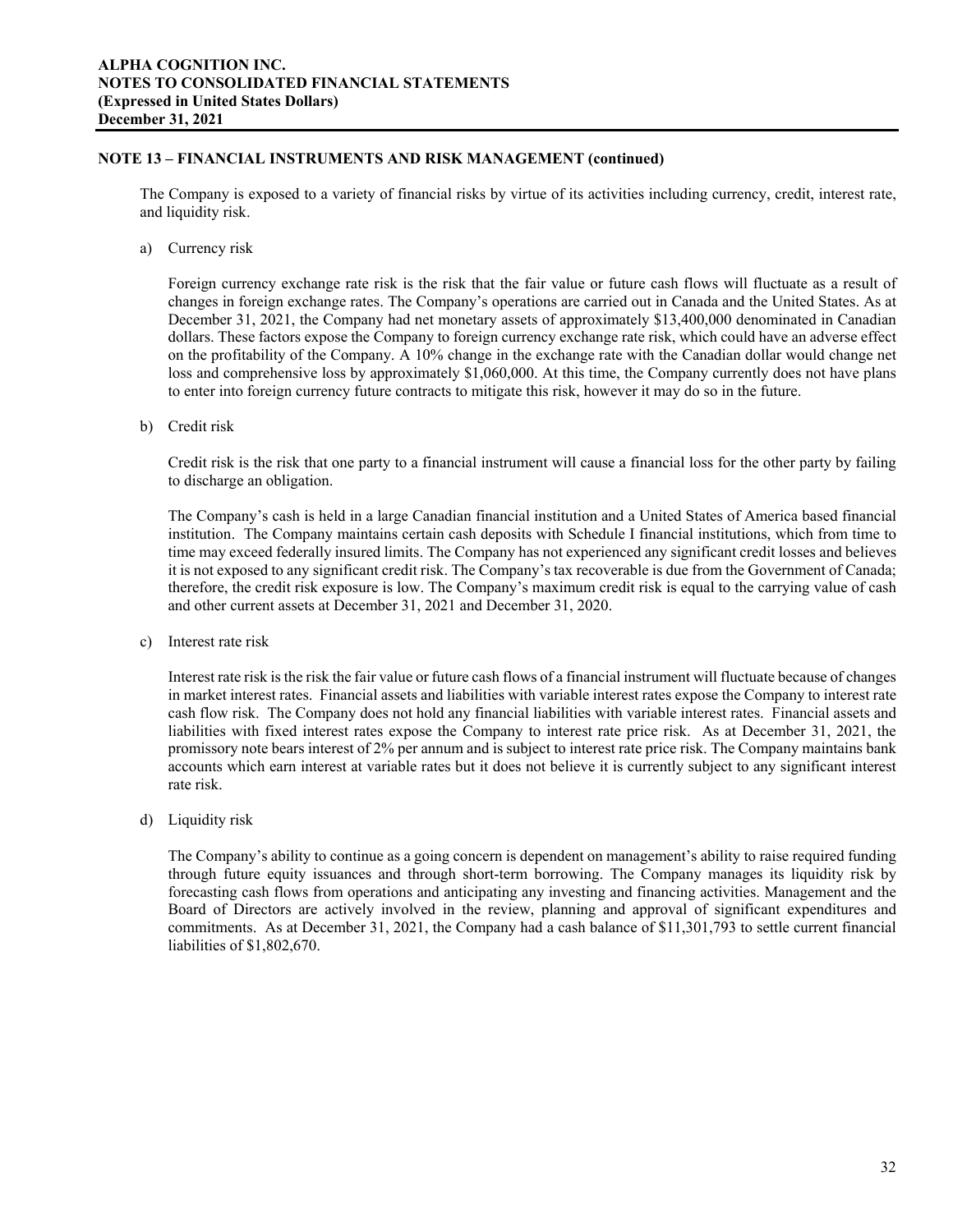### **NOTE 13 – FINANCIAL INSTRUMENTS AND RISK MANAGEMENT (continued)**

### d) Liquidity risk

Contractual undiscounted cash flow requirements for financial liabilities as at December 31, 2021 are as follows:

|                                          | $\leq$ 1 Year | $>1-3$ Years | Total     |
|------------------------------------------|---------------|--------------|-----------|
|                                          |               |              |           |
| Accounts payable and accrued liabilities | 726,850       |              | 726,850   |
| Promissory note                          | 1,211,463     | -            | 1,211,463 |
|                                          | 1,938,313     |              | 1,938,313 |

## **NOTE 14 – SUPPLEMENTAL DISCLOSURES WITH RESPECT TO CASH FLOWS**

|                                                                     | For the year ended<br>December 31, |           |
|---------------------------------------------------------------------|------------------------------------|-----------|
|                                                                     | 2021                               | 2020      |
|                                                                     |                                    |           |
| Supplemental non-cash disclosures                                   |                                    |           |
| Subscription receipts receivable                                    |                                    | 1,439,223 |
| Shares issued for funds previously received                         | 1,898,740                          |           |
| Shares issued for conversion of convertible debentures and interest | 4,739,815                          |           |
| Warrants issued for share issuance costs                            | 521,042                            |           |
| Reallocation of fair value of share options upon exercise           | 33,870                             |           |
| Reallocation of fair value of warrants upon exercise                | 3,578,567                          |           |

### **NOTE 15 – SEGMENTED INFORMATION**

The Company currently operates in a single reportable operating segment, being the researching and developing pharmaceutical treatments for neurological diseases. Geographic information is as follows:

|                                                     | As at December 31, 2021 |                      |         |
|-----------------------------------------------------|-------------------------|----------------------|---------|
|                                                     |                         | <b>United States</b> |         |
|                                                     | Canada                  | of America           | Total   |
|                                                     |                         |                      |         |
| Non-current assets other than financial instruments | 698,075                 | 1.688                | 709,763 |

|                                                     | As at December 31, 2020 |                      |         |
|-----------------------------------------------------|-------------------------|----------------------|---------|
|                                                     |                         | <b>United States</b> |         |
|                                                     | Canada                  | of America           | Total   |
|                                                     |                         |                      |         |
| Non-current assets other than financial instruments | 732.247                 | 3.727                | 735.974 |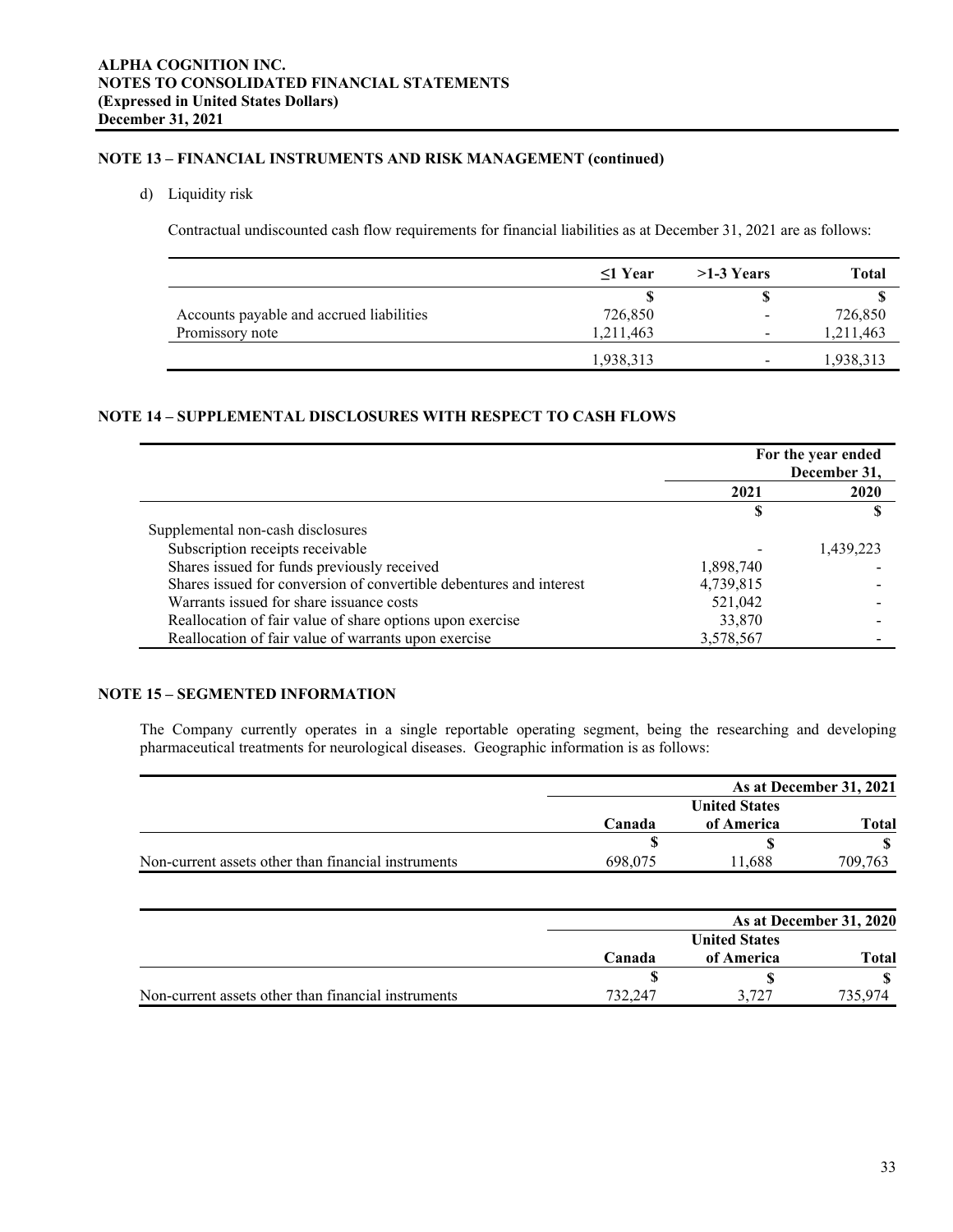### **NOTE 16 – INCOME TAXES**

A reconciliation of income taxes at statutory rates with the reported taxes is as follows:

|                                                   | 2021           | <b>2020</b> |
|---------------------------------------------------|----------------|-------------|
|                                                   |                |             |
| Net loss before income taxes                      | (19, 545, 016) | (5,784,207) |
| Canadian statutory income tax rate                | 27.00%         | 27.00%      |
|                                                   |                |             |
| Expected income tax recovery at statutory rate    | (5,277,000)    | (1,561,736) |
| Tax effect of:                                    |                |             |
| Permanent differences and others                  | 2,364,000      | 160,243     |
| Change in unrecognized deferred income tax assets | 2,913,000      | 1,401,493   |
| Income tax recovery                               |                |             |

The significant components of deferred income tax assets and liabilities are as follows:

|                                        | 2021        | 2020          |
|----------------------------------------|-------------|---------------|
|                                        | S           | \$            |
| Deferred income tax assets:            |             |               |
| Non-capital losses carried forward     | 5,803,000   | 3,119,585     |
| Intangible assets                      | 73,000      | 194,913       |
| Promissory notes                       | (37,000)    | (68, 463)     |
| Convertible promissory notes           |             | (52, 440)     |
| Share issue costs                      | 264,000     |               |
| Property and equipment                 | 3,000       |               |
|                                        |             |               |
| Total gross deferred income tax assets | 6,106,000   | 3,193,595     |
| Unrecognized deferred tax assets       | (6,106,000) | (3, 193, 595) |
| Net deferred income tax assets         |             |               |

At December 31, 2021, the Company had, for Canadian tax purposes, non-capital losses aggregating approximately \$21,492,000. These losses are available to reduce taxable income earned by the Alpha Cognition Canada Inc. in future years and expire between 2035 and 2040.